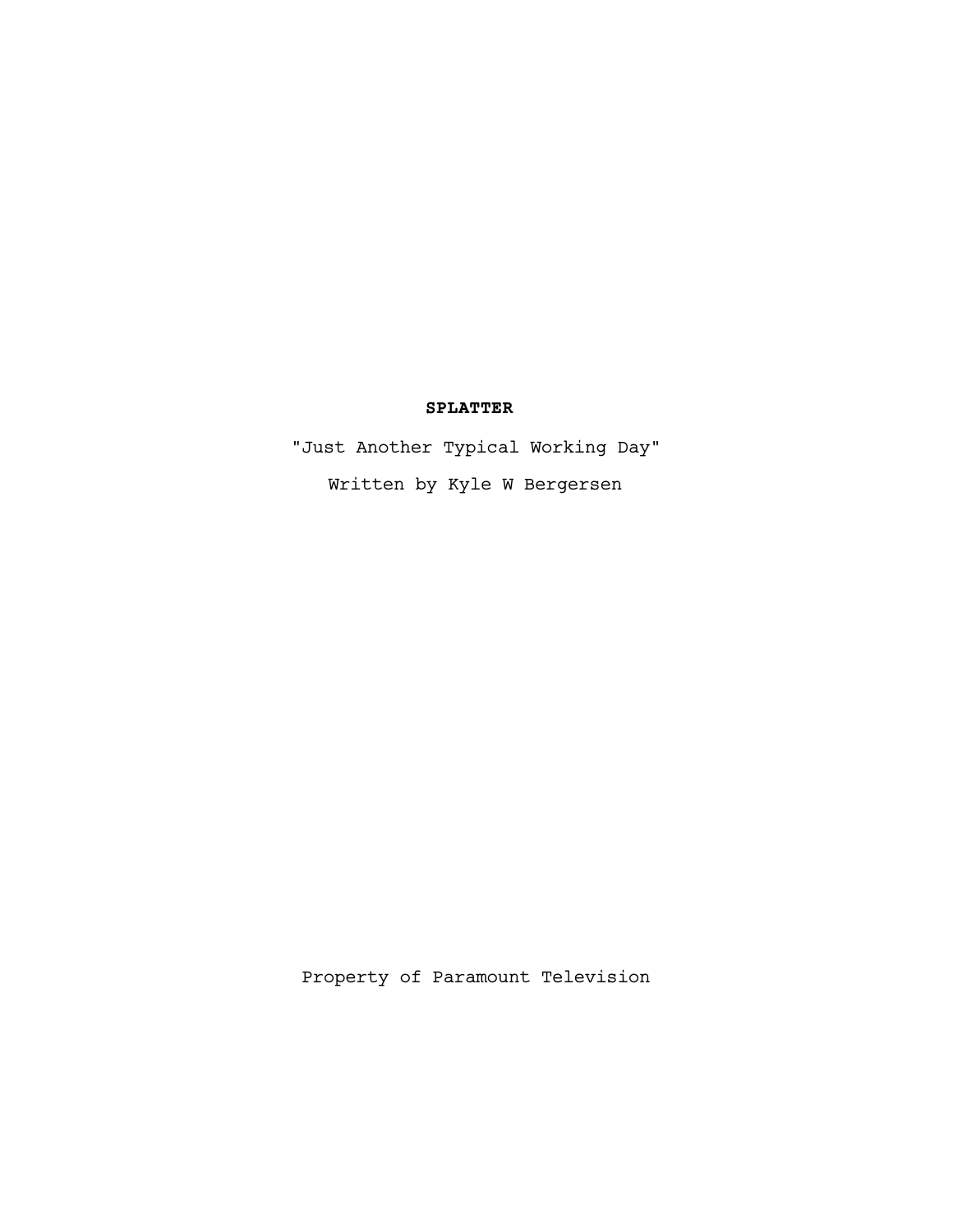#### **TEASER**

FADE IN:

EXT. MONA'S HOUSE - SUNDAY

A perfect Sunday morning. Tacky realty flags outline the lawn of a lower middle-class brick home in south Chicago. A "For Sale" sign stands in the lawn.

INT. MONA'S HOUSE - SUNDAY

Wearing her best church clothes, MONA (50's) puts an upbeat polka record on the old turntable in her spotless white living room.

Mona sits on her couch. Resolutely holding the gun to her head, she closes her eyes. Then slowly squeezes the trigger. CLICK! Nothing happens.

Mona investigates the chamber. Pulls out the bullet in question. The hammer left a dimple in the casing.

> MONA Somebody should put a freshness date on these things.

Mona closes the chamber. Ready to try again. She returns the weapon to her temple and shuts her eyes tight. This time, the PHONE RINGS. Mona opens one eye. Should she answer it?

Gun in hand, a frazzled Mona approaches the phone. On the way, she steps on a child's toy truck. Mona trips and falls. The GUN FIRES.

Bits of Mona's brain and blood splatter on her carpet, her furniture and the vinyl LP. Her answering machine engages.

> MONA (O.S.) Hi, you've reached Mona. Sorry, I can't come to the phone right now. But please leave a message so I don't have to endure thirty seconds of dial tone.

BEEP.

SHEILA (O.S.) It's Sheila. Just a friendly reminder to tidy up a bit. Your first open house is today.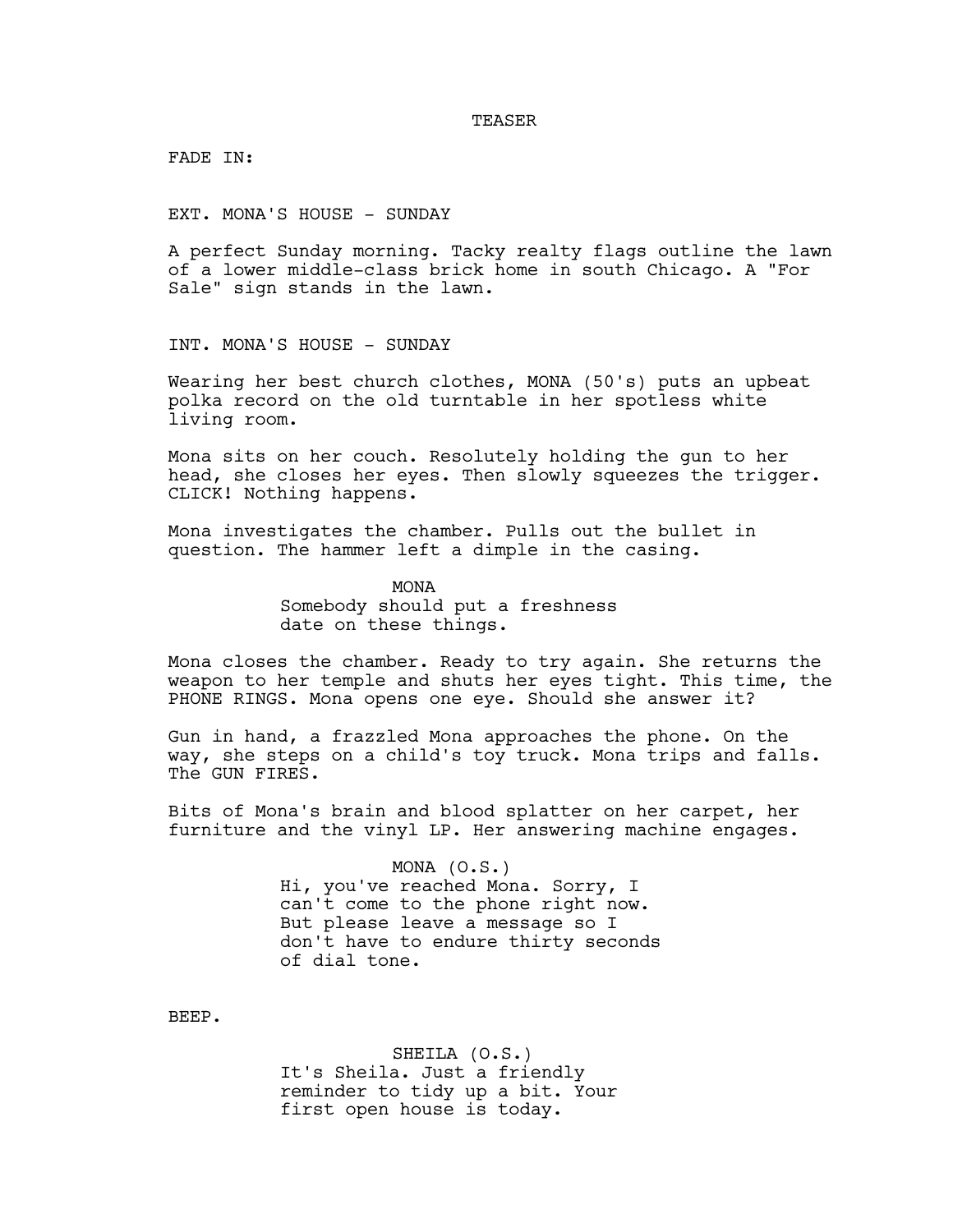And I don't want you embarrassed, when a bunch of strangers start traipsing through your house. SHEILA (O.S.) (CONT'D)

## EXT. MONA'S HOUSE - SUNDAY

Yellow police tape joins the realty flags.

BUD ZAJICEK (30), an unkempt, teddy bear of a man and his brother, DAVE (27), gaunt and over-caffeinated, arrive in their white ZAJICEK BROS JANITORIAL cargo van. Their company slogan is emblazoned on the side: No Pain, No Stain.

> BUD Whatta we got today, Dave?

As they climb out, Dave checks his worksheet. Their drab coveralls come complete with embroidered name tags.

> DAVE Looks like another gun accident.

> > BUD

Ouch!

SHEILA SLOTNIK (50's), the listed realtor, streaks across the lawn to greet them. Her business suit and close-cropped hair send mixed signals of bull dyke, cancer survivor and haute couture fashionista.

> SHETLA Mr. Za-Ji-Sek, I'm Sheila Slotnik. And I'm so glad you're here.

BUD It's pronounced...

Sheila ushers them towards the house.

SHEILA It's unimaginable. Mona was my best friend, you know.

BUD It's pronounced Zai...

SHEILA (choking back vomit) And now...bits of her are splattered everywhere. (beat) Of course, this would be the day I pick for my open house. You have to clean this mess up as quickly as possible.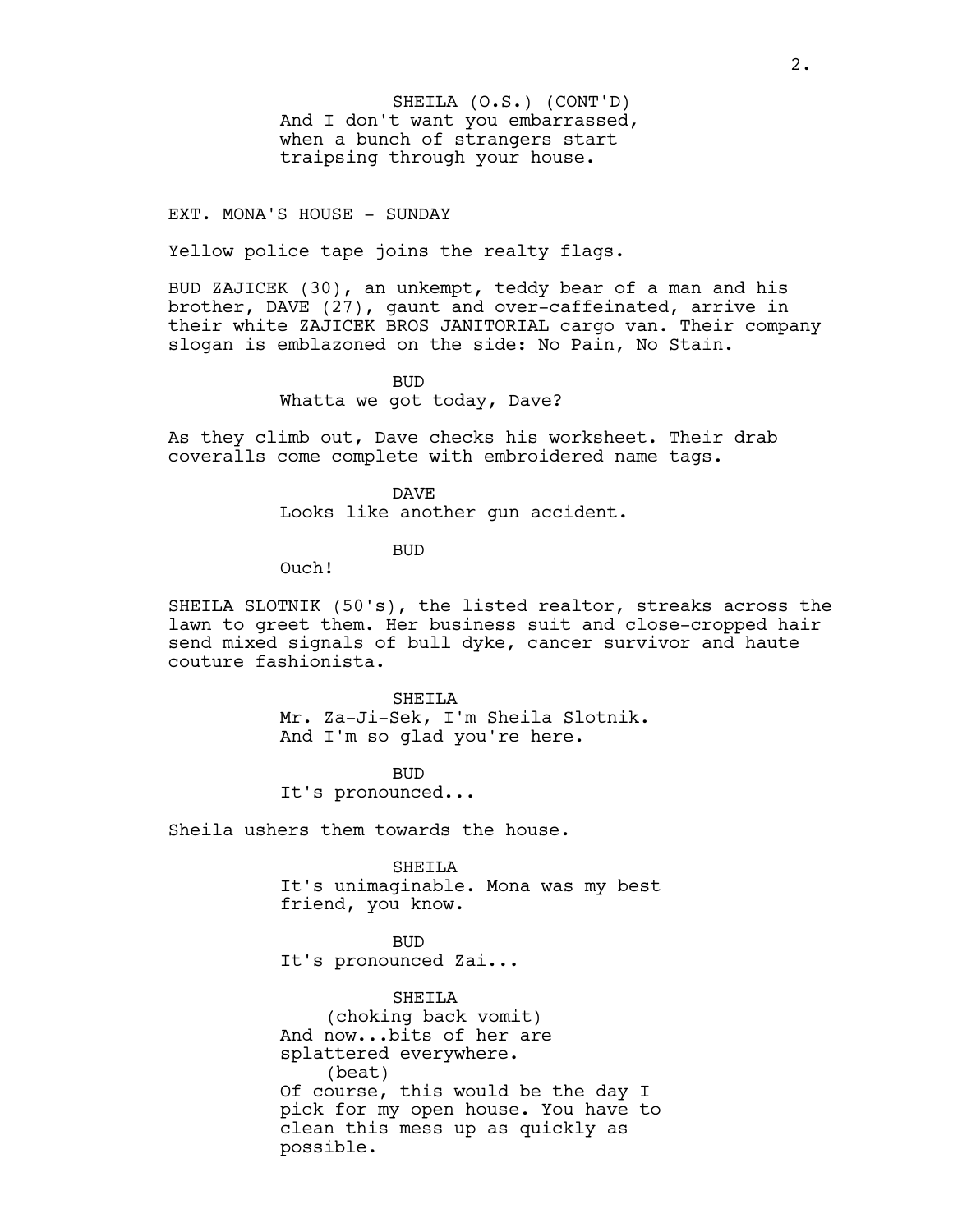Bud treats his client with calm and polite understanding.

**BUD** 

We have no idea what we're up against. The house might only need a light loufa but could, just as easily, require a major douching. (beat) And there's a chance we'll hafta come back a couple more times. Just to make sure Mona's blood stains don't haunt the place.

SHETLA

Come back? (looking at her watch) But people will start to arrive in the next couple hours.

BUD Sheila, if we phone it in, the house will start to smell in a week. Is that what you really want?

SHETLA Absolutely not. I want you to do a good job. A very good job. Just please, do it quickly.

Bud and Dave approach DETECTIVE MARTY BICKEL (40's), paunchy and punchy. Directing the lone UNIFORMED OFFICER to pull down the police tape. He greets our guys with an insincere smile.

## BICKEL

I was wondering when the untouchables were gonna show up.

DAVE

Cut us some slack, Bickel. This is a rush job. And then we've got a multiple homicide across town which they tell me is a two-hoser.

Dave hands Bickel his clipboard.

DAVE If you'll just sign the release, we'll get started.

BICKEL Hang on. I don't sign nuthin until I've completed my thorough investigation and am convinced there's been no foul play.

Bud eyes the Uniformed Officer taking down the police tape.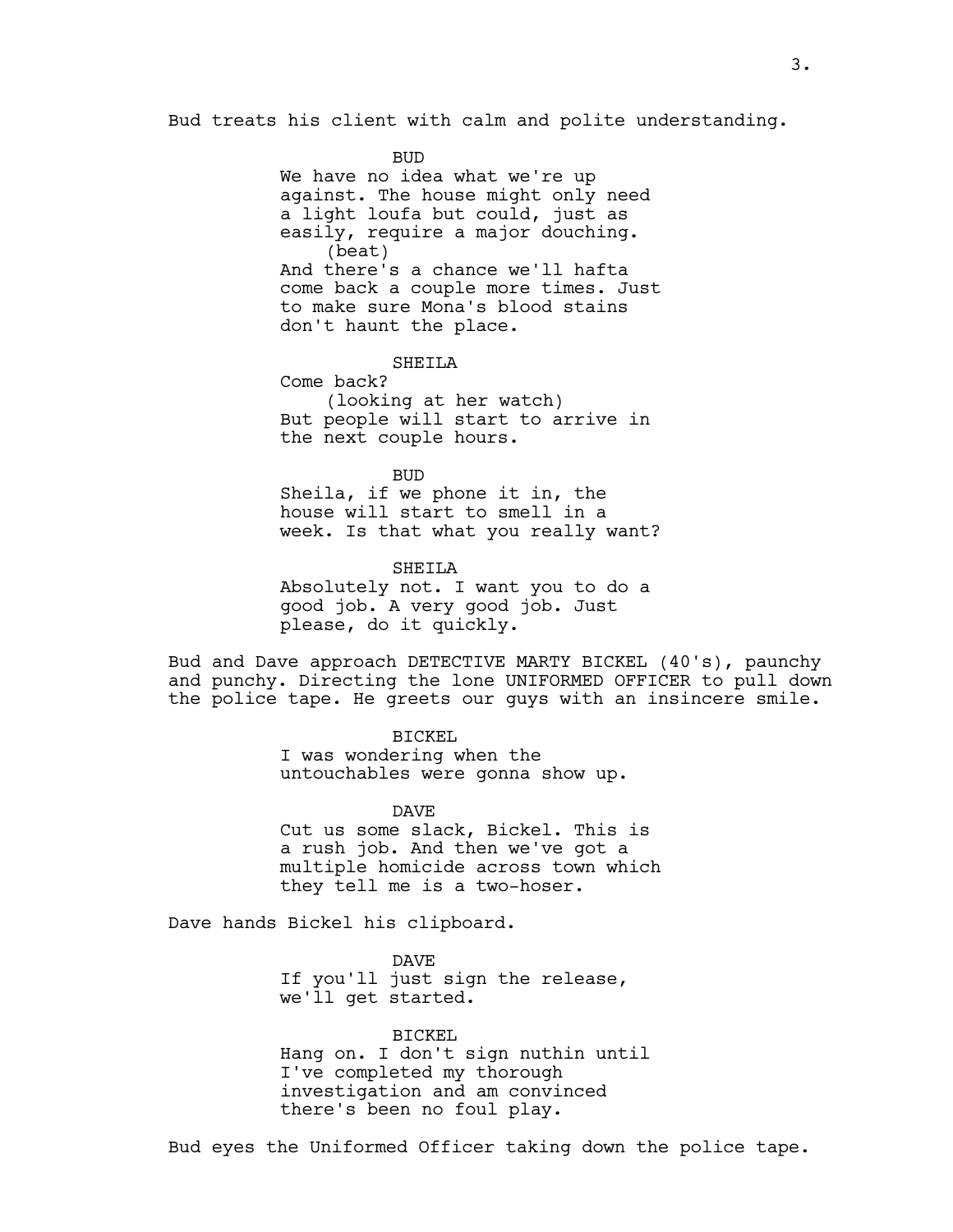BUD Then what's he doin'?

Bickel's busted. He hocks a loogie into the grass and, reluctantly, signs the release.

BICKEL

Heaven forbid, I keep you ghouls away from your scrubbing bubbles.

Bud and Dave share a knowing look -- pray for patience.

BICKEL The only good thing about gun accidents is those people aren't around to pollute our gene pool anymore.

BUD It wouldn't hurt you to be a little more sensitive.

BICKEL I'm as sensitive as the next guy. Hell, I got the whole first season of "Sex And The City" on DVD.

Our guys escape Bickel's grasp just as DEPUTY CORONER DANA REILLY (27) wheels out Mona in a body bag. With black, Betty Page bangs, she's vibrant and vivacious (in a Gothabilly way).

> DAVE Here comes the Angel of Death.

BUD Can you deal with her today?

DAVE No way. Shoulda thought about that before you married her.

Bud picks a flower from Mona's garden. He cautiously crosses the yard and hands it to Dana.

> BUD Hey, Dana. I killed something for you.

Dana smiles cautiously. Putting the flower behind her ear.

DANA

Thanks, Bud. That's sweet.

Both struggle with an awkward silence that envelops them.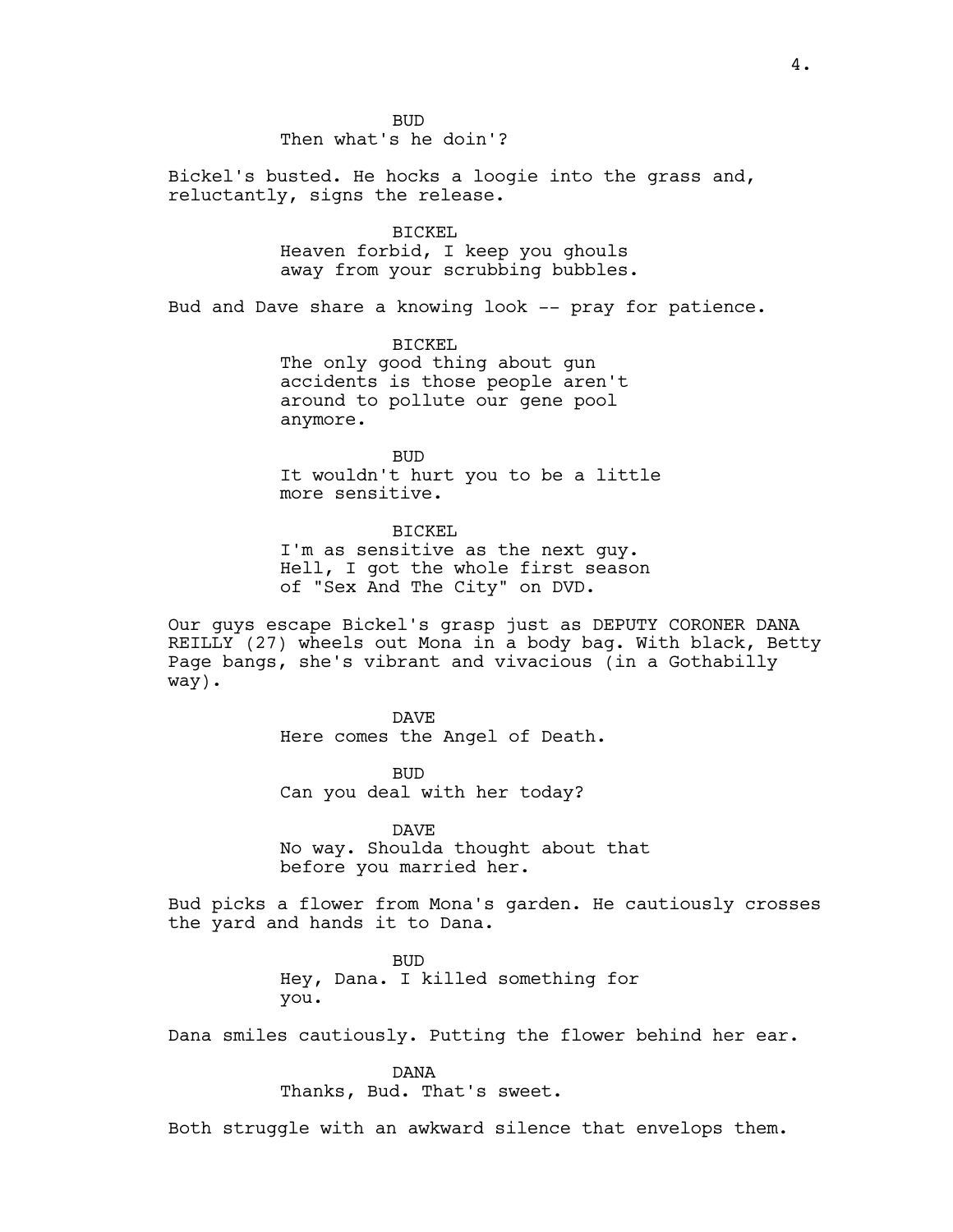DANA So...how's business?

BUD Oh, you know. If they keep dying, we'll keep trying.

Dana smiles awkwardly. Unable to force a polite laugh.

DANA I've heard that one. A few times.

BUD

Oh, right. Sorry.

DANA I know it's none of my business. But we've been separated for almost two years. Maybe you should think about getting laid?

BUD Are you coming onto me?

Dana shakes her head politely but negatively.

DANA If I've learned anything, it's that when it comes to romance, marriage is a major buzz kill.

Just then, ANDREA (23), Mona's daughter, arrives in a rustbitten junker. Looking too tired and harried for someone that young and pretty. Her son, HAYDEN (6), cautiously gets out but doesn't want to be here.

Once Andrea spies her mother's body, she rushes towards the gurney. Completely overwrought.

> ANDREA Is this her? Is this my mother?

Andrea tries to open the body bag.

DANA That's really not a good idea.

BUD Trust me, Miss. You don't wanna see your mother like this.

ANDREA Whatta you care? This isn't your mother in here.

Andrea pulls at the zipper. Bud grabs her arms gently.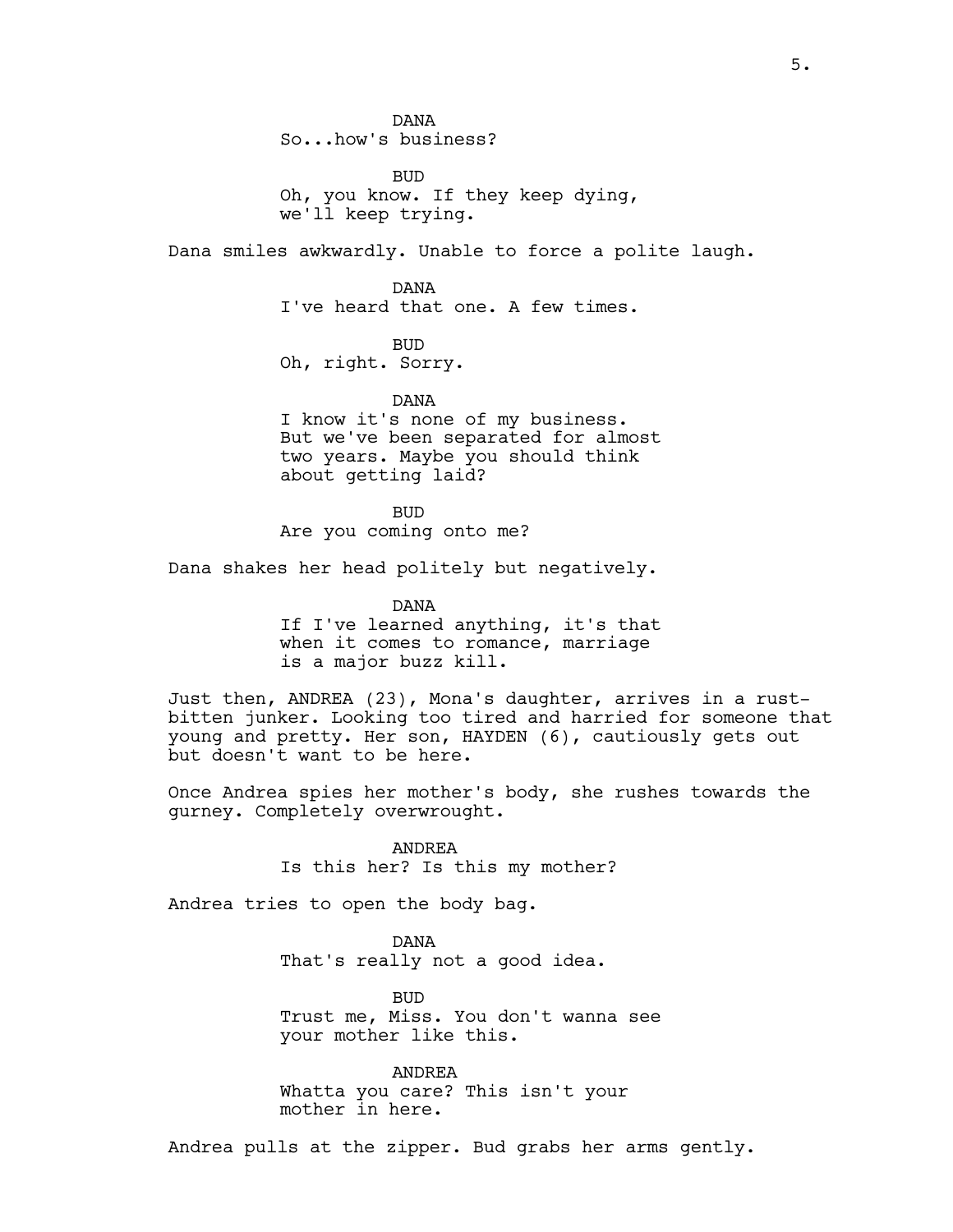BUD You don't want this image burned in your memory.

Overcome with grief and frustration, Andrea attacks Bud. Pummeling him with her fists and forearms.

## ANDREA

Don't ever tell me what to do!

The policeman stops pulling down tape. Crossing the yard to restrain Andrea. Hayden jumps to her rescue. Attacking the policeman with his little fists.

> HAYDEN Leave my mom alone!

Andrea spits venom at Bud.

ANDREA Who are you anyway? Why are you here?

Sheila tries calm down Andrea.

SHEILA It's okay, Andrea. I called him. He's going to make it look like none of this ever happened.

FADE OUT.

END OF TEASER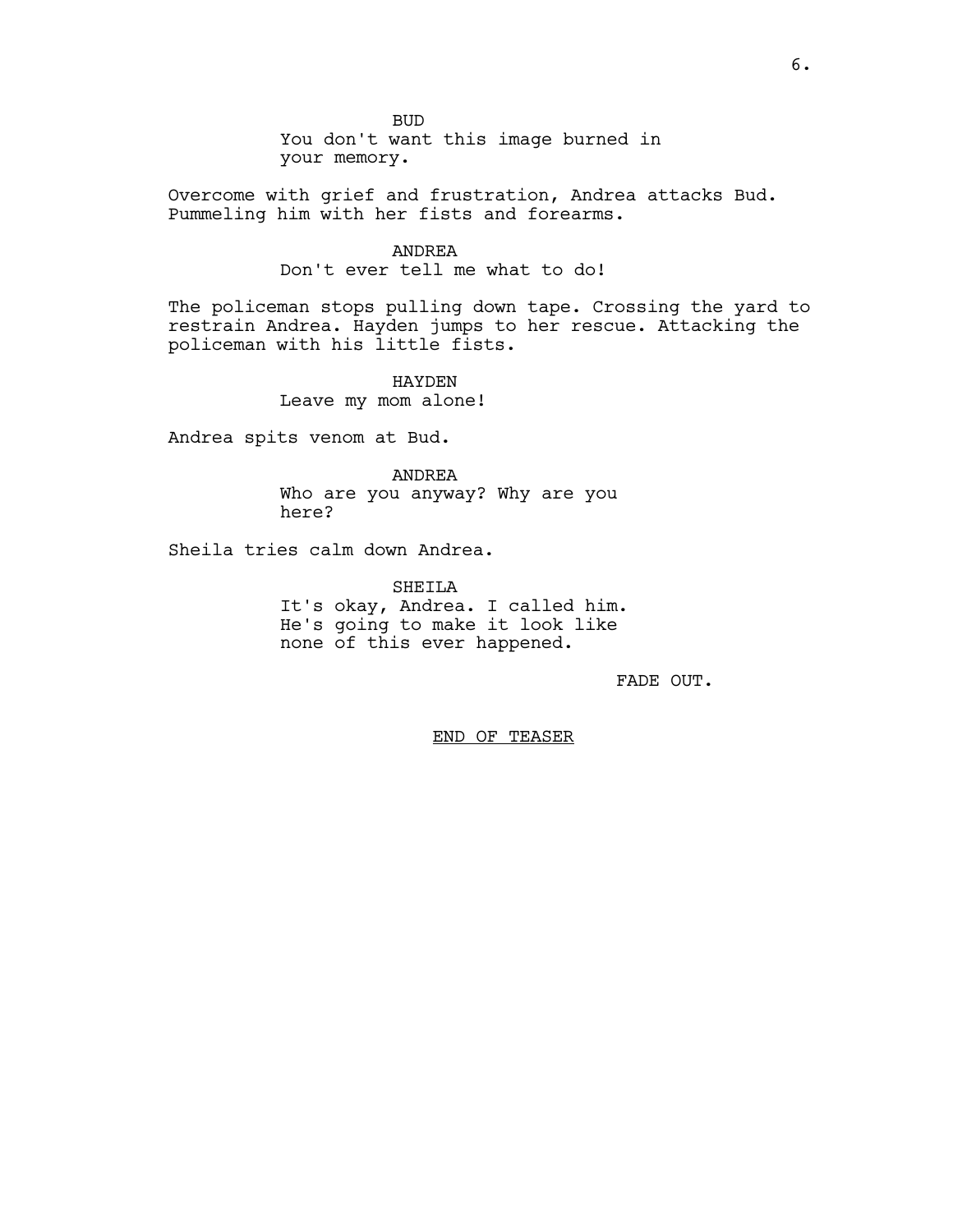ACT ONE

FADE IN:

INT. MONA'S HOUSE - SUNDAY

In protective HASMAT gear, Bud stands in the doorway of Mona's house. Spritzing saltwater into the air.

BUD

Maka i'noa ka makua. Me ke kei'ki hi'wa hi'wa. A me ka uhane hemolele, Amene.

DAVE Do we have to do this every time?

BUD

If I don't ask the god, Akua, to make the kapu 'amama, the ghosts in here will never find peace.

Bud unties a malei lei hung across the doorway. Grabs his cleaning supplies and enters the house. Dave close behind.

> DAVE But you're not qualified to perform that ceremony. You've never even been to Hawaii.

> > CUT TO:

Bud and Dave examine the blood spray on Mona's white couch.

DAVE Well, whatta ya think?

BUD I suspect it's a poly-blend. But who can be sure? Federal law was violated the minute the cleaning label was removed.

DAVE Lemme try my concoction of ammonia and hydrogen peroxide.

Dave squeezes the liquid contents onto the stain. But the results are less than acceptable.

> BUD Maybe it's cotton.

Bud applies a bottle of ordinary shampoo to the stain. He smiles proudly. This does the job quite nicely.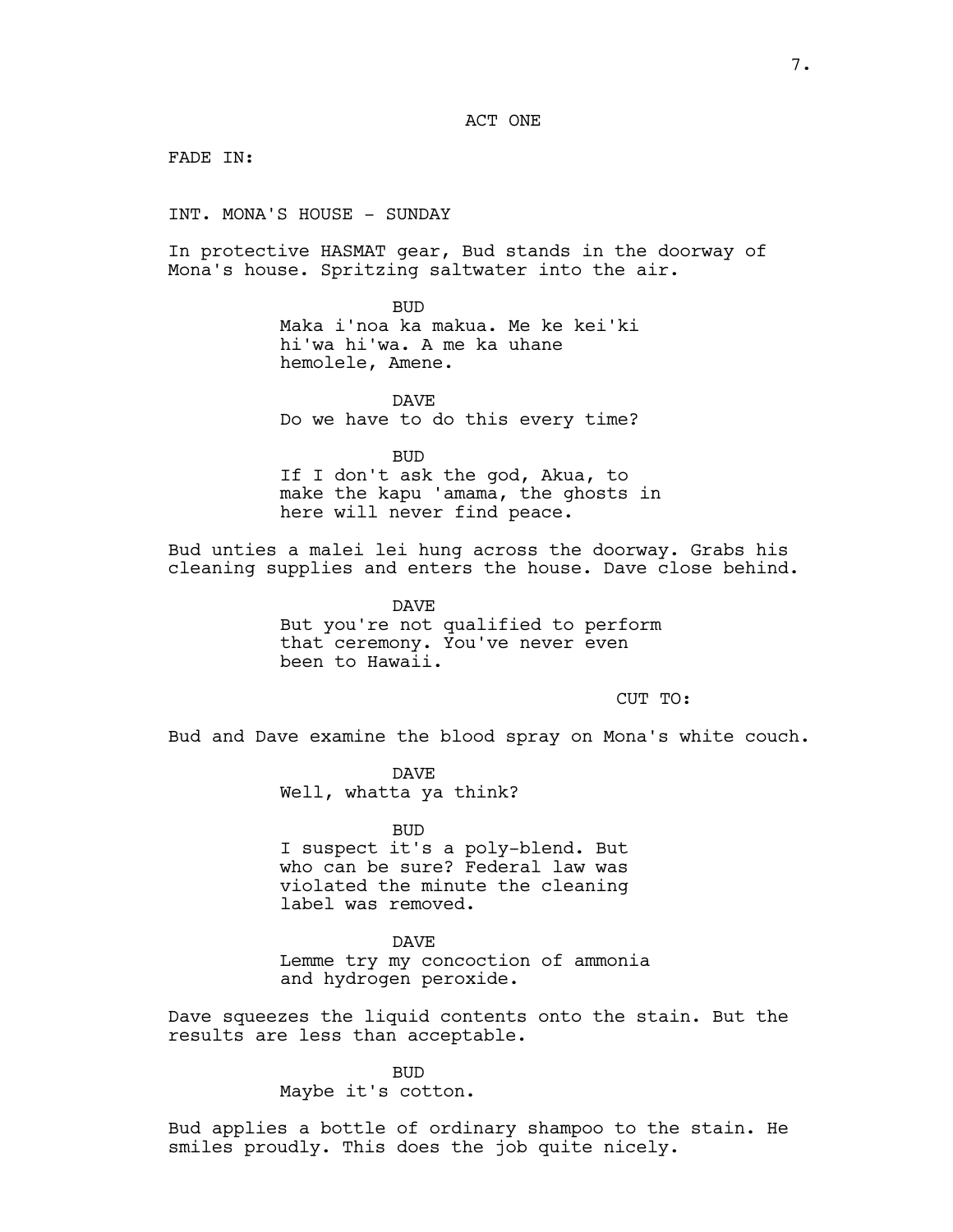DAVE

Impressive.

BUD What can I say? It's a gift.

CUT TO:

As they work, Bud finds the yellow truck that triggered Mona's death. He carefully wipes her blood from it. Then rinses out his sponge in the "Brains" bucket.

> DAVE Whoa there. What are you doin'?

> > BUD

Rinsing my sponge.

DAVE

In the brain bucket? You know, perfectly well, the enzymes that dissolve blood clots turn gray matter into glue. Are you trying to make more work for us? (beat) Why do I even try to create a more efficient system, if you can't follow a few, simple procedures?

BUD Sorry, I got a little distracted.

Bud shows Dave the toy truck.

BUD Nuthin like a tragic death to take the shine off your childish innocence.

DAVE Don't go there, Bud. Everyone dies. You can't change that.

Bud holds out the truck.

BUD But if you could do something to make this kid's life a little easier, wouldn't you?

DAVE You make it sound easy but it never turns out that way. (beat)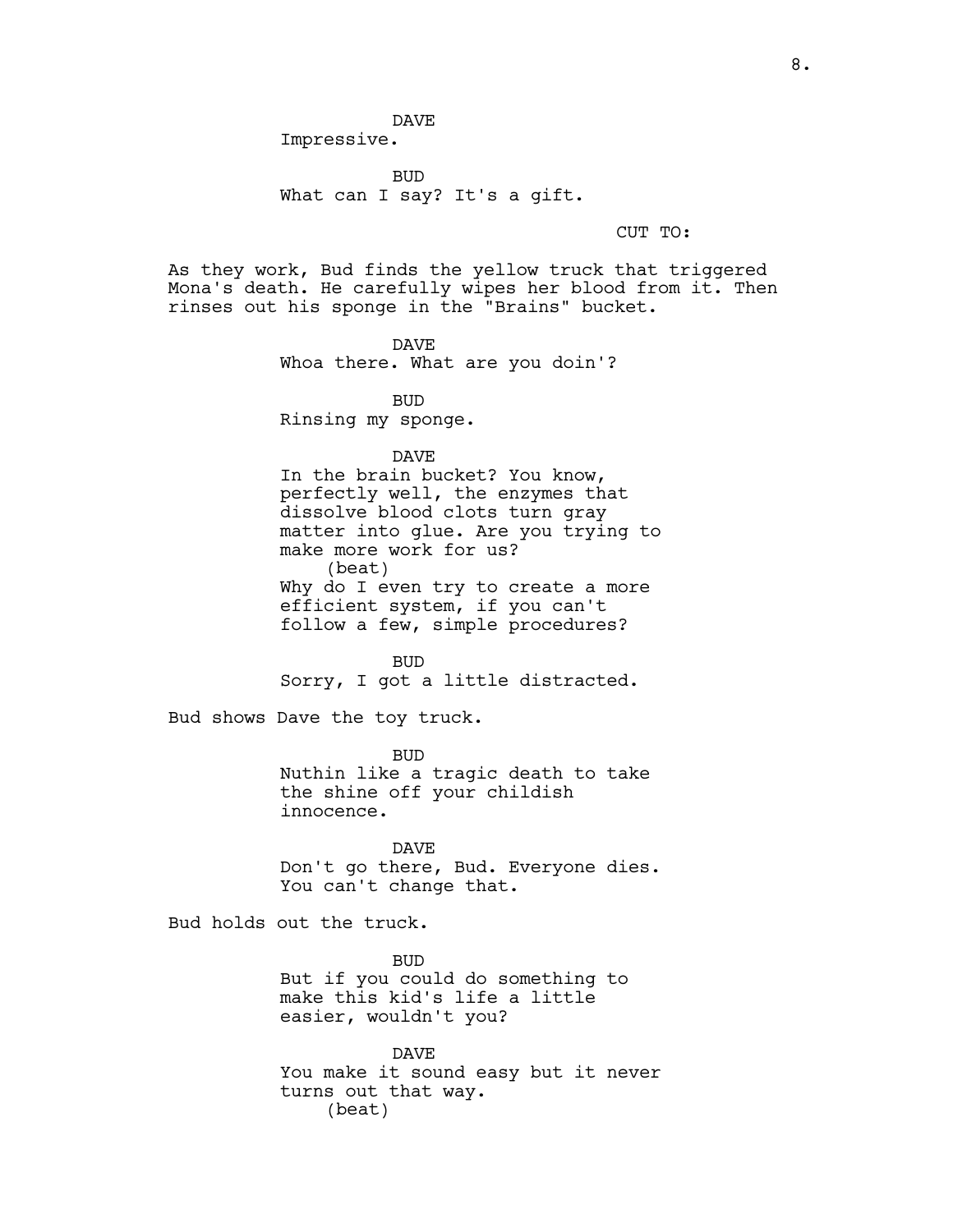Like that time you roped us into dumping that guy's ashes on Comiskey Field -- during a game. DAVE (CONT'D)

BUD I can't understand why anyone would be a White Sox fan either. But it sure made his widow happy.

DAVE Along with breaking several state and federal laws.

Dave gestures towards the bloody mess behind him.

DAVE Our job description only requires us to flush and floss these stains.

Above the stains, a few family pictures hang on the wall.

DAVE Nobody's payin' us to deal with their grief.

BUD Who said anything about getting paid?

INT. ANDREA'S APARTMENT - SUNDAY NIGHT

Bud KNOCKS. Using the feeble safety chain, Andrea cracks open her door. In the background, Hayden plays a violent firstperson shooter video game.

> ANDREA Do I know you?

Bud offers up the truck with a friendly smile.

BUD Hi. I'm Bud Zajicek. This is my brother, Dave. (cautiously) You kicked my ass, this morning.

ANDREA Sorry about that. But this is not exactly the best day of my life. Bud holds up the truck again.

BUD We found this at your mom's house. Is it okay if we come in?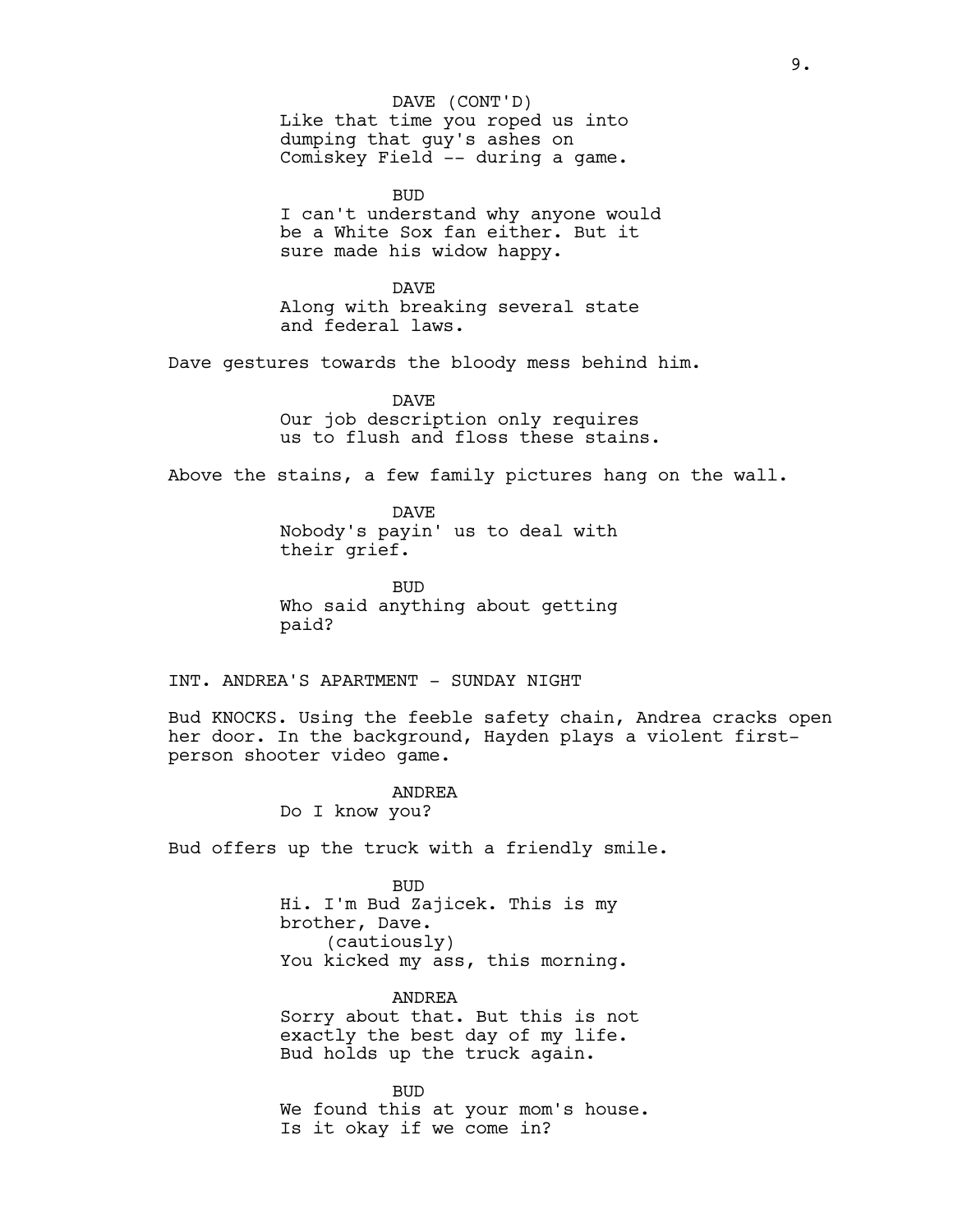ANDREA Oh, sure. For a second, I guess.

Andrea lets them into her dishevelled apartment.

ANDREA Sorry about the mess. I plan to rejoin the world of the living, some day.

Bud smiles cheerfully but Dave is disgusted by the clutter. Instinctively alphabetizing a stack of CD's.

> BUD We're sorry about your mom. It's never easy when a life reaches its climax.

The 'L' train rumbles by. Shaking the room. Only Bud and Dave seem to notice. Bud holds out the truck to Hayden.

> BUD Here ya go, pal. I thought you might want this back.

When Hayden recognizes Bud, he runs to his mother. Shielding her with a plastic broadsword in his hand. Andrea gently runs her fingers through his hair.

> ANDREA Hayden, it's okay.

Bud holds out the truck again. Hayden, reluctantly, takes it.

ANDREA Where are my manners? Can I offer you a can of pop or something?

BUD No, we're fine.

## ANDREA

Are you sure?

Andrea enters her messy kitchen.

DAVE We don't wanna be any trouble. Andrea finds her cupboard bare.

ANDREA (to herself) Good one, Andrea. Offer 'em something you don't have.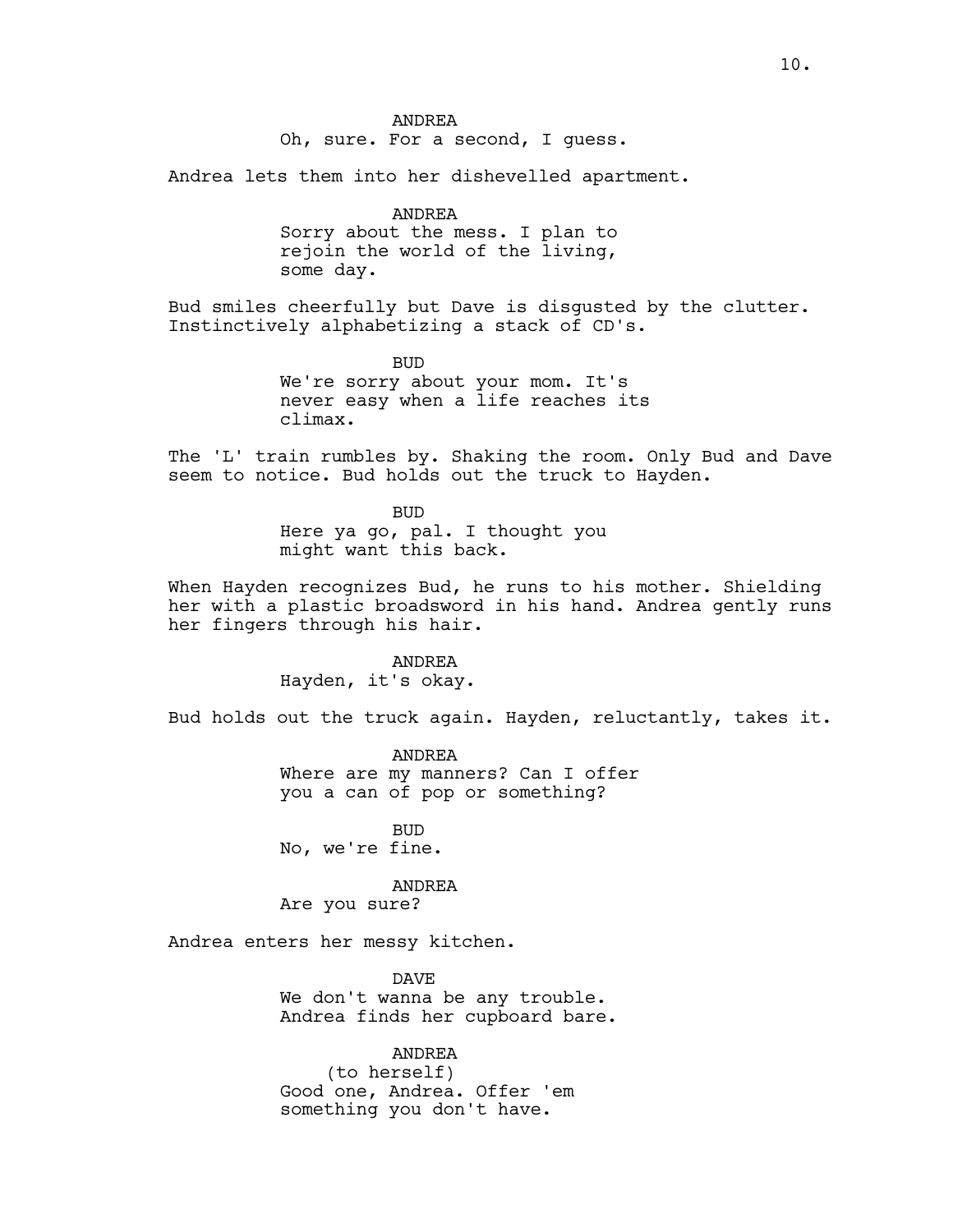Andrea looks at all the photos on her fridge. A small shrine of Hayden at different ages. Mona in many of them.

> ANDREA I've made a mess of everything.

Andrea starts crying and can't turn it off. Hayden tries to comfort her but to no avail.

> ANDREA This is all my fault.

BUD How could that be?

ANDREA I knew my mom had a gun in her house. And I told her I didn't want it and Hayden there at the same time.

DAVE So how does that make her death your fault?

ANDREA If she hadn't been getting rid of that gun, none of this would have ever happened.

Andrea breaks down crying again. There's a KNOCK at the door. Reveal HELEN PAYNE (60's), Hayden's paternal grandmother. Her demeanor's warm and friendly but her expectations are not.

> HELEN I just heard about Mona. I'm so sorry.

Andrea dries her eyes.

ANDREA

Thanks, Helen.

Helen kneels in front Hayden. Making studied eye contact.

HELEN And how's my only grandson doing?

Hayden simply shrugs his shoulders and looks at his feet.

HELEN Would you like to spend the night at grandma's house?

Hayden shakes his head. Backing up into his mother's arms.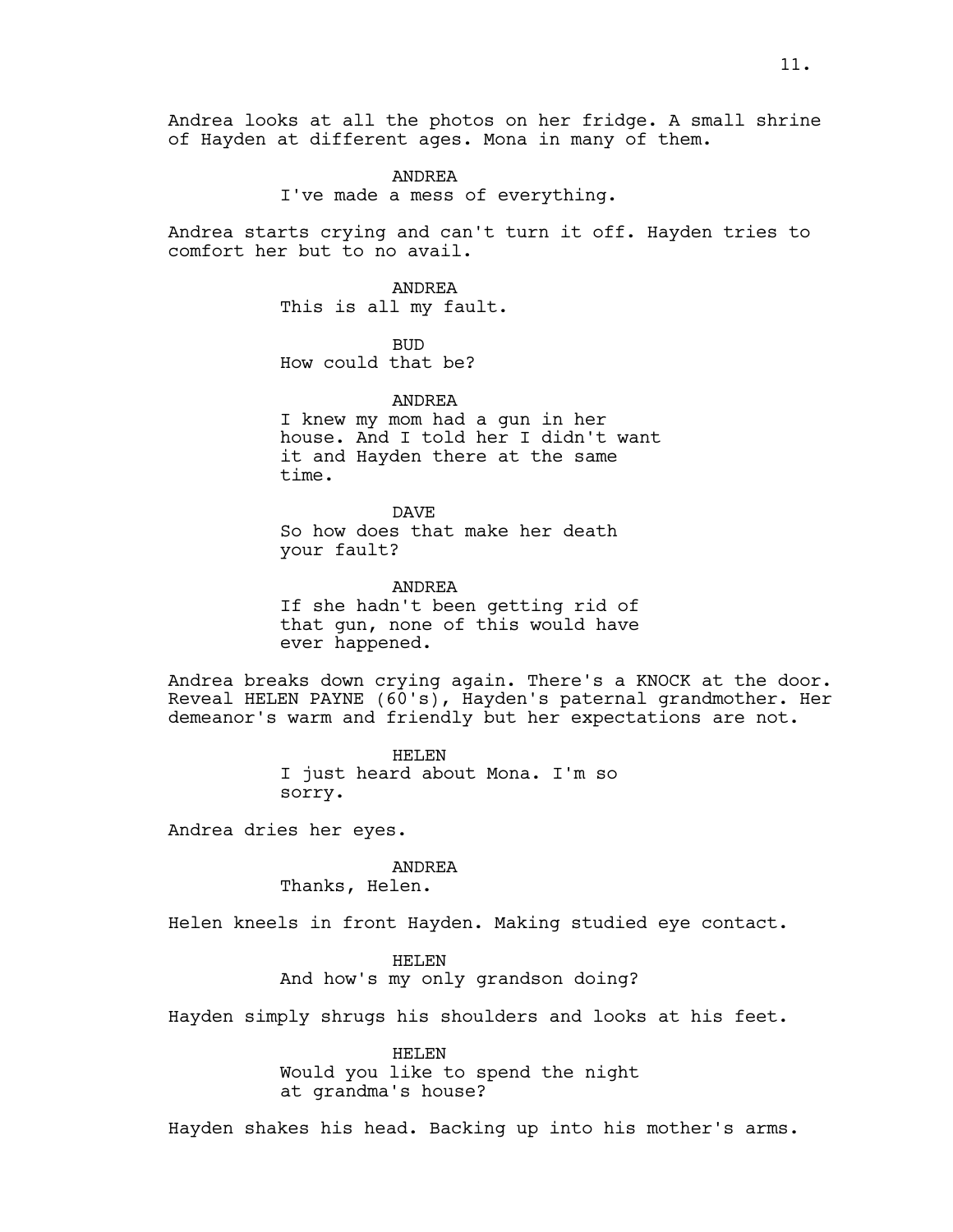### HELEN

You need time to deal with Mona's funeral and settle her estate. Maybe Hayden should stay with me for the next couple weeks.

ANDREA

That's nice of you to offer but I think I should be with him, right now.

HELEN

But you work full-time and go to school. How much time do you really have, Andrea?

Andrea's polite veneer wears thin.

ANDREA

Hayden, go to your room for a minute.

HAYDEN But I don't wanna.

ANDREA (gently but firmly) I'm not giving you a choice. Please, do it. Right now.

Dave wants to avoid this too. Kneeling next to Hayden.

DAVE I bet you got a room full of really neat toys.

HAYDEN My mom says I'm not allowed to play with strangers.

DAVE I'm not a stranger. I'm Dave. (cautiously) Uncle...Dave. (warmly) And your mom's right here.

Resigned to his fate, Hayden leads Dave to his room.

HAYDEN Is Uncle Dave sleeping over?

Helen's visibly appalled.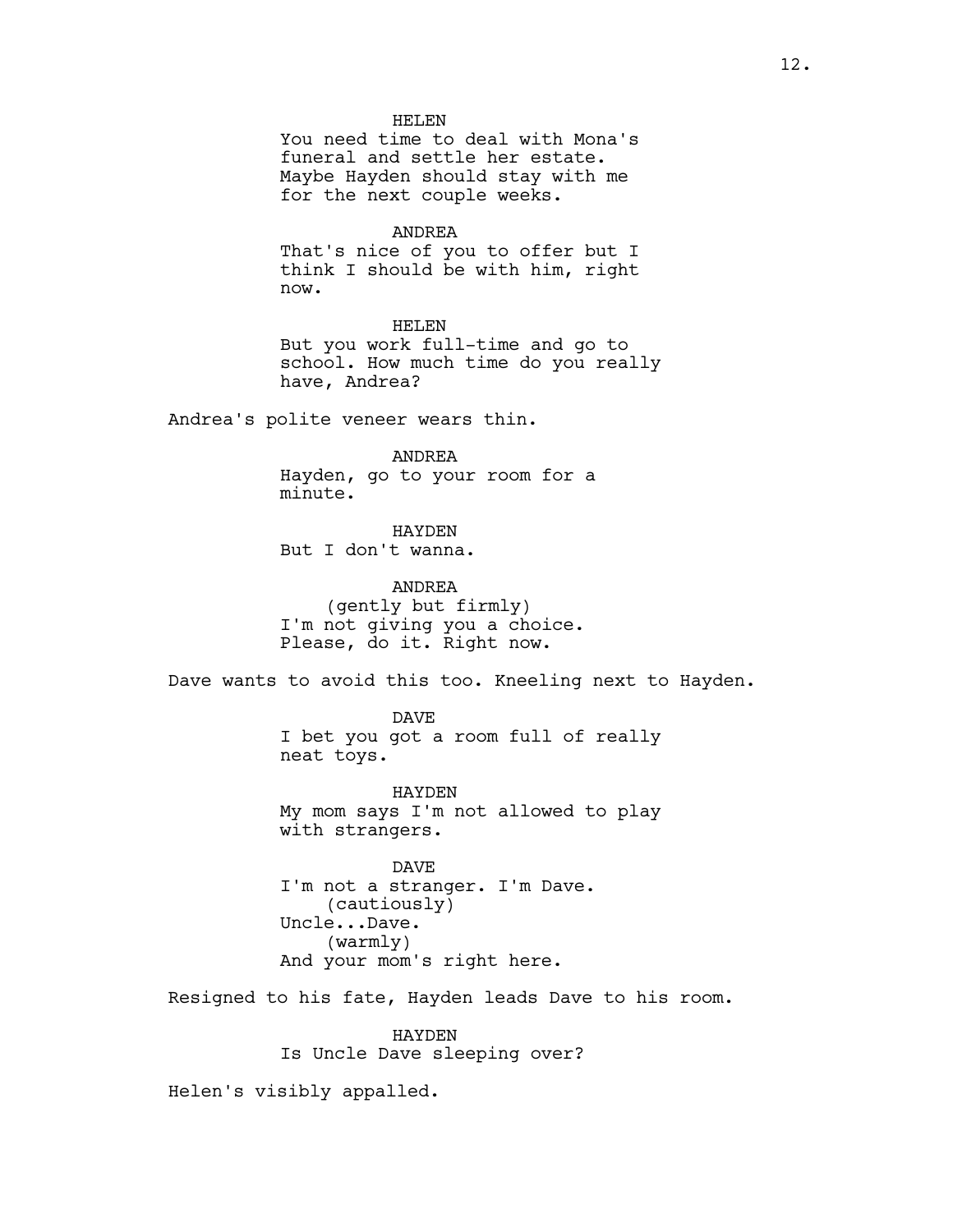INT. HAYDEN'S ROOM - SUNDAY NIGHT

Just one look will tell you Hayden's obsessed with guns. Toy guns litter his room.

> DAVE I'm gonna go out on a limb and guess you like guns.

Hayden aims a large water-soaker at Dave.

HAYDEN I'm not goin' with my gramma.

Dave holds his hands in the air.

DAVE Why? Don'tcha like her?

HAYDEN I don't like her house. It smells weird.

INT. ANDREA'S APARTMENT - SUNDAY NIGHT

Helen eyes Bud curiously. Not sure what to think of him.

HELEN

I only want to help, Andrea. And Mona did so much for you. She helped pay your tuition. And even picked up Hayden after school so you could attend classes.

## ANDREA

I know something's gotta give. That's why I'm quitting school. For a while, anyway.

HELEN But you may never go back. And can't spend your life working minimum wage jobs. It's not fair to Hayden. (beat) I think you should consider moving closer to me. So I can help.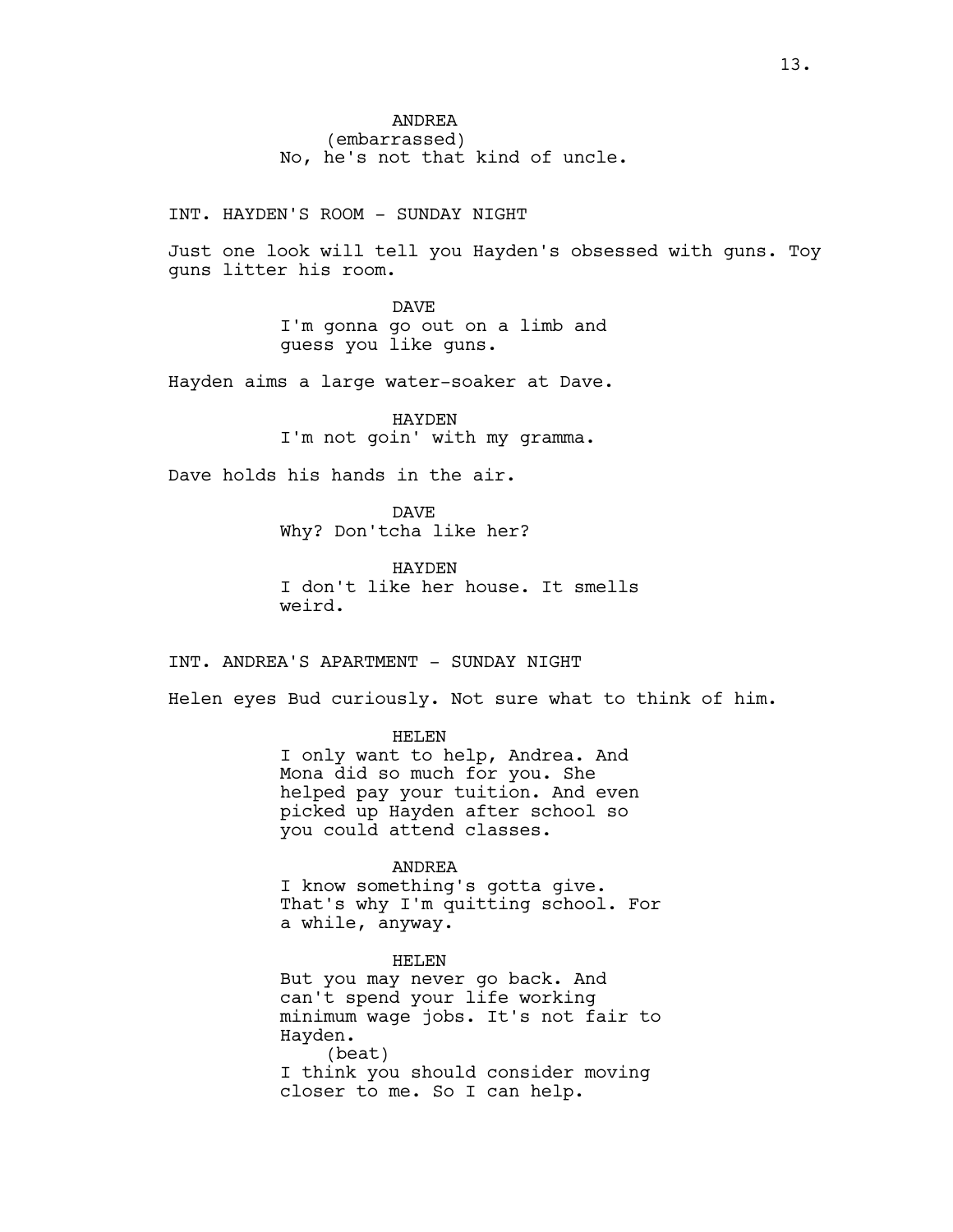ANDREA That's nice to offer. But the added commute just means I'll have even less time to be with Hayden. HELEN Quite honestly, I don't see any other choice. Who else is going to help you? (off Bud) This guy? Dave rushes into the room with Hayden on his back. They're having a great time together. BUD (timidly) Yeah, sure. We could get Hayden home from school. Andrea, Helen and Dave are shocked by this offer. HELEN What? DAVE What? ANDREA You can't be serious? BUD It's no big deal. Bud smiles sheepishly -- not sure what he just stepped in. DAVE (O.S.) Good one, Bud. EXT. ANDREA'S APARTMENT - SUNDAY NIGHT Bud and Dave climb into their van. DAVE What about our business? We don't have time to run around town playin' soccer mom. BUD

You saw the bind Andrea was in. What's the big deal?

Someone KNOCKS on the window. Bud rolls it down. Revealing Helen.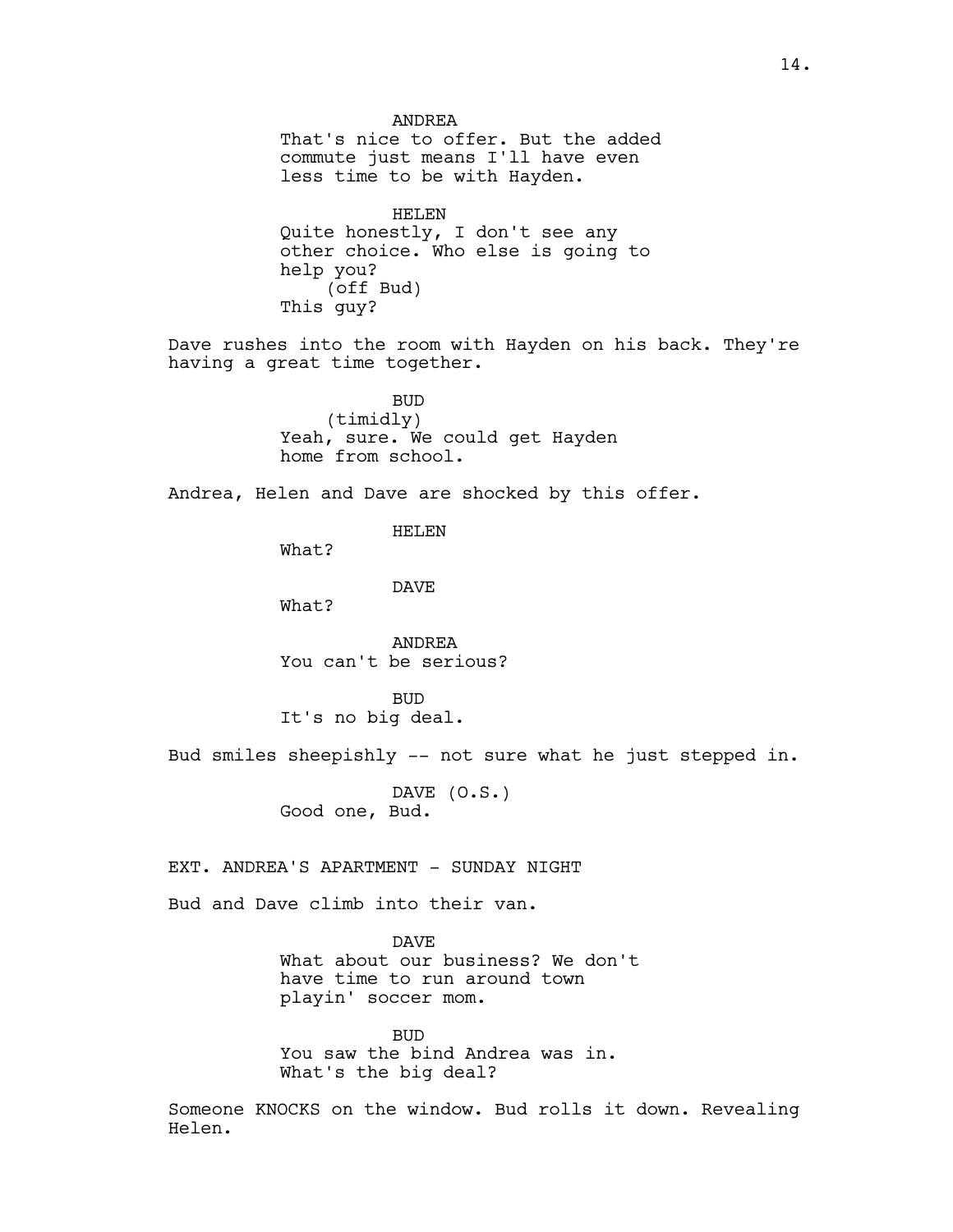HELEN I don't know why you're doing this but I won't allow anyone to come between my grandson and me. (menacingly) And I plan to make you regret it.

Bud smiles awkwardly. Not sure how to acknowledge this threat.

> BUD (weakly) Okay.

Helen GROANS in frustration and storms off.

DAVE Good one, Bud. Now, an old lady's gonna kick your ass.

EXT. ZAJICEK BROS JANITORIAL OFFICE - MONDAY

The office is a converted house on a busy street with bars on the windows. HASMAT garbage bags pile up in the driveway.

> MIMI (O.S.) Whatta ya mean you're not coming today? We can't just set those bags out on the curb. They're full of human waste. And it's starting to reek.

INT. ZAJICEK BROS JANITORIAL OFFICE - MONDAY

MIMI (35), former trophy wife turned office manager, wrestles with HASMAT on the phone.

> MIMI Maybe I'll just leave 'em on your doorstep. How would you like that? Hello? Hello?

Mimi hangs up in disgust. She looks to Bud and Dave who sit opposite each other at an old metal desk.

> **MTMT** Remind me not to send those jokers at HASMAT a Christmas card this year.

The phone RINGS again. Mimi answers politely.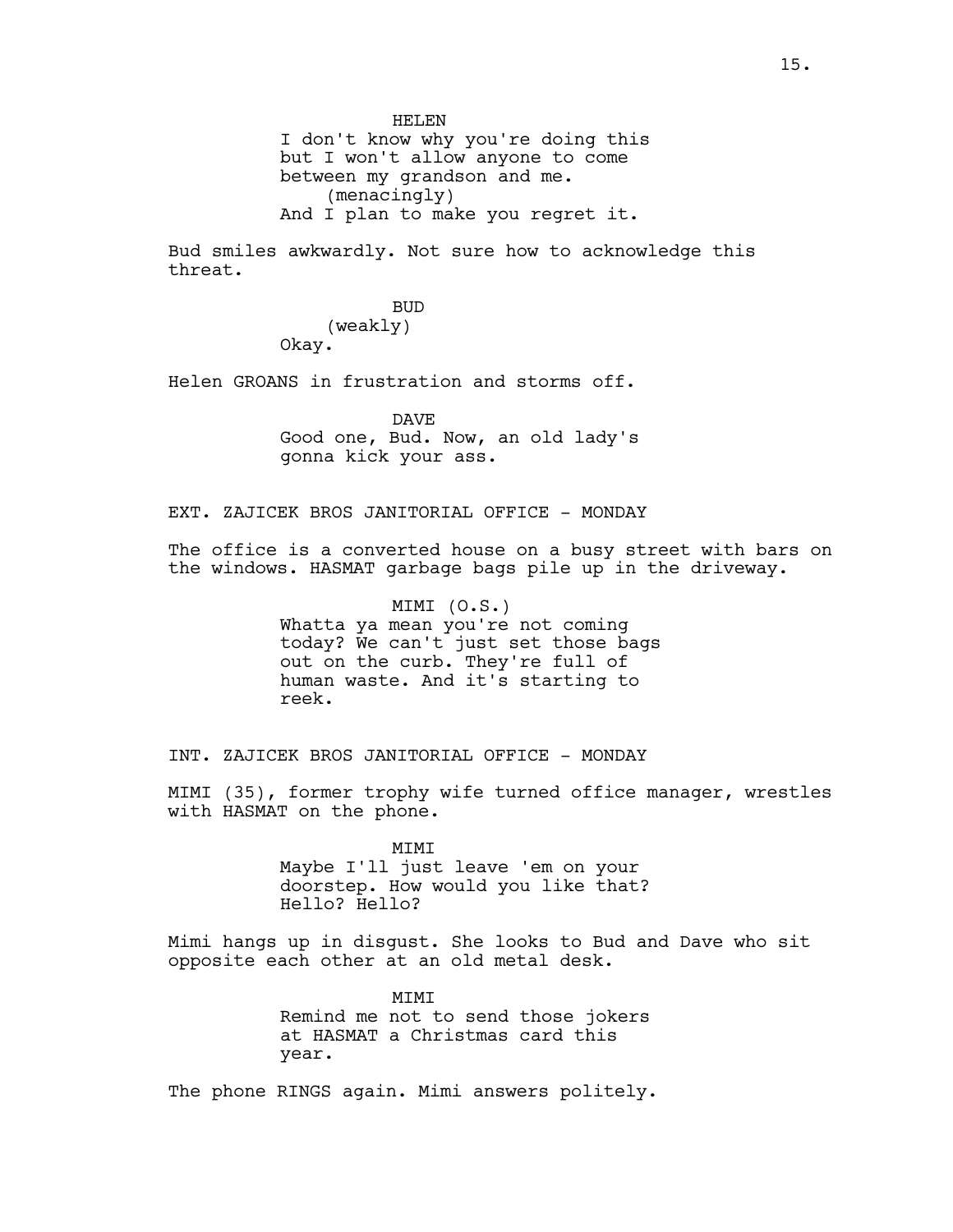**MTMT** Zajicek Brothers. (beat) Yes, we provide that service. (beat) That depends how much time it takes. Would you say the mess is bloody, really bloody or splattered everywhere?

Books about death, dying and grieving fill the bookshelf behind Bud. Along with shrunken heads, a Tibetan prayer drum, a dream catcher and other such trinkets.

> DAVE You offered to pick up the kid, so you go do it, today.

BUD No problem. But I thought you liked kids.

Dave carefully arranges the desktop so everything is evenly spaced and organized.

> DAVE I do like kids. That has nothing to do with it. But we shouldn't have been there in the first place.

> BUD But there's gotta be more to this gig than just cleaning up blood and guts.

DAVE What you need is a hobby...or a hooker.

BUD Call me crazy but I don't find either to be personally-fulfilling.

Bud turns the phone back to a jaunty angle.

BUD And the biggest problem a six-yearold should have is with the playground bully. What's so wrong with wanting to help him out?

DAVE I didn't say it was wrong.

Dave returns the phone to its perpendicular perfection.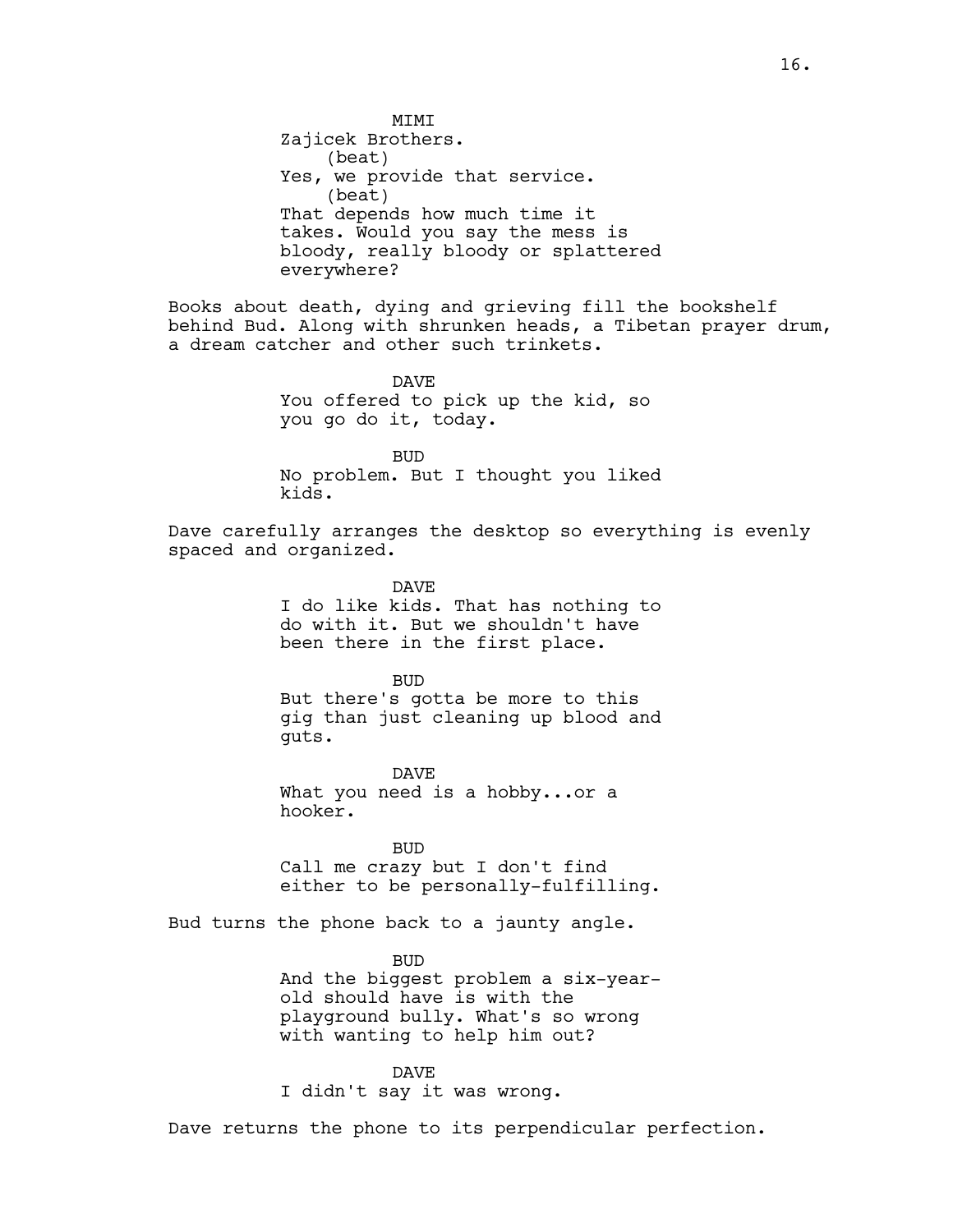DAVE It's just not normal. That's all.

BUD And Hayden needs to be with his mom while he grieves.

DAVE

Your Associates Degree in Grief Counseling from Moron Valley Community College, hardly makes you an expert.

BUD And what about Hayden's other grandmother. You saw that look in her eye. Who knows what she's capable of?

The phone RINGS. Mimi answers again.

MIMI Zajicek Brothers. Bud?

Bud picks up the phone.

BUD Ya-llo. Hey, Dana. (excitedly) Sure, I'll come right now.

Bud hangs up. Filled with boyish enthusiasm.

BUD Dana wants to see me. (off his watch) Can you get Hayden today?

Dave folds his arms crossly. Not wanting to budge but does.

BUD Thanks. I swear I'll get him tomorrow. Cross my heart.

Bud bumps the phone, as he rushes out the door. Dave GROANS in frustration.

INT. COUNTY MORGUE - MONDAY

Covered corpses litter the cold room. Bud bursts in with bags of carry-out Thai food in his arms.

> BUD Hope you like soup!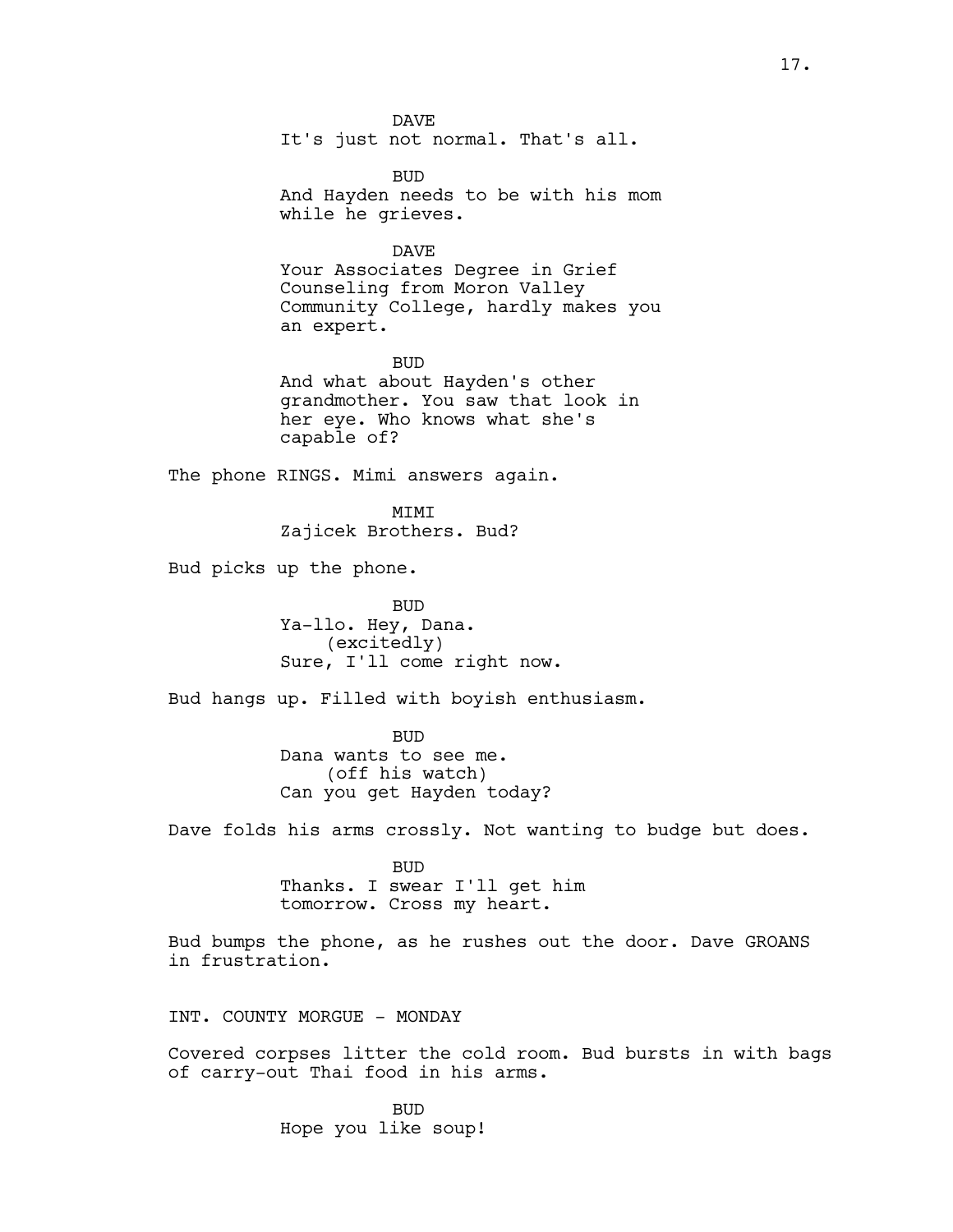Dana smiles sweetly. Arm deep in a human chest cavity.

DANA Bud, you didn't have to do this.

Bud lays out the styrofoam containers of phad thai and satay on a covered corpse. Then takes a deep, cleansing breath.

> BUD I love the mindless hum of the fluorescent fixtures in here. It helps center my 'tan jon.' (beat) So why d'ya wanna see me?

DANA It's about that shooting we were at yesterday. I just got yesterday's toxicology report.

Dana hands the report to Bud.

DANA

One day before Mona Krupinski died from a gunshot to the head, she tried to overdose on sleeping pills.

BUD

What?

DANA I have to send my findings to the family. And knowing how you are about these things, I figured you'd wanna break it to 'em gently.

**BUD** But if Mona wanted to commit suicide, why didn't she leave her daughter a note?

Dana grabs a large, three-ring binder off a shelf.

DANA Truth is -- only about 40% of suicide victims ever leave notes.

Dana reads her collection of suicide notes aloud.

DANA "I couldn't stand another day of snow." "Don't blame yourself for cheating on me." "Remember to feed the dog." (beat)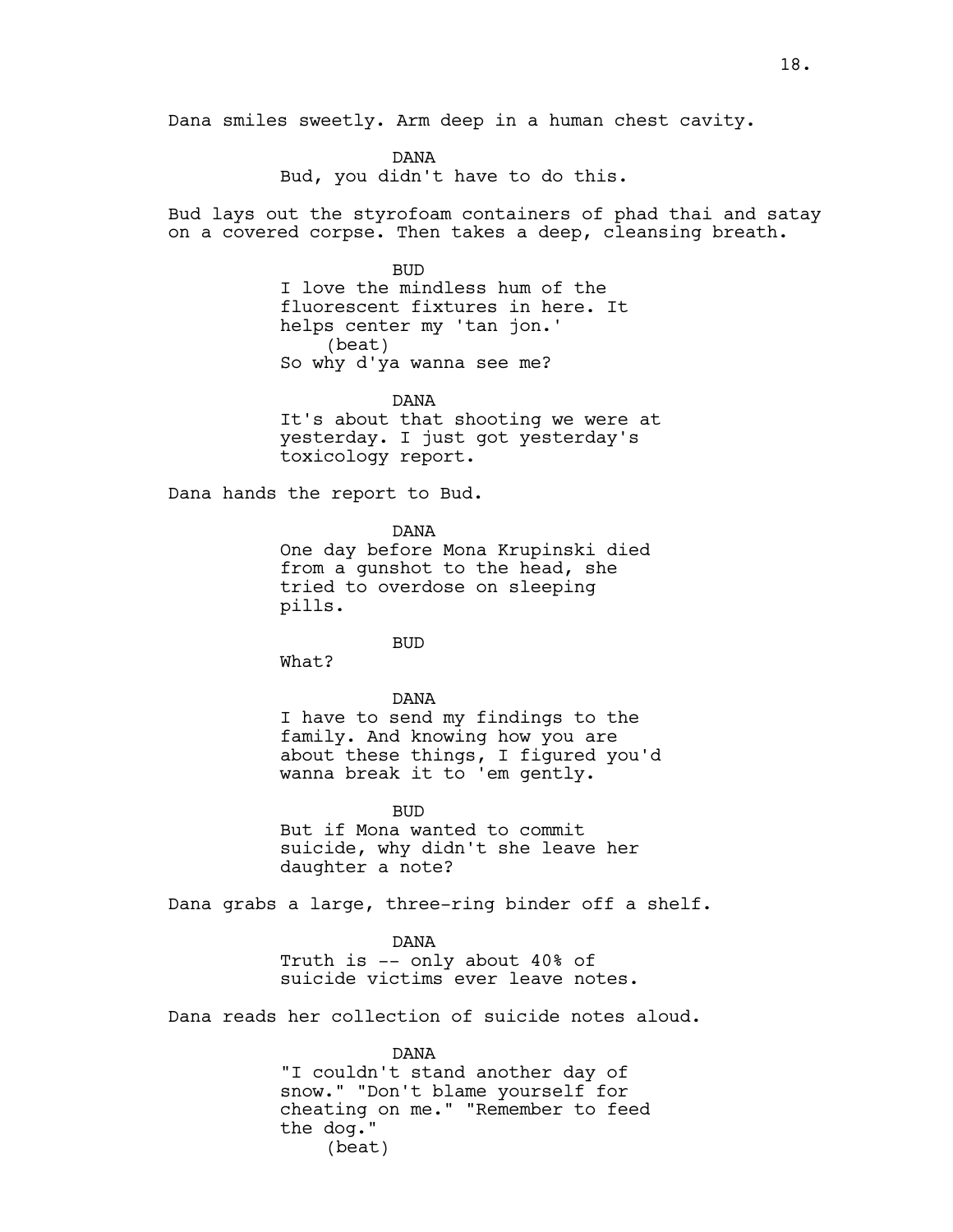Truth is, they're not usually all that enlightening. DANA (CONT'D)

BUD This is a tough one, Dana. Is there any chance you could lose that report or something?

DANA It's possible. But if somebody finds out...

BUD Never mind. But at his age, the worst secret Hayden should find out is the carefully manipulated Santa Claus conspiracy.

FADE OUT.

END ACT ONE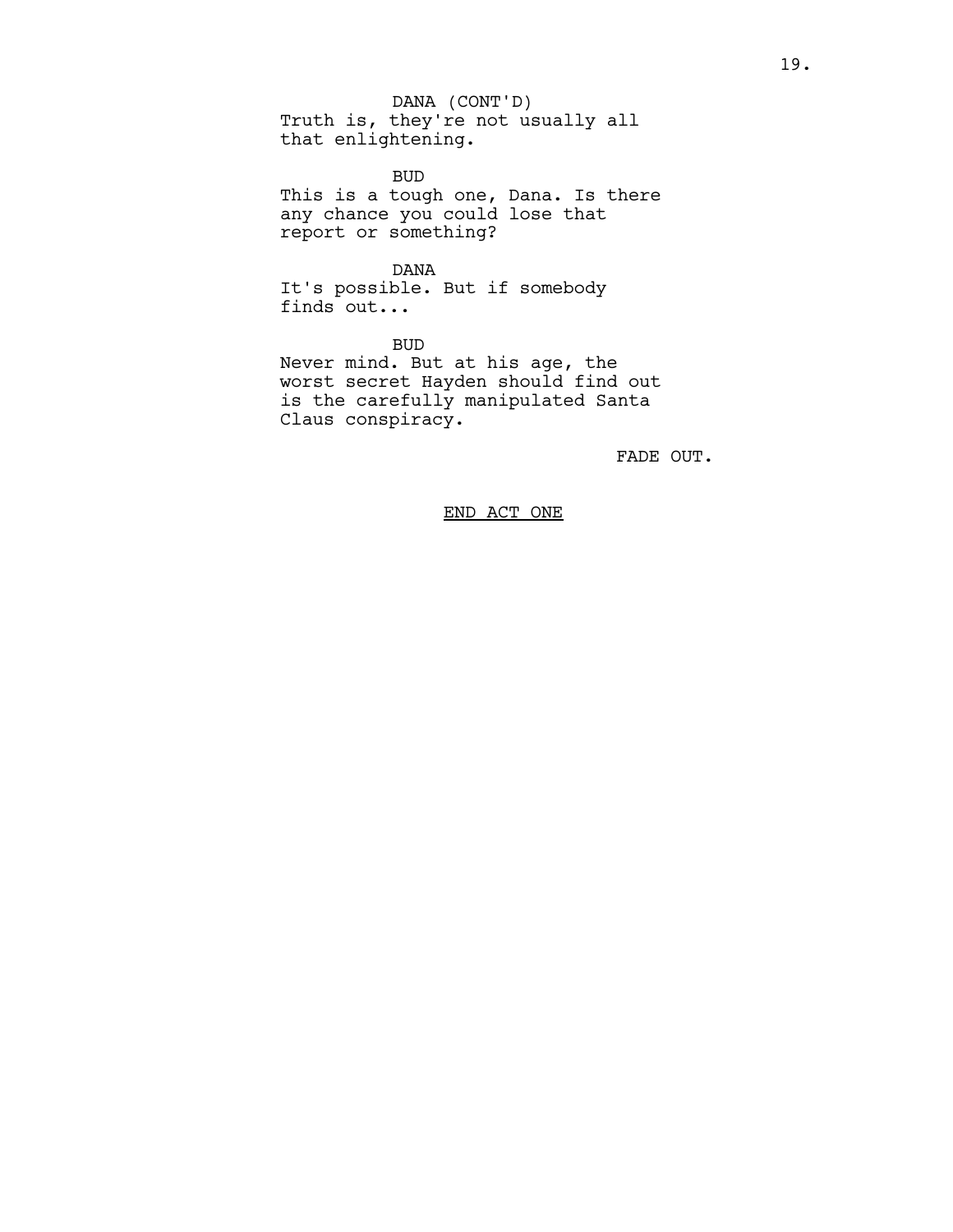FADE IN:

EXT. DEMON DOGS - MONDAY

A small hot dog stand in the shadow of DePaul University. It even has a nice outdoor seating section (if you don't mind eating under the 'L').

INT. DEMON DOGS - MONDAY

Coroner report in hand, Bud steps up to place his order. Reveal Andrea on the other side of the counter.

> ANDREA (startled) Bud, what are you doing here?

BUD Is there some place we can talk?

ANDREA Not during the lunch rush.

BUD But it's important.

A HUNGRY CUSTOMER heckles Bud.

HUNGRY CUSTOMER Hurry up, pal. I'm starvin'.

ANDREA Please order something.

BUD Was your mom sad or depressed? Did she just break-up with a boyfriend?

ANDREA Why are you asking me this?

Bud eyes the surly strangers surrounding him.

BUD There's gotta be somewhere we can talk alone. Please.

EXT. DEMON DOGS - MONDAY

Out back, Bud hands Andrea the coroner report.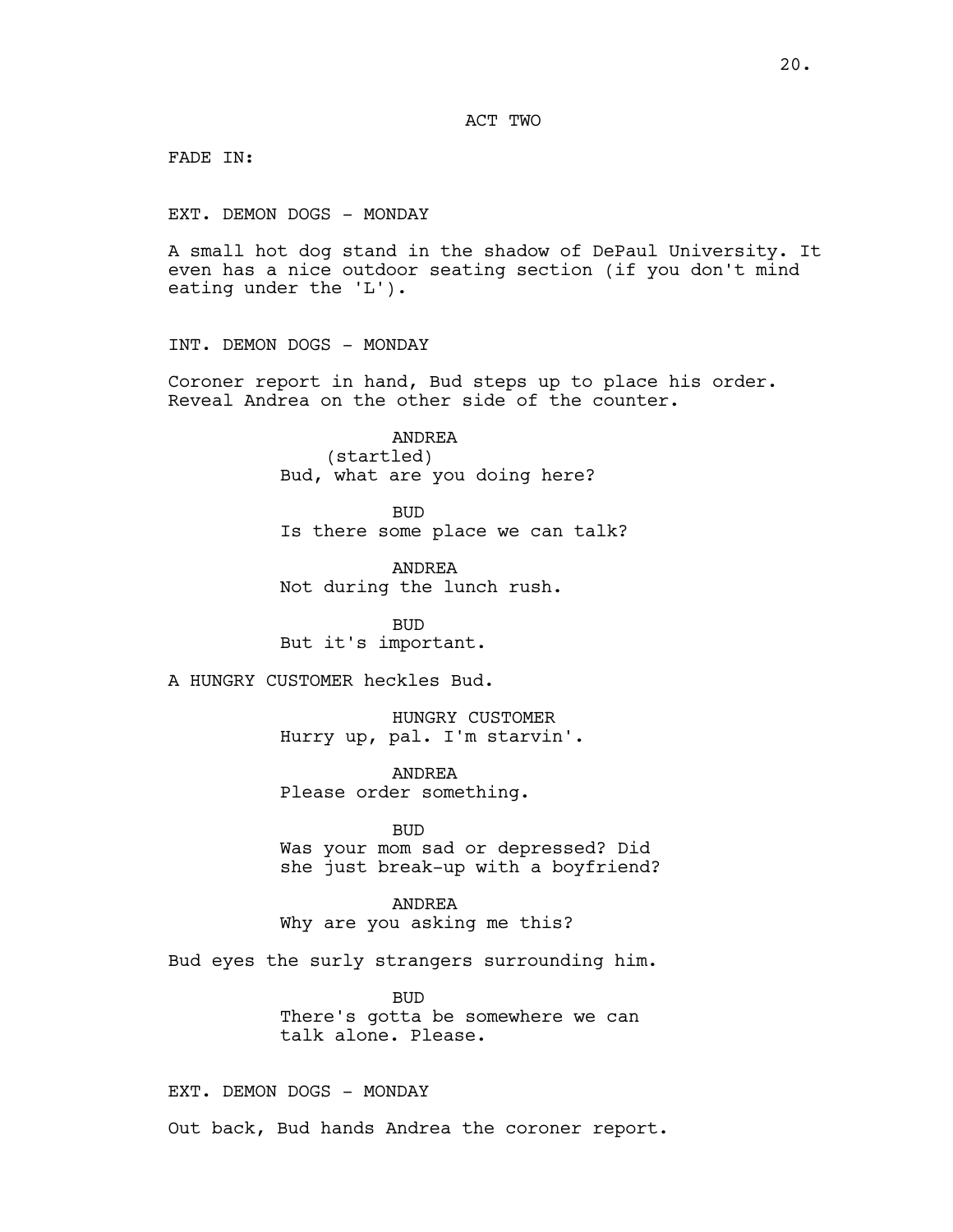BUD

The coroner says your mother's death was no accident.

ANDREA Are you kidding? That's great news. It means...what does it mean?

BUD She was trying to commit suicide.

Andrea nervously paces around stacks of empty containers.

ANDREA What? No way. That's impossible. The police said her death was an accident.

BUD Nothing else explains the sleeping pills found in Mona's bloodstream.

ANDREA Maybe she was just having trouble falling asleep?

BUD Andrea, nobody takes a hundred sleeping pills accidentally.

ANDREA

But why would she do this? She wasn't sick. She wasn't depressed. (distraught) It's my fault. I should have paid more attention. I should have seen the signals. I could have prevented this.

BUD Don't start blaming yourself. There's no fool-proof way to prevent suicide.

Andrea turns her anger towards Bud.

ANDREA Really? What makes you such an expert?

Bud hesitates. Pressed to answer a question he'd rather avoid.

> BUD My grandfather killed himself, when I was a kid. With a razor.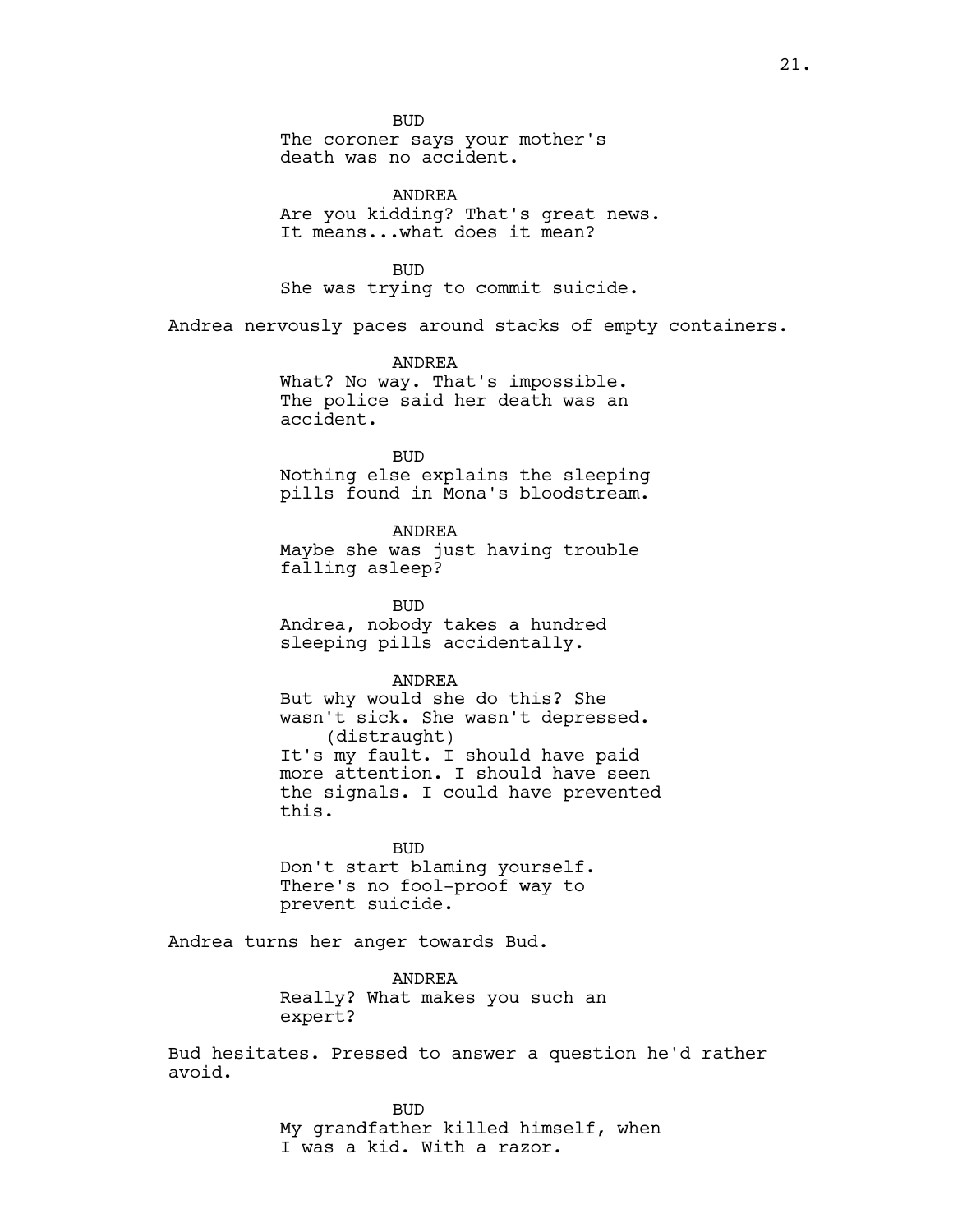## To this day, nobody knows why. (hesitantly) And I was the first one to discover his body. I just didn't want my grandmother to see him like that. I tried to clean it up as best I could but... BUD (CONT'D)

## ANDREA

(apologetically) Oh my God! I had no idea.

BUD

It happened a long time ago. But my grandmother never got over her survivor's guilt. And I don't want that to happen to you.

ANDREA

But my mom loved me. She loved Hayden. She wouldn't do something like this without a reason. (beat) At the very least, she would have left me a note. She must have.

Andrea heads straight for her junker car.

BUD Where are you going?

ANDREA I'm gonna find that note.

INT. MONA'S HOUSE - MONDAY

Andrea tears apart her mother's bedroom. Looking for a suicide note with determined desperation.

## ANDREA

My mother wouldn't do something this...horrible without a reason. You believe me, don't you?

BUD I believe she loved you. But there's nothing rational about suicide.

In a closet, Andrea finds piles of her childhood artwork.

ANDREA This is the woman I know. Someone who couldn't bring herself to throw crap like this away.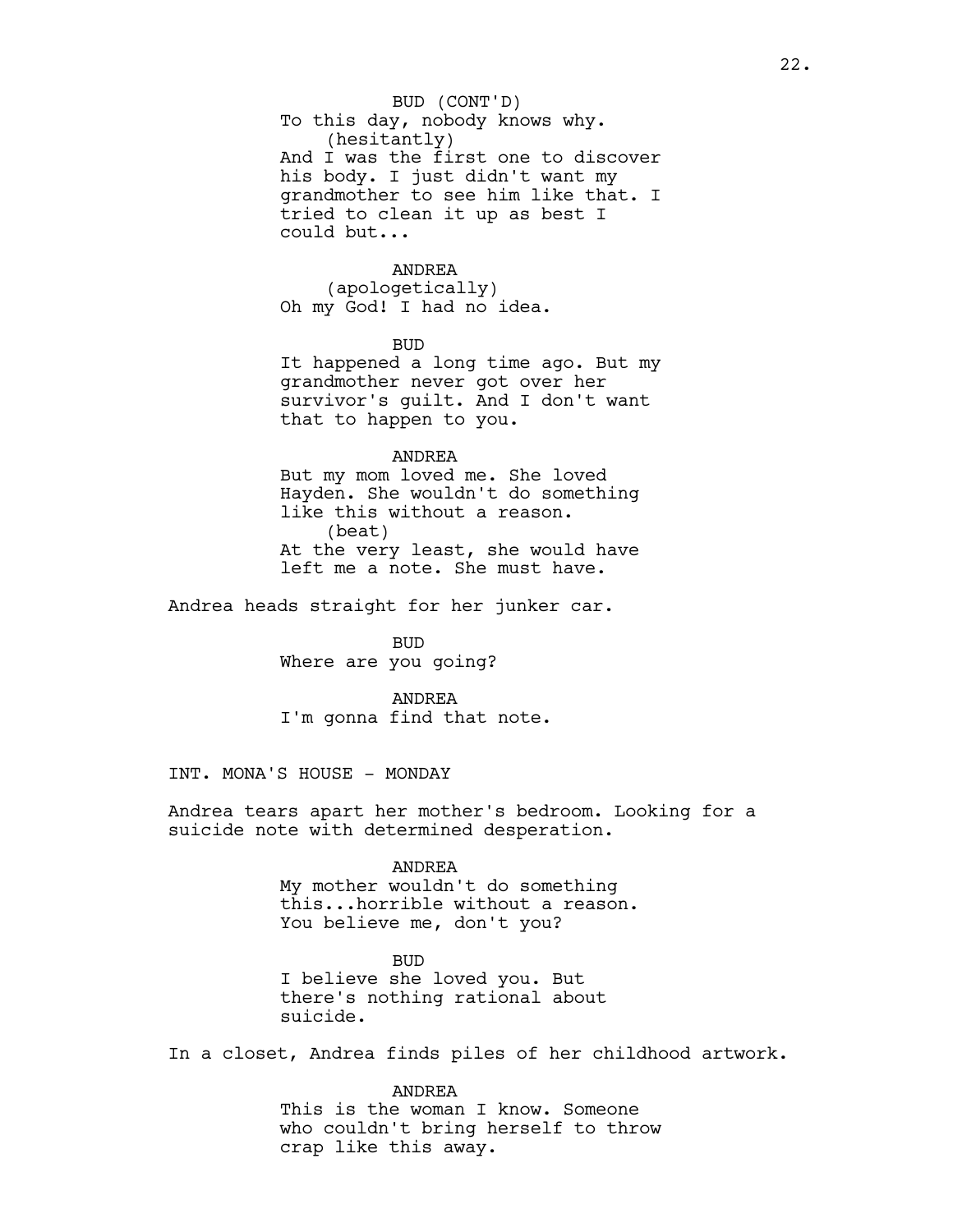Bud opens a can of Play-Doh. Finding the contents petrified.

ANDREA Someone who changed jobs just so she could pick Hayden up from school. Someone who... (tearfully) Someone who wouldn't abandon us?

Andrea angrily throws her childhood artwork across the room.

ANDREA This is just a waste of time. (tearfully) I hate her so much for doing this. I don't want to...but I do.

BUD Mona's death isn't your fault. No matter how it occurred. But this kind of anger will eat you alive. (beat) Eventually, you've gotta put it behind you. And that won't happen until you forgive your mother.

ANDREA But how can I without knowing why she wanted to kill herself? Can you understand that?

BUD Probably a little too well.

EXT. MONA'S HOUSE - MONDAY

Bud and Andrea load cardboard boxes into his work van. Bud checks out Mona's house.

> BUD Have you thought about moving home? It's a nice neighborhood.

> > ANDREA

I wish I could. But I can't pay that mortgage all by myself.

Bud motions to Sheila's realty sign in the yard.

BUD At least, there'll be some money from the sale of her house?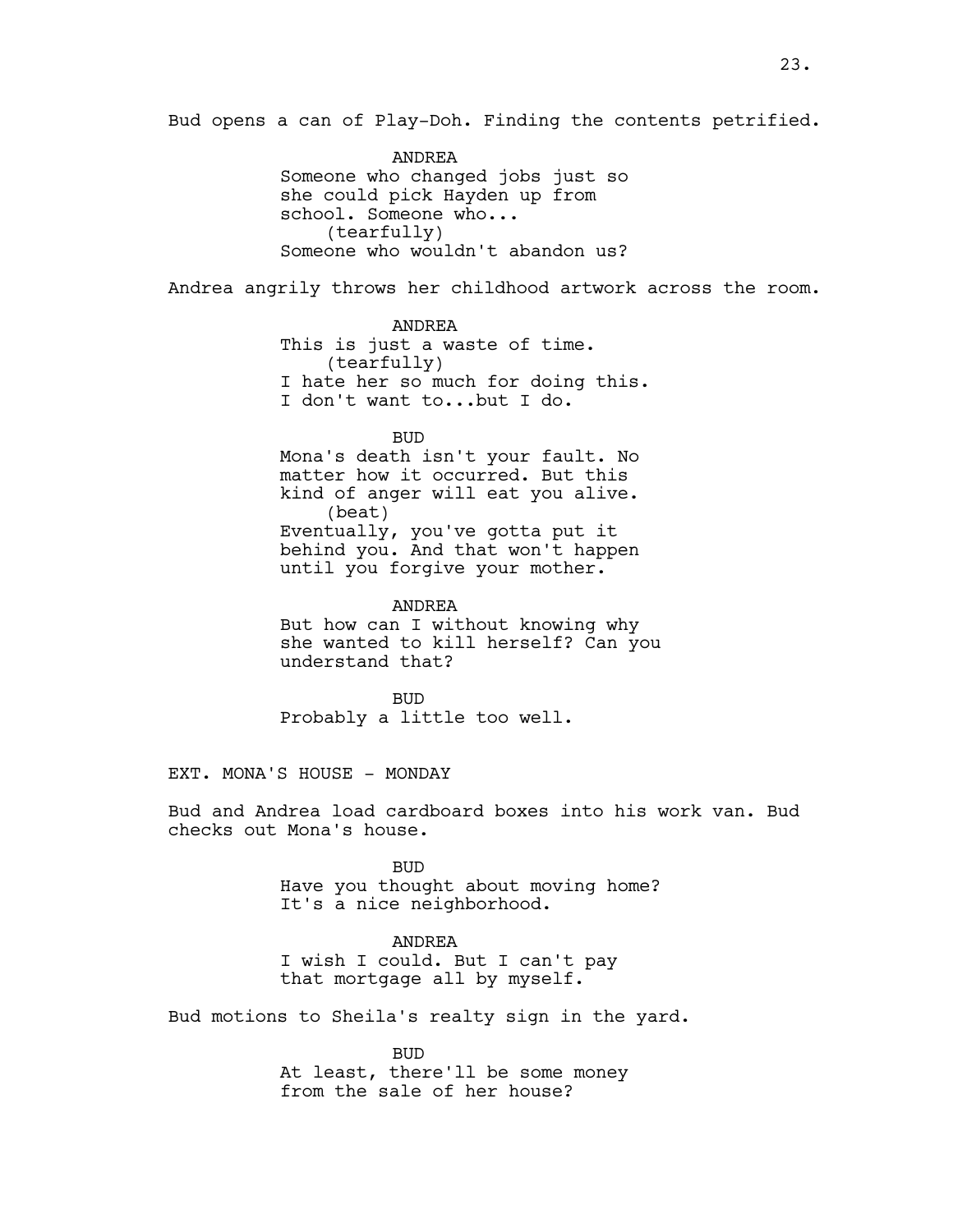BUD

Oh...right.

## ANDREA

But the odd thing is I didn't know she was selling it. I saw my mom almost every day. Why would she keep that secret from me?

Bud scrutinizes Sheila Slotnik's name on the realty sign. Mona didn't keep that secret from everyone.

EXT. ELEMENTARY SCHOOL - MONDAY

Dave parks his work van outside the school in a tough, downtown neighborhood. He approaches Hayden who stands next to MISS VIRGILITO (20's), a pretty teacher.

> DAVE Hi, I'm Dave. Did little Hayden's mom tell ya I was pickin' him up?

Miss Virgilito nods her head.

HAYDEN I'm not little. I'm almost seven.

DAVE Sorry, H-man. I didn't mean anything by it.

HAYDEN And my name's Hayden.

DAVE Don't get all bent outta shape. I know your name. (to Miss Virgilito) This isn't goin' well.

MISS VIRGILITO He's a good kid. He just needs a little time to adjust.

DAVE Come on, Hayden. Let's get in my van and getcha home.

HAYDEN But Gramma always took me home on the train.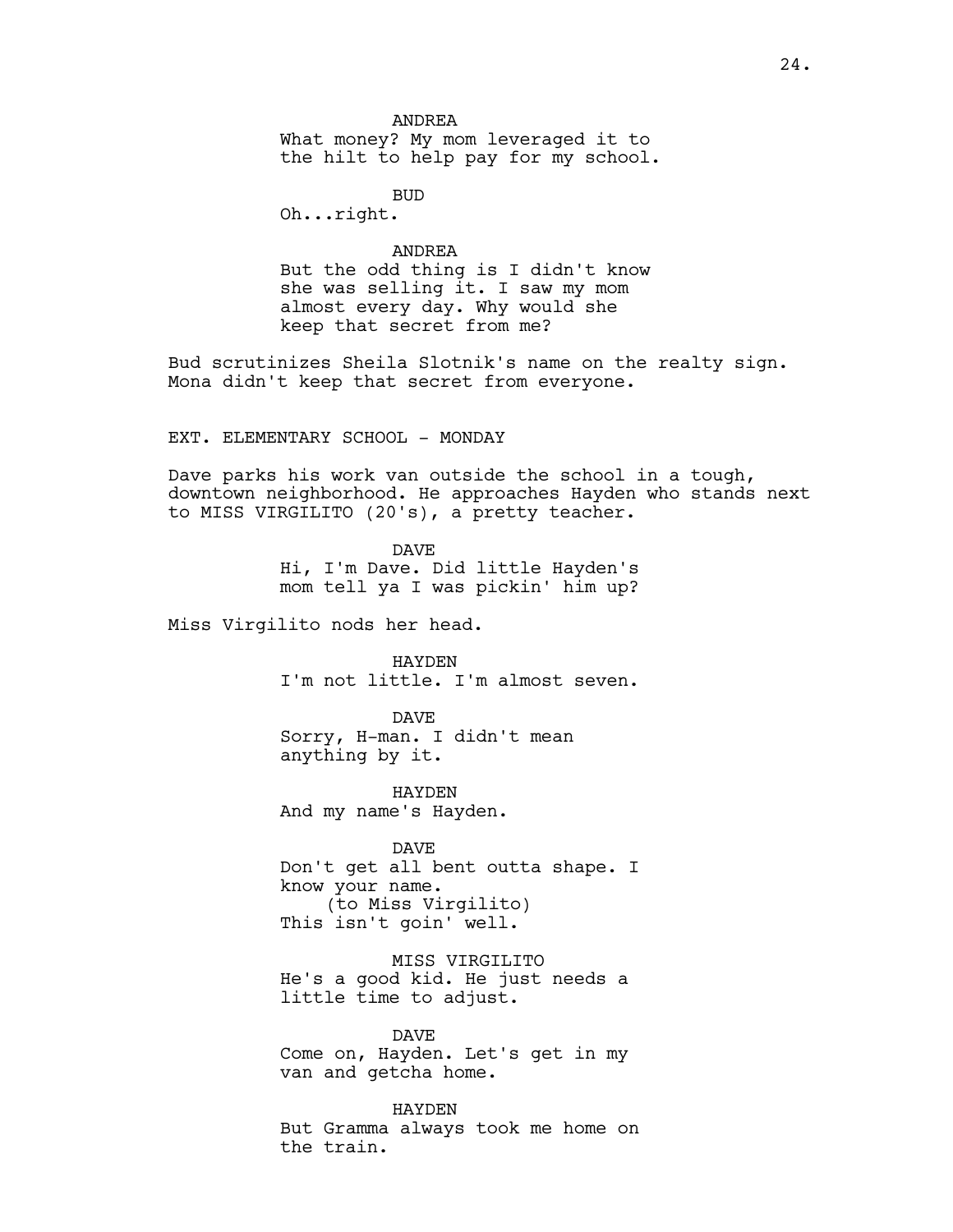DAVE My van's right there. I can't just leave it.

Hayden scowls and stomps towards the van.

DAVE (to Miss Virgilito) He'll warm up to me. Eventually.

Miss Virgilito looks past Dave and frowns. Dave turns. Spying Hayden climbing the steps to the 'L' train.

> DAVE I should probably go get him.

Dave runs frantically as Hayden boards the train.

INT. 'L' TRAIN - MONDAY

The train pulls away. A HOMELESS MAN takes the empty seat next to Hayden. Hayden doesn't like the way the man smells and changes seats.

From his new seat, Hayden surveys the seedy public transportation types around him. Regretting his decision.

EXT. STREET BELOW THE 'L' TRAIN - MONDAY

In his work van, Dave chases the 'L' train in vain. Swerving around traffic. Dodging cyclists. Rolling onto the sidewalk and into on-coming lanes to avoid stoppages.

Dave stops at the next station. Races up the steep staircase. Just as Hayden's train pulls in. Will he make it? No. Dave reaches the train just as it pulls away. He can see Hayden but can't reach him.

INT. ANDREA'S APARTMENT - MONDAY

Andrea picks up a small pile of laundry.

ANDREA Is this all it takes to call Child Services?

Helen leads social worker, JOCELYN BROWN (30's), around the apartment by the nose.

> JOCELYN When we get a phone call, we have to investigate. That's the law. (off her watch)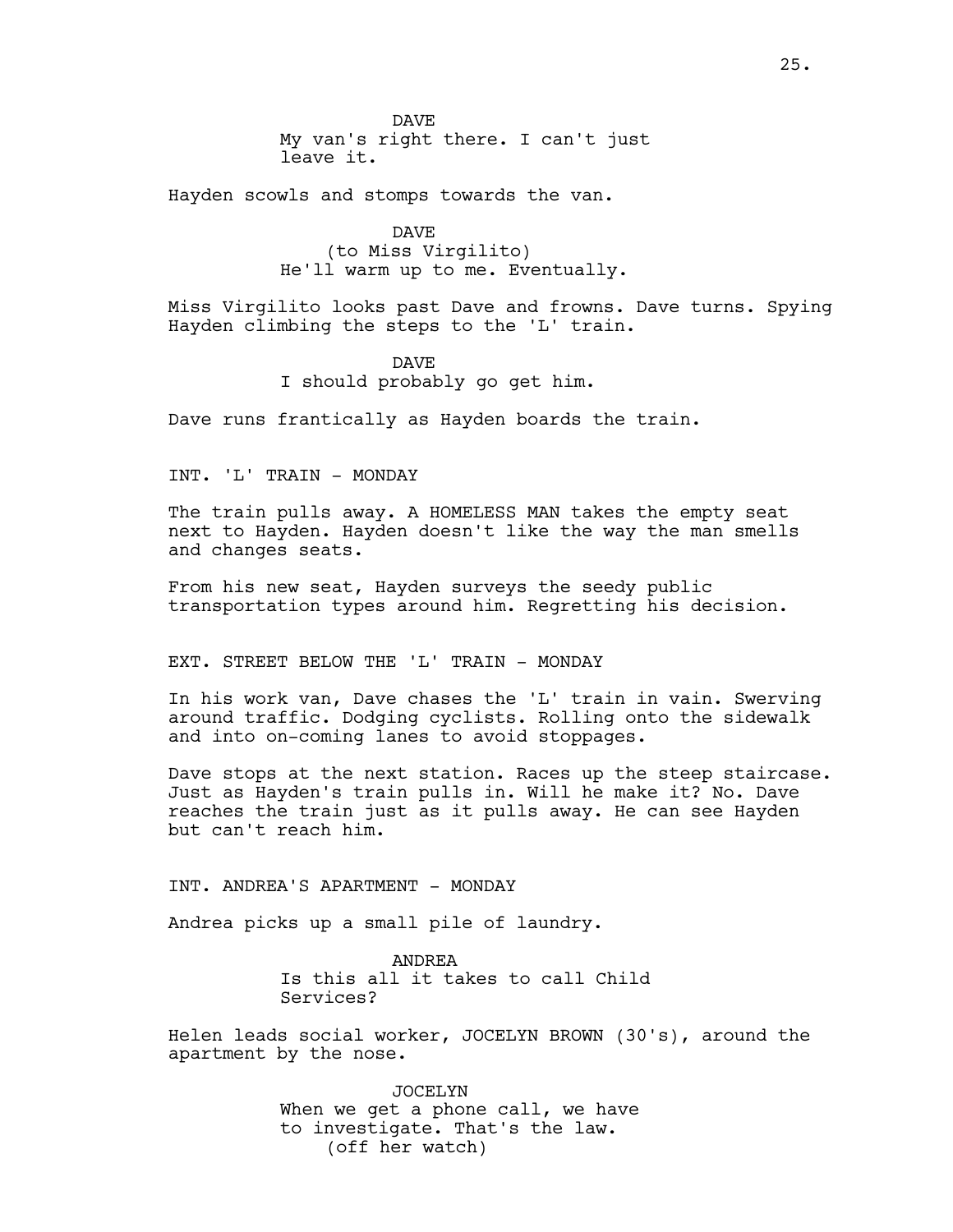And when did you say your son, normally, comes home? JOCELYN (CONT'D)

ANDREA Four o'clock. Usually.

HELEN It's already 4:30.

#### ANDREA

I'm usually in class right now. My mom used to get him. Maybe it takes longer.

HELEN And how well do you know the man who's bringing him home, today?

Andrea's RINGING PHONE breaks the nervous tension.

EXT. 'L' TRAIN STATION - MONDAY

INTERCUT Dave talking on his cell phone.

DAVE

It's Dave. I've got bad news. Hayden got onto the 'L' by himself. He's heading your way.

ANDREA (O.S.) Don't tell me that. Helen has a social worker over here.

DAVE So this probably wouldn't be the best time for the little fella to show up at your place all alone.

ANDREA You got that right.

Dave looks at the metro map.

DAVE Don't worry. I'll catch him. Or die trying.

INT. ANDREA'S APARTMENT - MONDAY

Andrea eyes the social worker nervously.

ANDREA (on the phone) You better or I'll kill you.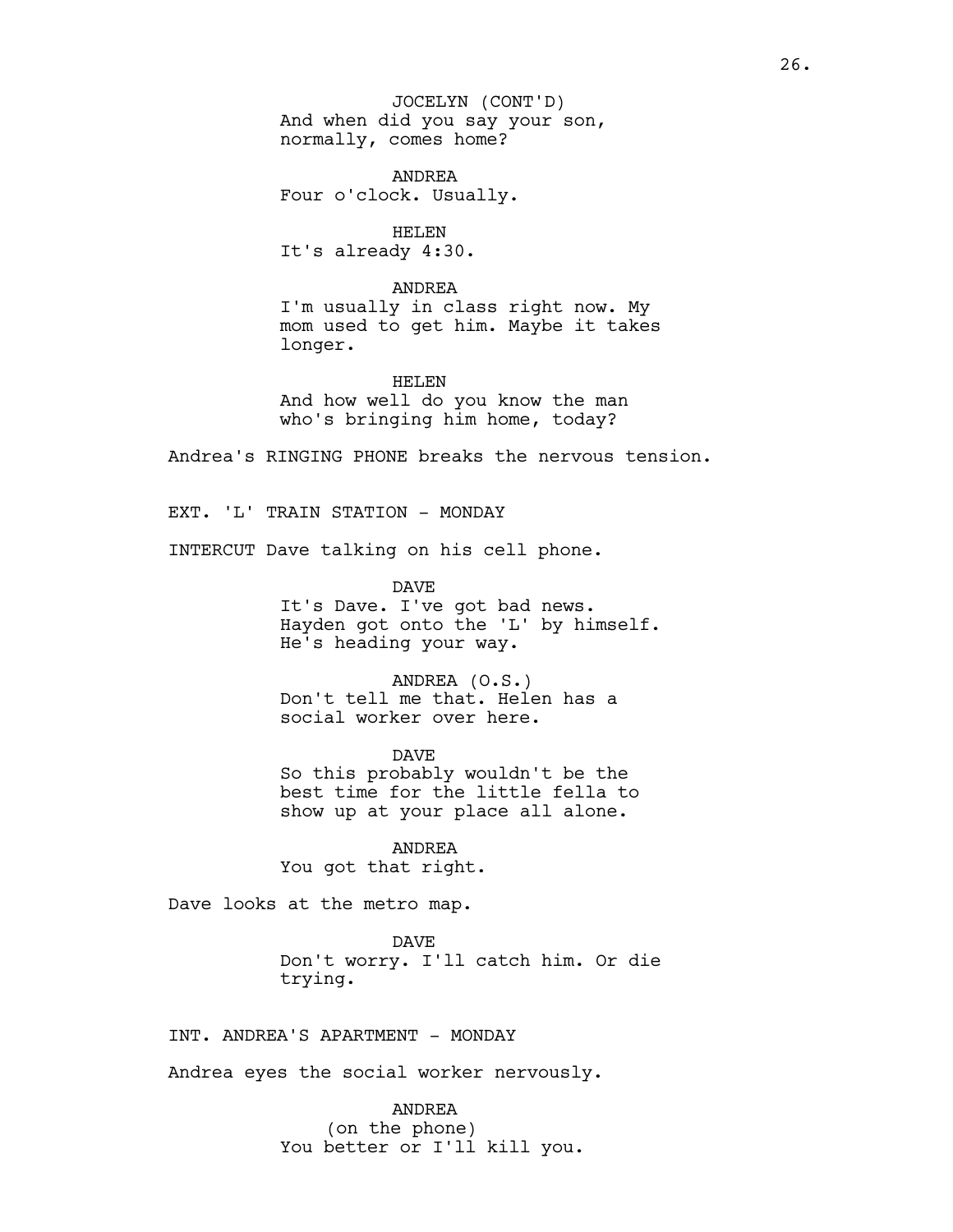Jocelyn opens the refrigerator door. Finding it mostly empty. Ticking off a box on her clipboard.

> ANDREA I was gonna stop at the store on my way home. But you said I needed to get here right away.

Jocelyn pulls out a bottle of chocolate syrup.

JOCELYN Do you consider this to be part of a healthy diet?

ANDREA That's mine. I'm a real addict. To chocolate, I mean.

Andrea spies a cockroach on the wall. Right next to Jocelyn (who hasn't seen it yet). Andrea tries to squish the bug without drawing any attention to herself. Carefully, very carefully. BANG! She doesn't quite pull it off.

EXT. CHICAGO'S MEAN STREETS - MONDAY

Dave's trapped in gridlock. POLICE MOTORCYCLES block the intersection for a funeral procession. The HEARSE slowly clears the intersection.

> DAVE (enviously) Why couldn't that be me?

INT. ANDREA'S APARTMENT - MONDAY

Helen smiles smugly as Jocelyn continues her inspection. Andrea confronts her directly.

> ANDREA Why are you doing this? Why d'ya wanna tear us apart?

> > HELEN

You need time to get your act together. And it wouldn't hurt Hayden to spend some time with me. And his father.

#### ANDREA

Father? The only thing your son's ever cared about is copping bong hits and downloading free porn.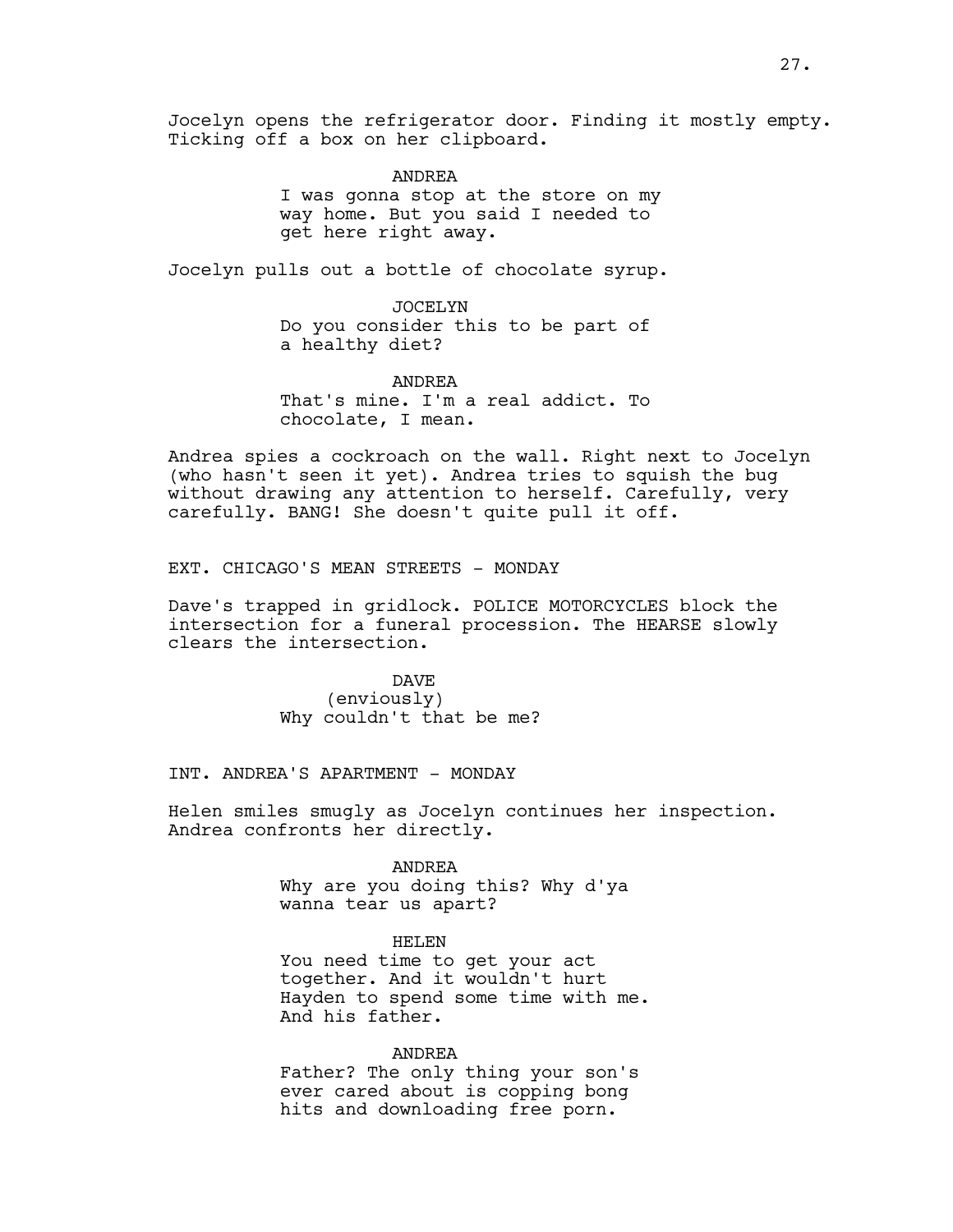HELEN

He still deserves a chance to know his son. And learn there are more important things in life.

ANDREA You just wanna save your son and can't do that without taking mine.

HELEN I have Hayden's best interest at heart. And am starting to worry that he's not home yet, aren't you?

Andrea looks out the window. Another 'L' train passes but there's no sign of Hayden anywhere.

EXT. 'L' TRAIN STATION - MONDAY

Dave watches TRAIN PASSENGERS walk down the ramp. But can't find Hayden among them. He looks around frantically. Spying Hayden in the distance -- just as he turns a corner.

DAVE

Hayden!

Dave chases Hayden down the block.

DAVE Hey. Hey! Hold up.

Dave grabs Hayden by the arms. Sternly confronting him.

DAVE D'ya have any idea how dangerous that was? Promise me, you'll never do that again.

Hayden glares at Dave defiantly.

HAYDEN Why? You're not my father.

DAVE I'll tell you why. Because I said

so that's why.

Dave looks up to heaven. Completely flabbergasted.

DAVE Great, now I sound like my dad.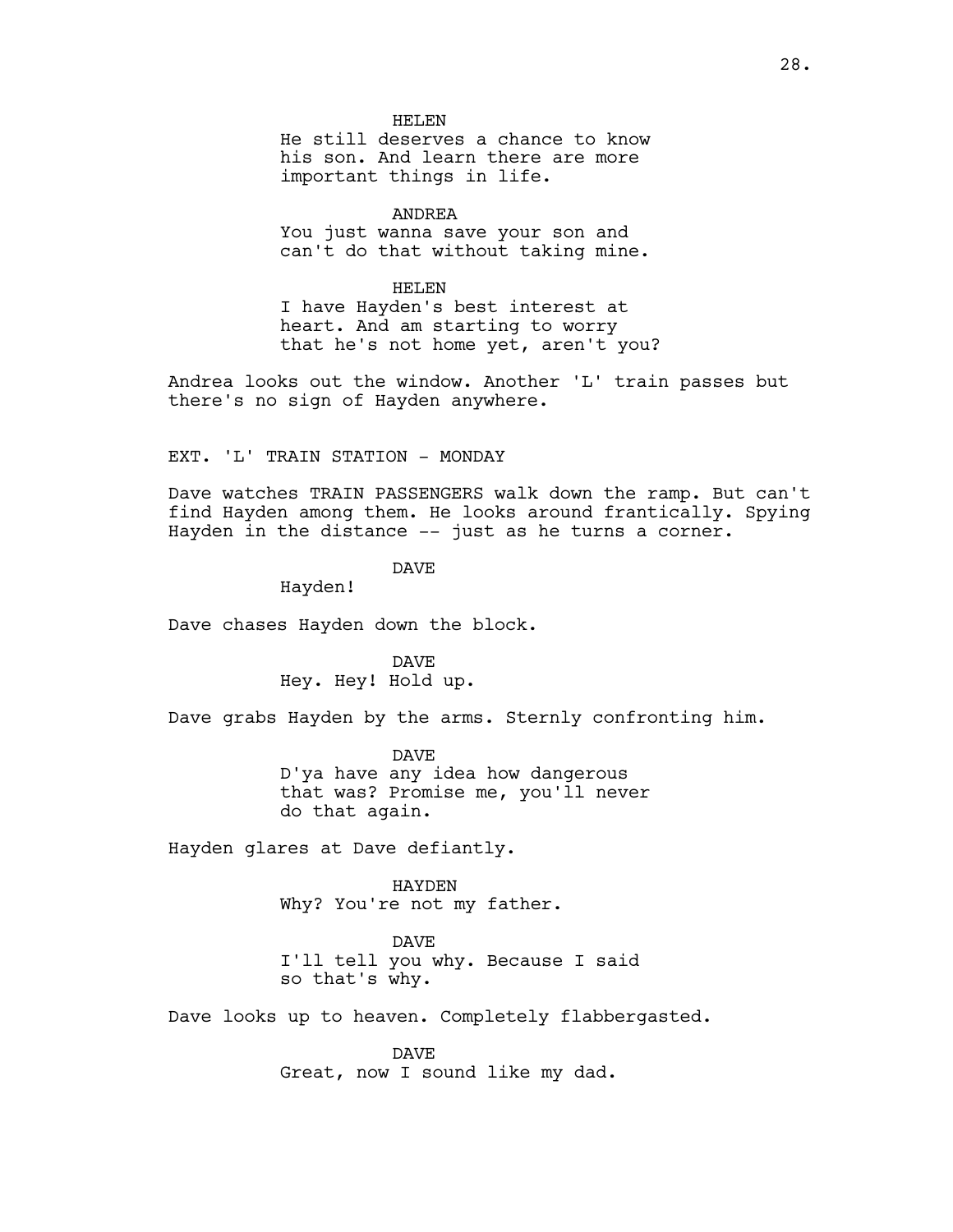INT. ANDREA'S APARTMENT - MONDAY

Jocelyn hands Andrea a summons.

JOCELYN This requires you to present your son to a judge next Monday. And if you want to keep him, make sure you're not late.

#### ANDREA

You can't be serious. I could actually lose custody of Hayden?

JOCELYN That's for the judge to decide.

INT. SLUM HOTEL - TUESDAY

Bickel opens up a crime scene that's been locked down for several months. The smell is overpowering.

> DAVE Aw jeez, this one's a real tear down. D'ya think you sat on it long enough?

Bickel breathes through a handkerchief.

#### BICKEL

We've been trying to catch the psycho behind this for months. And had to wait for one of those celebrity psychics to sniff around the place.

BUD Did it help?

BICKEL Nope. But I know how much Oprah weighs.

Dave checks out the stains that have eaten through the carpet.

#### DAVE

I saw this one on the news. What did they call him? The Cicero Strangler or somethin' like that.

BICKEL

Whenever we get a serial killer, the media always tries to cash in with a brand name.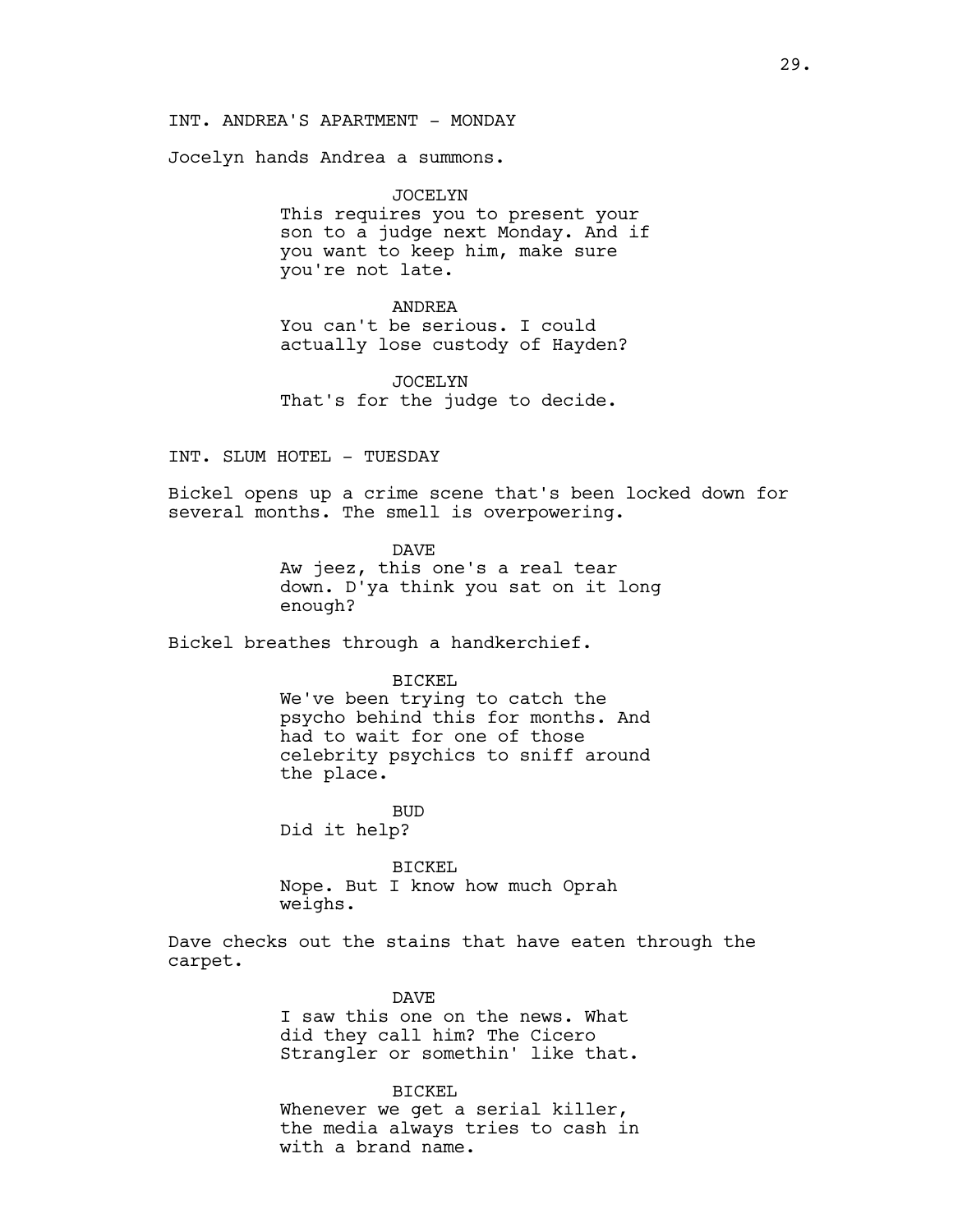BUD Two deaths hardly rates serial killer status. Come on, this guy's no John Wayne Gacy.

## BICKEL

I hear you're up to your old tricks again. When are ya gonna learn to steer clear of the surviving family? They're like drowning victims who'll just drag you down with 'em.

BUD How'd you find out?

BICKEL I know a lot more than I let on.

Dave looks behind the behind. He's completely disgusted.

DAVE Aw God, what's that?

BICKEL Looks like it used to be a goat.

DAVE What's it doin' here?

## BUD

I dunno. Either Ramadan came early this year or there's a major Satanic holiday that I'm not familiar with.

EXT. MONA'S HOUSE - TUESDAY

The real estate sign stands prominently in front of the house. Sheila Slotnik's name and photo branded upon it.

> BUD (O.S.) Mona never told Andrea this house was for sale. But she included you in on that little secret.

INT. MONA'S HOUSE - TUESDAY

Bud attends Sheila's open house.

BUD D'ya have any idea why?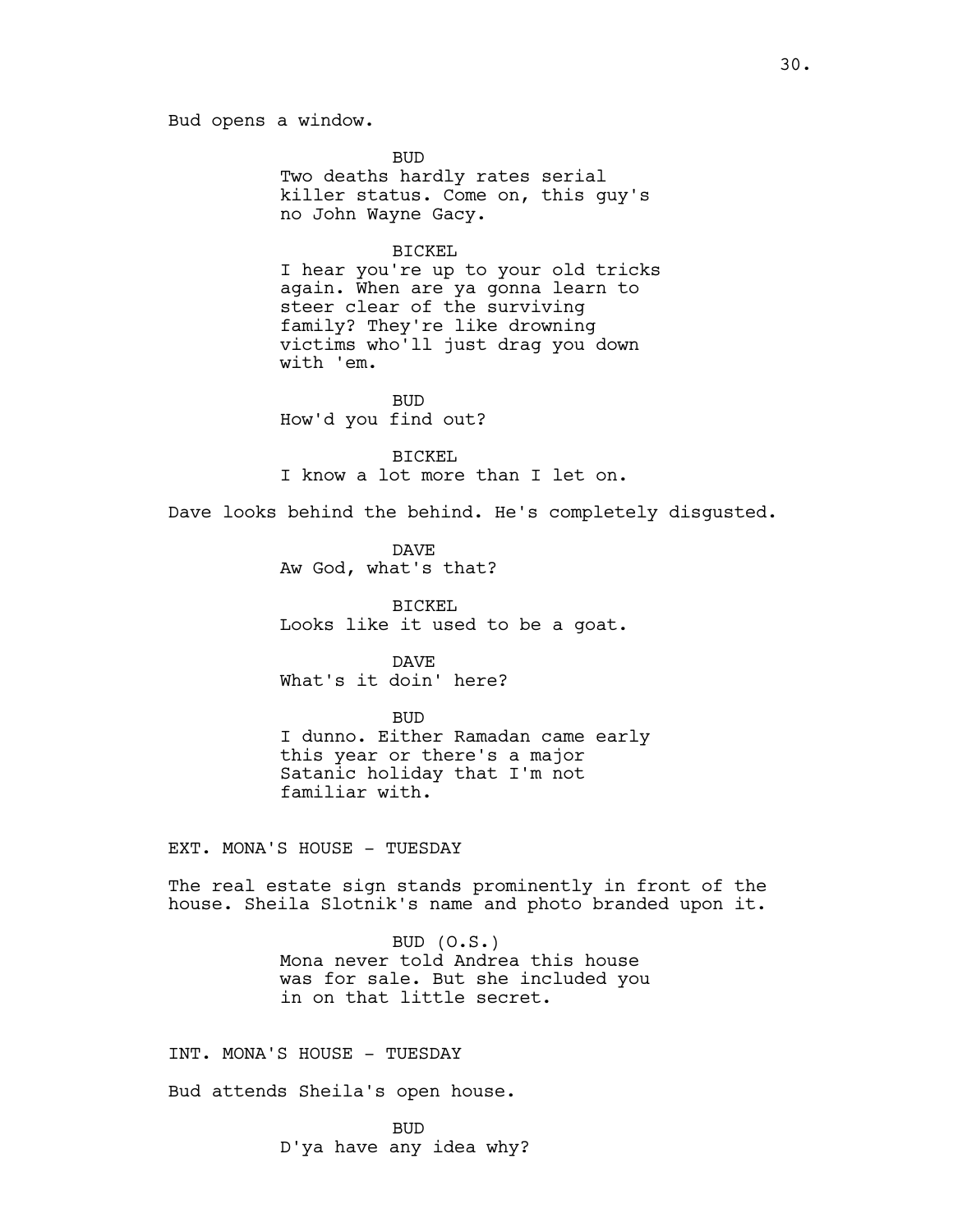SHETLA What business is it of yours anyway?

BUD I suspect Mona was tying up the loose ends in her life and didn't want Andrea to find out.

SHEILA What are you talking about?

BUD Didn't you know? Mona wanted to kill herself.

This catches Sheila completely off guard.

SHEILA

What? But that gunshot was an accident. The police said so.

BUD

She also tried to overdose one day before a gun blew her brains out. That's probably more than a coincidence, don'tcha think?

SHEILA Does Andrea know about this?

Bud nods head. This doesn't make Sheila happy.

BUD And she's not dealing with it very well either. But who can blame her. Mona's left her in a pretty tough fix.

Sheila angrily opens the front door. Inviting him out.

SHEILA

You don't know anything about Mona. Or the hand she was dealt in her life. Having to raise Andrea all alone without any support from her alcoholic husband. (beat) And when Andrea got pregnant, Mona not only made sure she finished high school. She also did every thing she could to get Andrea through college. (beat) And Mona was no stranger to death either.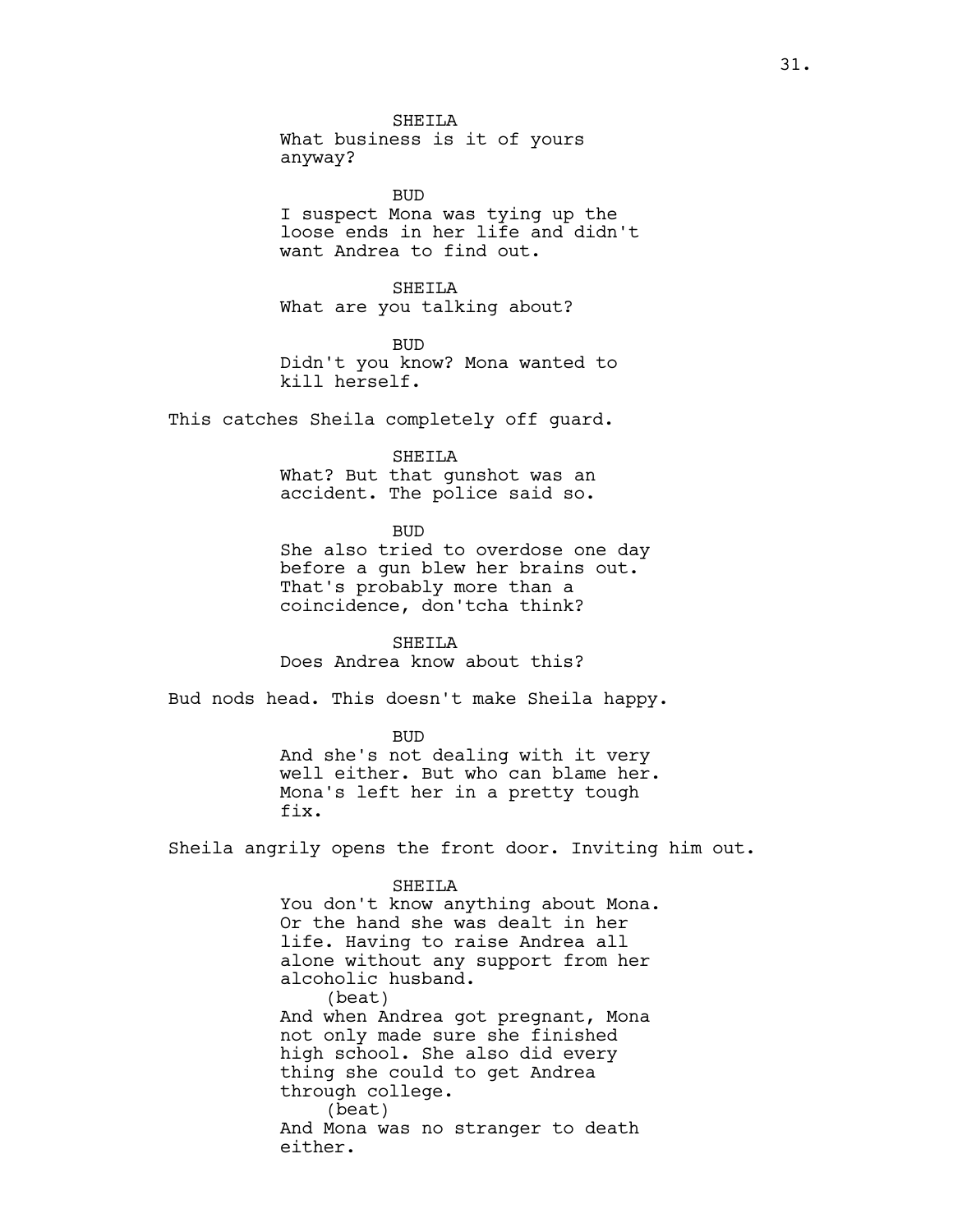BUD Look, I'm sorry. But I didn't cause the bloody mess in this room. Or the emotional one Mona left behind either.

When POTENTIAL BUYERS hear "bloody," they bolt out the door. Forcing Sheila to chase after them.

SHEILA

Please, don't go. I was going to tell you about the accident. And discount the asking price.

Bud's not proud of himself. Just then, the postal carrier drops Mona's mail through her door slot. Bud shuffles through the mail. Finding a legal letter from Rachel Johnston.

Sheila catches him red-handed.

SHEILA I hope you're not planning on opening that.

INT. RACHEL'S LAW OFFICE LOBBY - WEDNESDAY

Bud and Dave enter the posh, lake-view Law Office of Mednik, Zeretsky, Zeretsky and Skolnik.

> DAVE Can this wait? Our best client's waiting for us. And this time needs more than just our standard rinse and spit.

BUD There's only one reason why Mona would contact a lawyer. It must have something to do with her last will and testament. And I wanna hear Mona testify.

They approach the stalwart RECEPTIONIST (20's).

RECEPTIONIST Are you here to fix the bathroom?

BUD Umm, no. We need to speak to one of your lawyers, Rachel Johnston.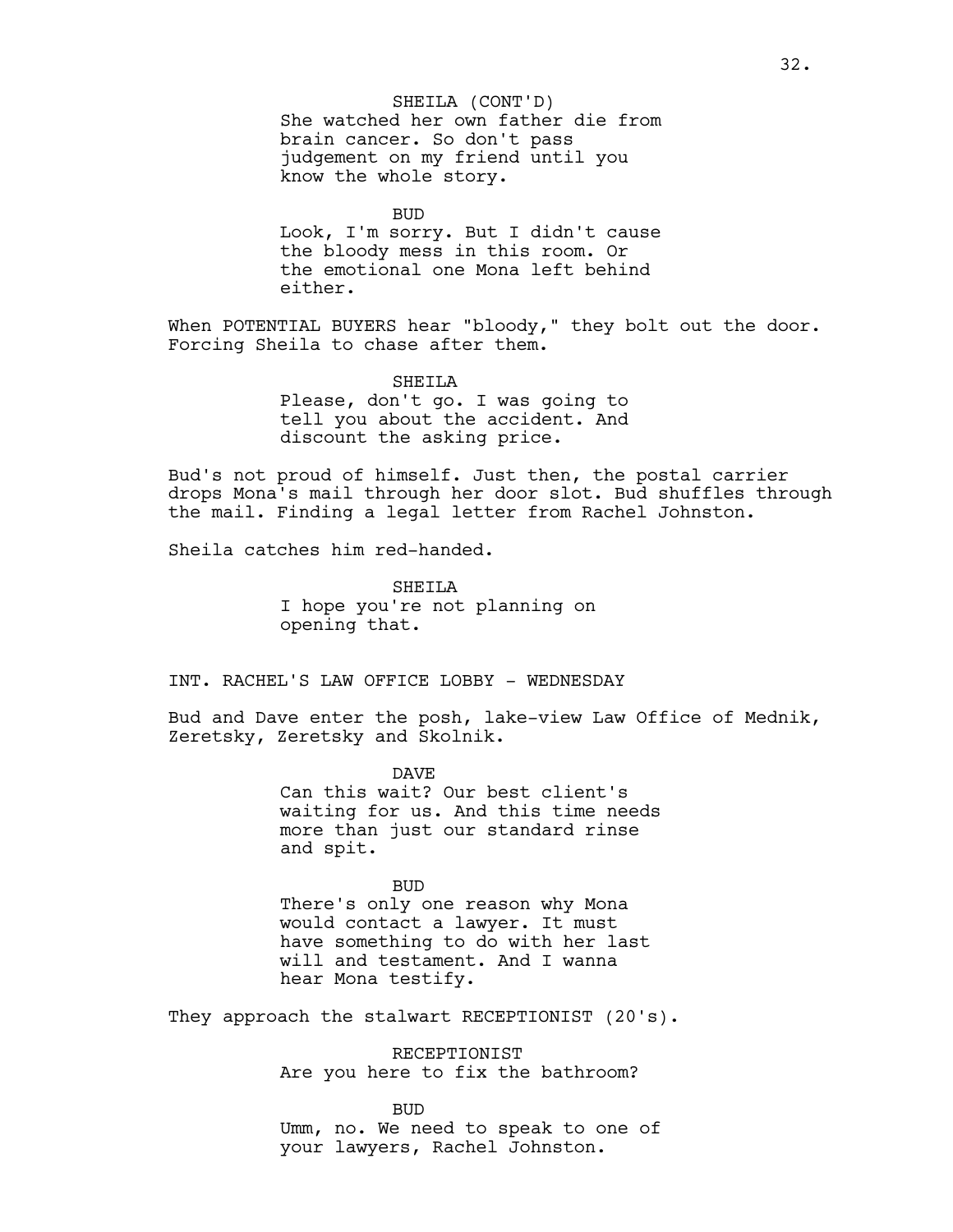RECEPTIONIST Do you have an appointment?

BUD Do we need one?

The Receptionist smiles coldly in affirmation.

DAVE (off his watch) Can we go now?

BUD This won't take long. If there's any way we can skirt the rules. Just this once.

The Receptionist smiles smugly and picks up the phone.

RECEPTIONIST Security, we have a problem...

DAVE

Wait!

Dave reaches down to hang up the phone. She bangs his finger with the receiver.

> RECEPTIONIST Nobody touches my phone.

RACHEL (30's), comes out to investigate the disturbance. Wearing a sharp, business suit.

> RACHEL What's the problem, Dani?

Dave sucks on his sore finger.

DAVE

She hit me.

RECEPTIONIST Don't worry, Rachel. Security's on the way.

DAVE We don't want trouble. Hell, I don't even wanna be here.

BUD Rachel Johnston? We need to talk to you about Mona Krupinski.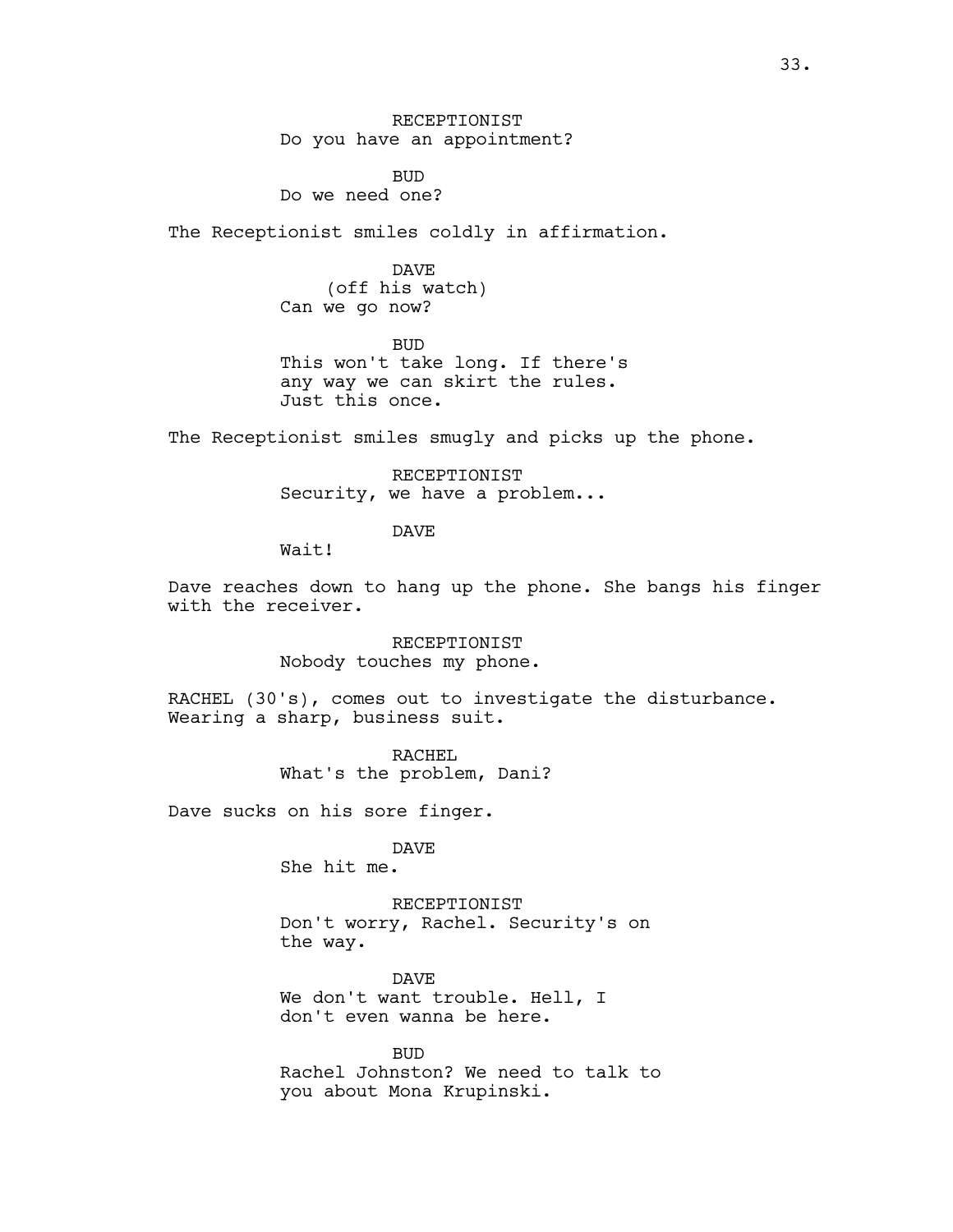RACHEL Mona? You should probably come to my office.

INT. RACHEL'S LAW OFFICE - WEDNESDAY

Rachel closes the door behind Bud and Dave.

RACHEL Dead? Mona's dead? How? When?

BUD

Sunday morning. It was a suicide.

RACHEL Suicide? Do you know why?

BUD

No. But we're hoping her will might help answer that question.

RACHEL I don't know anything about Mona or her will. Are you guys cops or what?

DAVE No, we're only janitors. But we're very good ones.

Bud eyes his brother irritably.

BUD But if Mona wasn't preparing her will, why did she contact you?

RACHEL She didn't. I contacted her. (reluctantly) I, recently, discovered a lump on my breast. And you have no idea how hard it is for someone, in my position, to track down my own medical history.

BUD But how could Mona help you with that?

RACHEL She's my birth mother.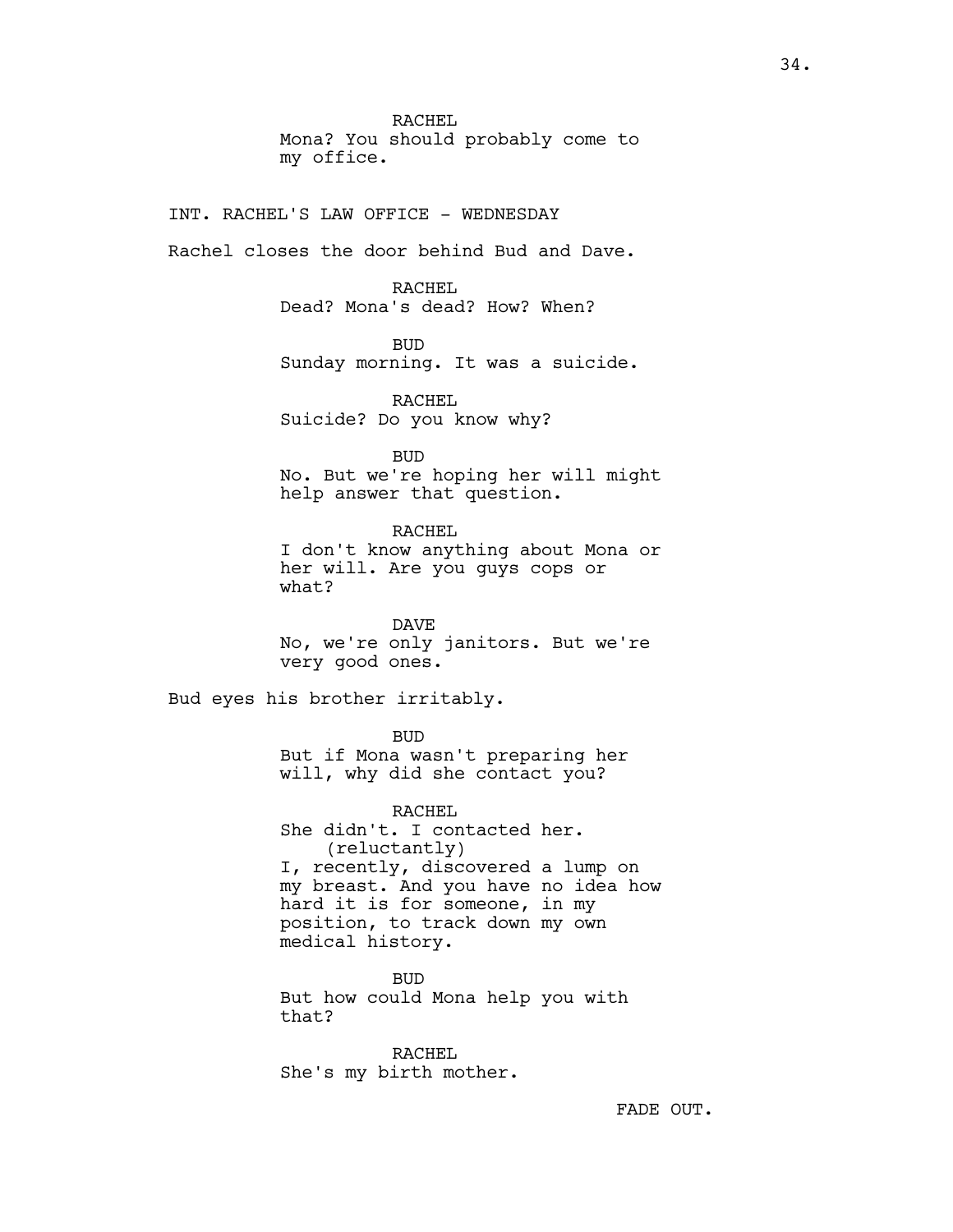END ACT TWO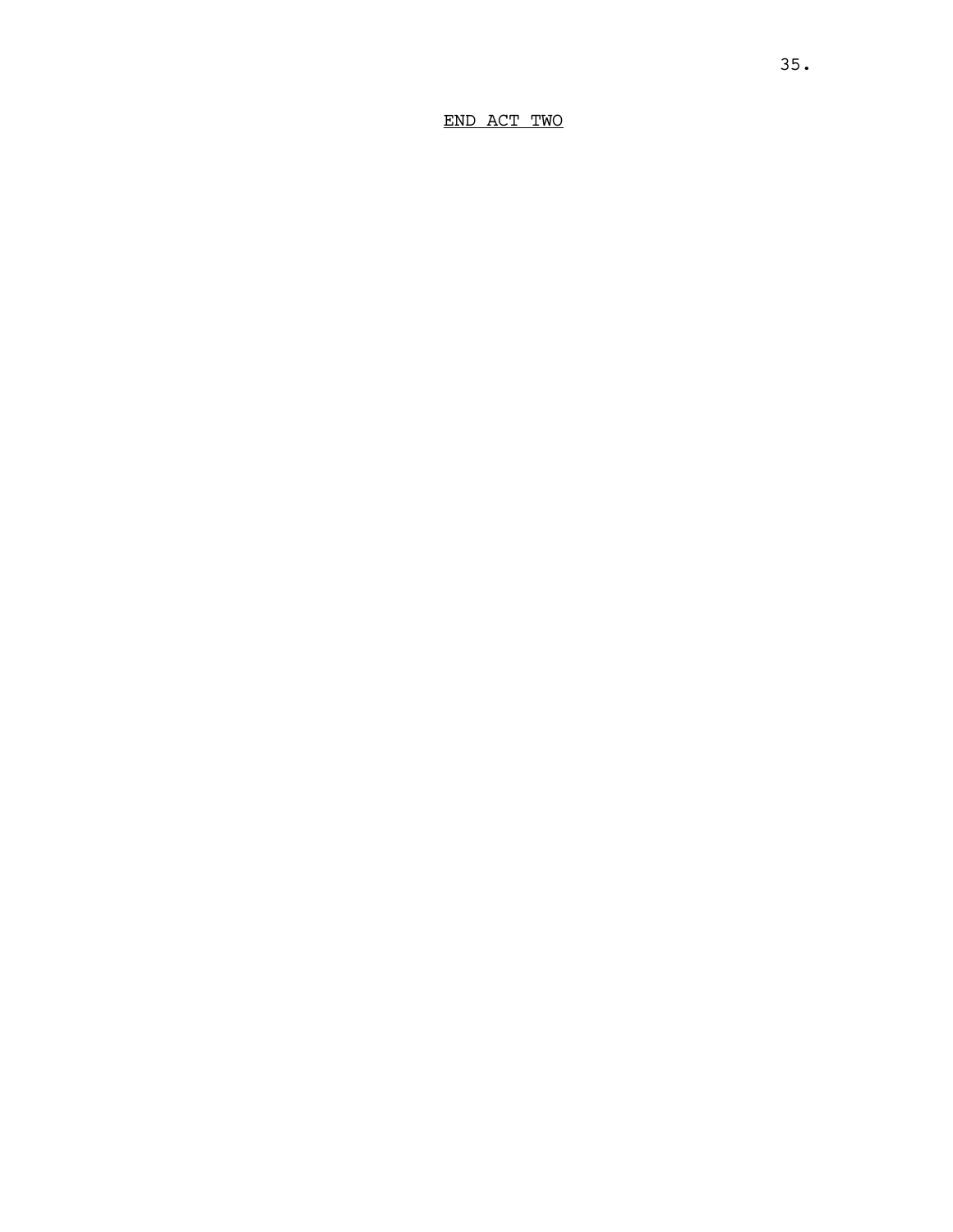## ACT THREE

FADE IN:

EXT. RACHEL'S LAW OFFICE - WEDNESDAY

Rachel walks Bud and Dave to their van. They pass a massive red Calder stabile along the way.

> RACHEL I didn't know businesses like yours even existed. How do you guys deal with dead people every day and not have it affect you?

BUD I prefer to think of them as the mortally-challenged. (beat) And right now, I'm more concerned about how Mona's suicide is affecting Hayden and Andrea. The last thing they need is to be pulled apart so soon after a tragedy like this. (beat) Which means we gotta make sure Hayden's other grandmother doesn't win his custody at that hearing on Monday.

Their van's parked in a cherry spot for police vehicles. Dave pulls down the "Official Police Business" placard.

> BUD You dunno how glad I am we found you. Who would have guessed that Andrea not only had a sister. But one who's a lawyer. That's gonna be so much help.

RACHEL Don't take this the wrong way but I'm not comfortable reaching out to a family who relinquished me over thirty years ago. (beat) I have my own life. And my own problems. I'd just like to get my medical facts straight before I get the results from my biopsy on Friday.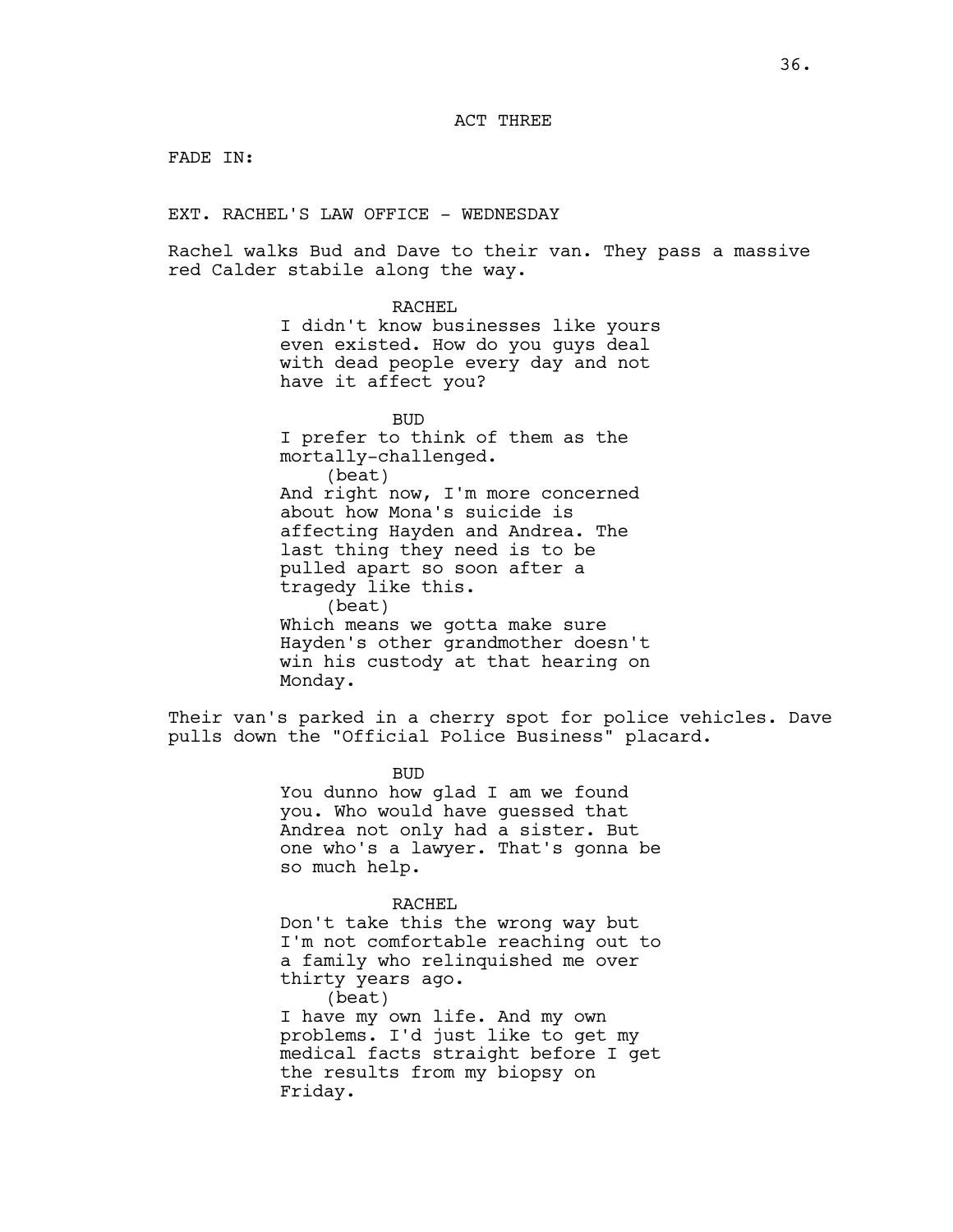EXT. UNITED STATES POST OFFICE - WEDNESDAY

Bud and Dave drop their cleaning supplies on the grand steps of Chicago's central post office.

> BUD Weren't we here last week?

Dave checks his worksheet.

DAVE Just hope they don't start askin' for volume discounts.

INT. UNITED STATES POST OFFICE - WEDNESDAY

Bud mops a pool of blood off the inlaid marble floor. On hands and knees, Dave works out the stains in the grout.

> DAVE What d'ya think Andrea will think is worse? Learning her mom never told her she had a sister. Or finding out that sister doesn't want anything to do with her.

BUD You can't blame Rachel. Wouldn't you be a little stand-offish, if mom and dad had given you away?

DAVE Knowing what I know today, I'd say grateful would be a bit more accurate.

Dave looks at his watch and packs up his stuff.

DAVE You'll hafta finish up alone. I've gotta pick-up Hayden. And Miss Virgilito doesn't like to be kept waiting.

BUD You're kidding, right? It'll take hours to do this all by myself.

DAVE What can I do? This free child care thing was your idea, remember?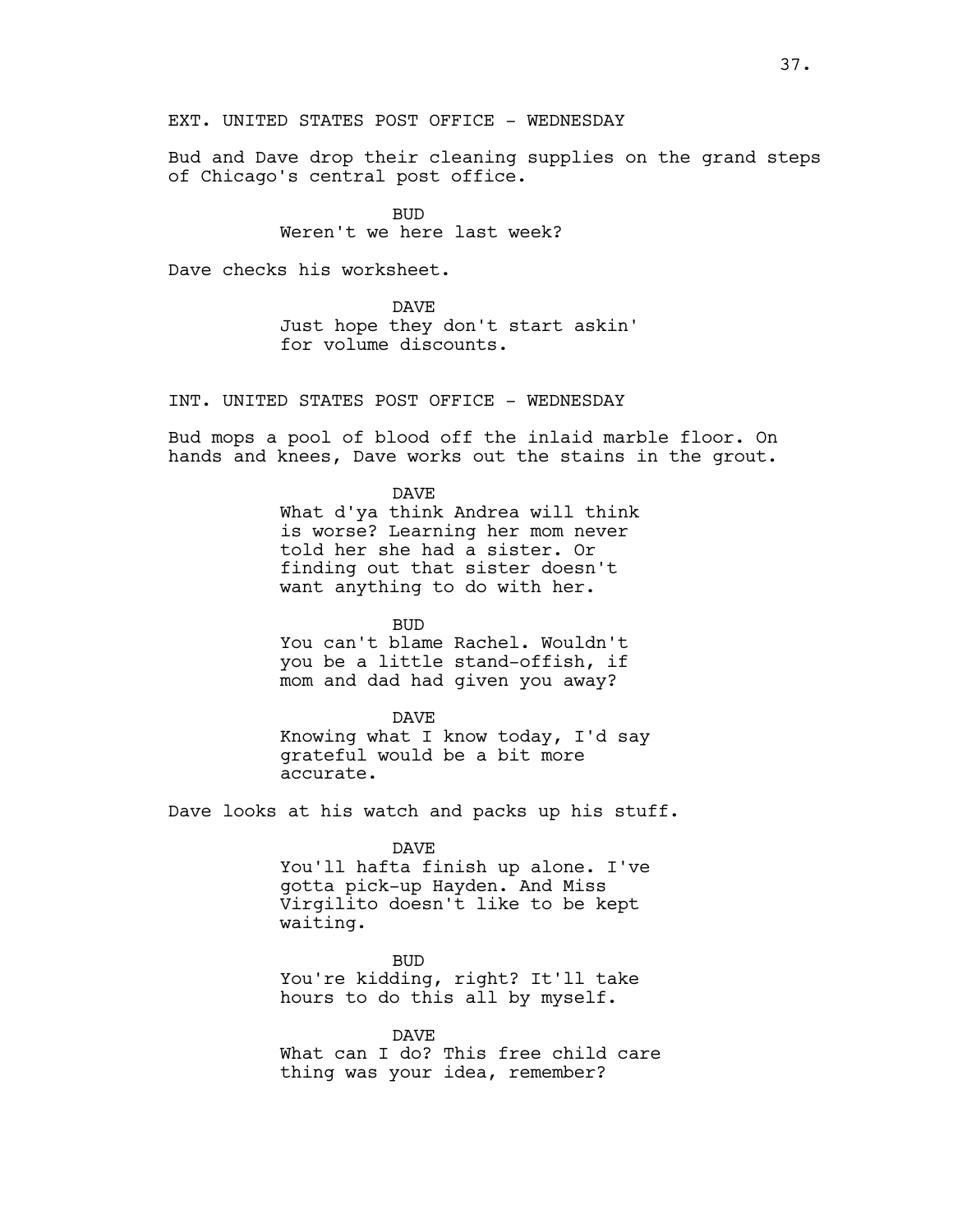## INT. ZAJICEK BROS JANITORIAL VAN - WEDNESDAY

Dave talks to Mimi on his cell phone. Driving a morose and untalkative Hayden home in the van.

> DAVE Did HASMAT say why they can't pick up our garbage today? (beat) Well, when can they? Next week? That doesn't work. (beat) Mimi, I'm not blaming you. Don't worry. I'll figure something out.

Dave hangs up his cell phone. Glances at Hayden's scowl.

DAVE Hey, you're not supposed to act like this for ten more years. D'ya wanna talk about it?

HAYDEN How come it smells so bad in here?

Dave looks at the HASMAT garbage bags piled up in back.

DAVE Just roll down the window. You don't wanna know.

Reveal a nasty bump on Hayden's forehead.

DAVE Wanna tell me where that came from?

HAYDEN I got into a fight at school and a kid hit me with a swing.

Dave winces just from the thought.

DAVE It's hard to see that comin'. So who started it?

HAYDEN Jake did. He said my gramma killed herself. But my mom said it was a ssui-sui...

DAVE

Suicide?

Hayden nods his head. Dave shakes his.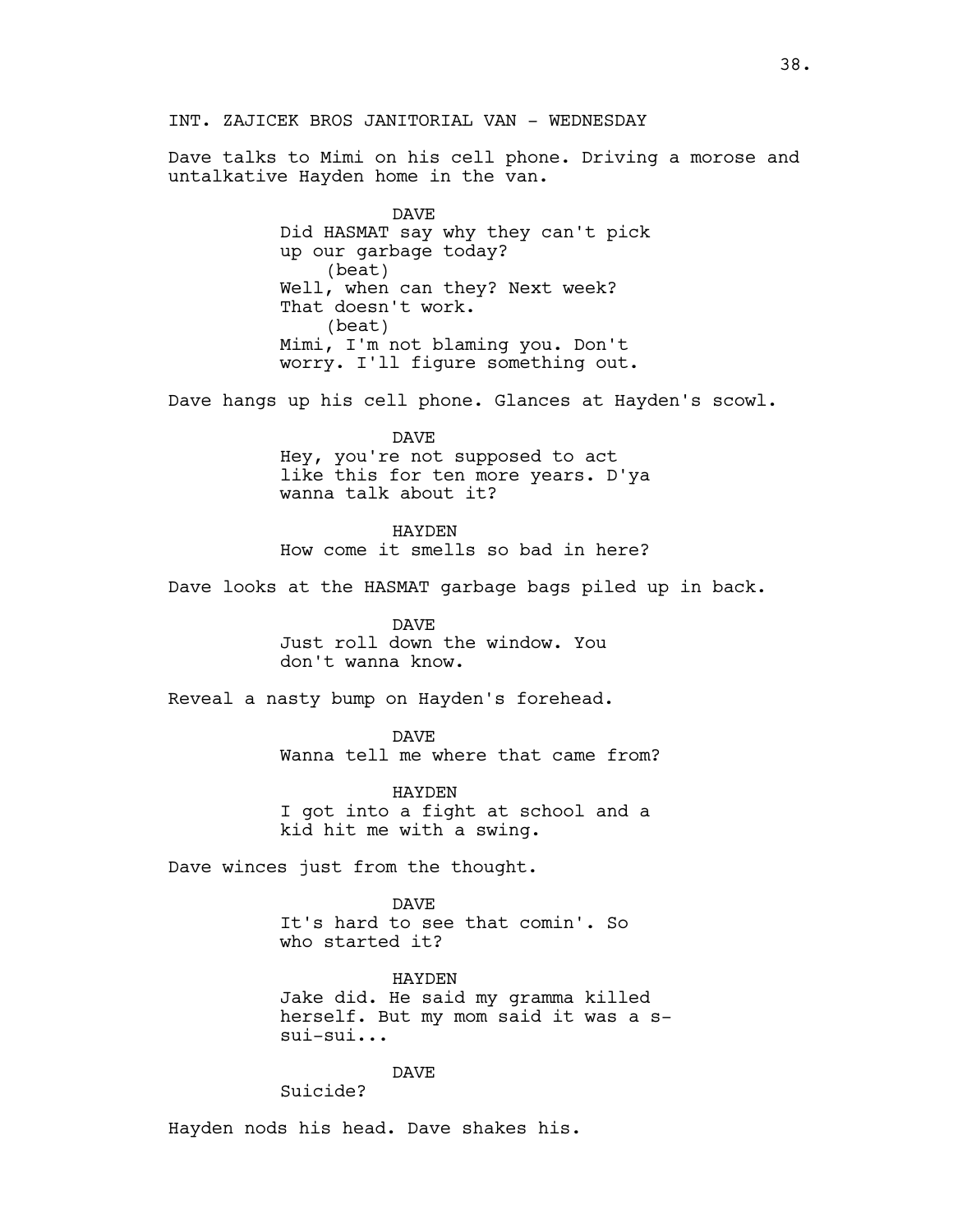DAVE So did fighting make you feel any better?

Hayden nurses his injured forehead with his hand.

HAYDEN At least, I know why my head hurts.

DAVE I know things are messed up. But your mother loves you. And nuthin will ever change that. Ya know that right?

HAYDEN So what? Doesn't mean I can stay with her.

Dave frowns, as he drives past a hospital.

DAVE Hang on, tight.

Dave swerves into the parking lot at the last possible second.

EXT. HOSPITAL LOADING DOCK - WEDNESDAY

Dave stops beside some dumpsters bearing medical waste warning signs.

## HAYDEN

What are you doing?

Dave nervously scans the area. No one's around.

DAVE It's called a dump and dash. Don't tell your mother I did this either.

SECURITY CAMERA POV: Dave cautiously gets out. Opens up the back door and carries two HASMAT bags to the dumpster.

TWO HOSPITAL SECURITY GUARDS block Dave's path as he returns to the van.

> SECURITY GUARD #1 What d'ya think you're doing?

DAVE That's a very complicated question.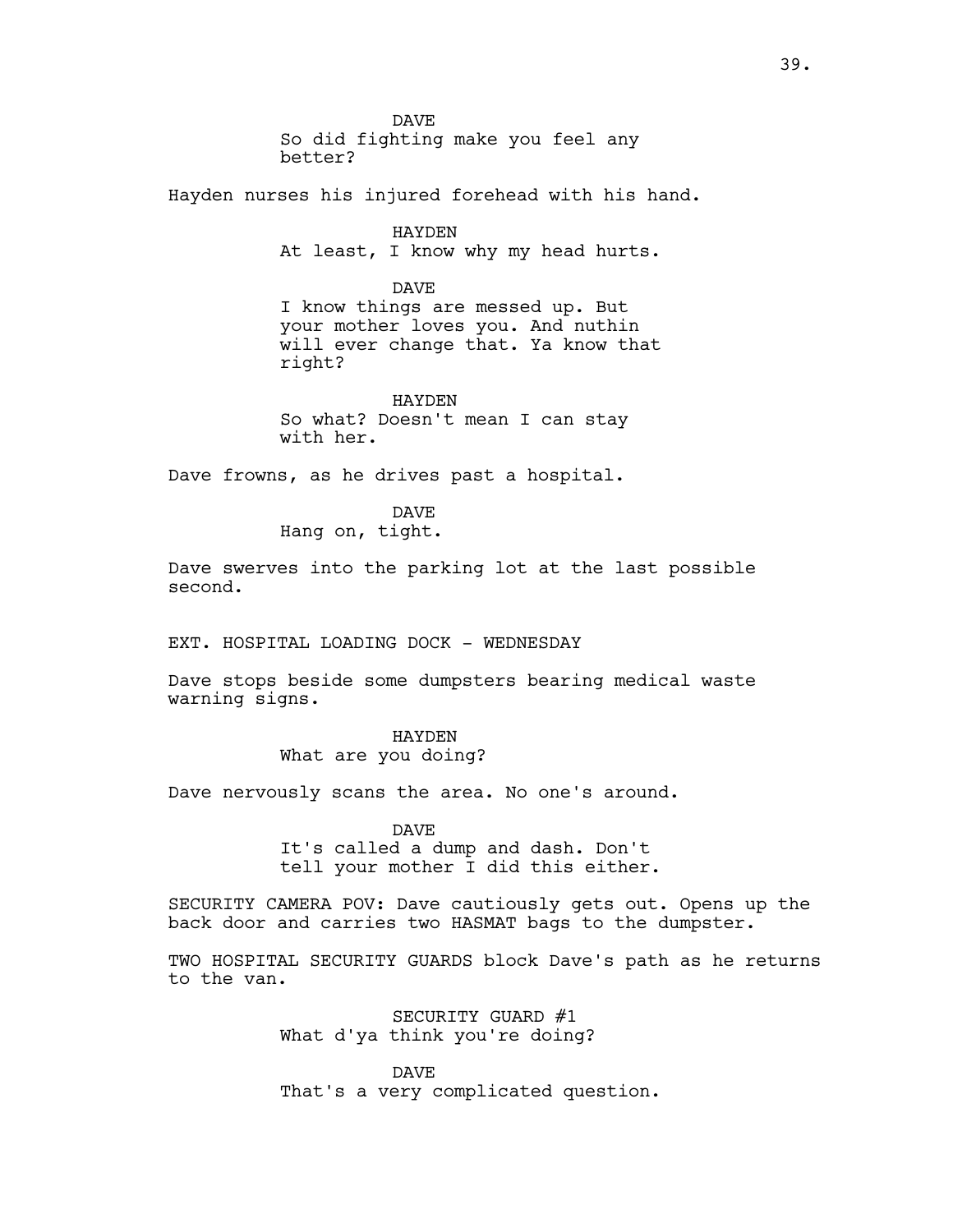Andrea enters the office. Set in over-drive.

ANDREA Hi, I'm Andrea. Is my boy here yet?

MIMI No, but I expect all of 'em any minute.

Andrea checks out the office. She finds a large wooden mask behind Bud's desk. Staring into its ugly face.

> ANDREA What's this thing?

MIMI I think that's a West African death mask. But it's kinda hard to keep all of Bud's stuff straight.

ANDREA Why does he have it?

MIMI Let's just say both boys are obsessive in their own special ways.

RAY YAMPOLSKY (40's), wearing a cheap suit, interrupts them.

RAY YAMPOLSKY Hey Mimi, are the guys here?

Ray holds out his hand and introduces himself to Andrea

RAY YAMPOLSKY Ray Yampolsky. American Heritage Janitorial Supply. We carry the largest line of chemical disinfectants and anti-bacterial agents in the Chicagoland area.

MIMI You'll hafta come back later, Ray.

RAY YAMPOLSKY Just gimme two minutes.

Ray opens a large plastic bottle and hands it to Andrea.

RAY YAMPOLSKY Go ahead. Pour it on the floor

Andrea dumps the bloody contents on the well-worn carpet.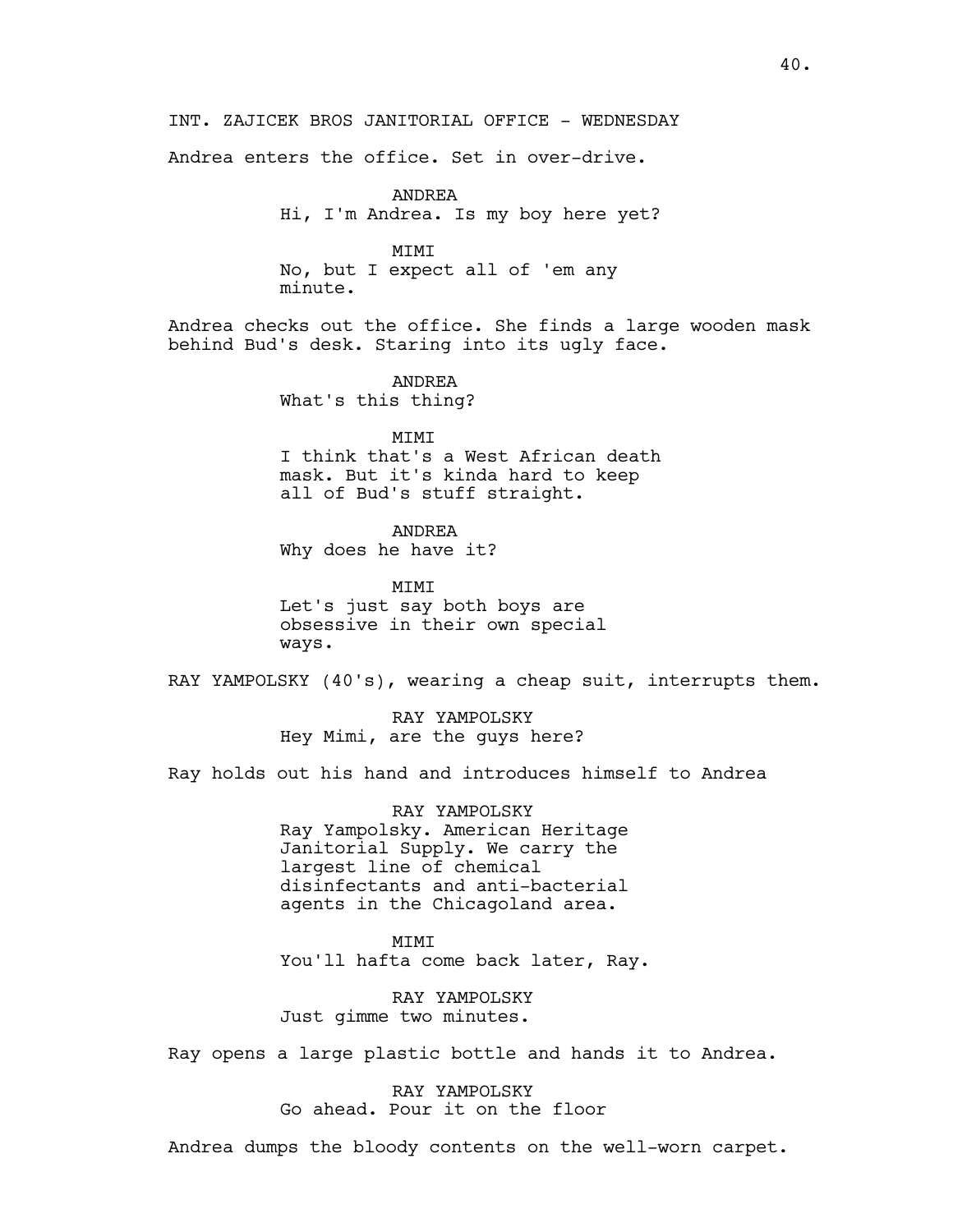RAY YAMPOLSKY Pig blood. And I'm gonna prove how effectively our new line of blood wipes cleans up this nasty stain.

Ray clicks on a handheld UV light. Illuminating his face.

RAY YAMPOLSKY Even in ultra-violet light.

Mimi ushers Ray out the door.

MIMI You better go before the police find your blood on my floor.

Mimi shuts the door behind Ray and leans against it.

ANDREA A week ago, I didn't know this world even existed. How d'ya deal with it?

Mimi sets orange safety cones around the wet stain.

MIMI

Last year, my husband was murdered by a disgruntled employee during his company's Christmas party. (beat) I'm so glad Bud stepped into my life that day. If he hadn't taken pity on me and given me this job, I dunno what I would have done.

ANDREA

I feel like I've joined some strange club where the only requirement is the tragic death of a family member.

MIMI

I'm afraid it's a club everyone belongs to. Can you think of any death that's not tragic?

The PHONE RINGS and Mimi answers.

MIMI

Zajicek Brothers.

Mimi's sunny demeanor quickly disappears.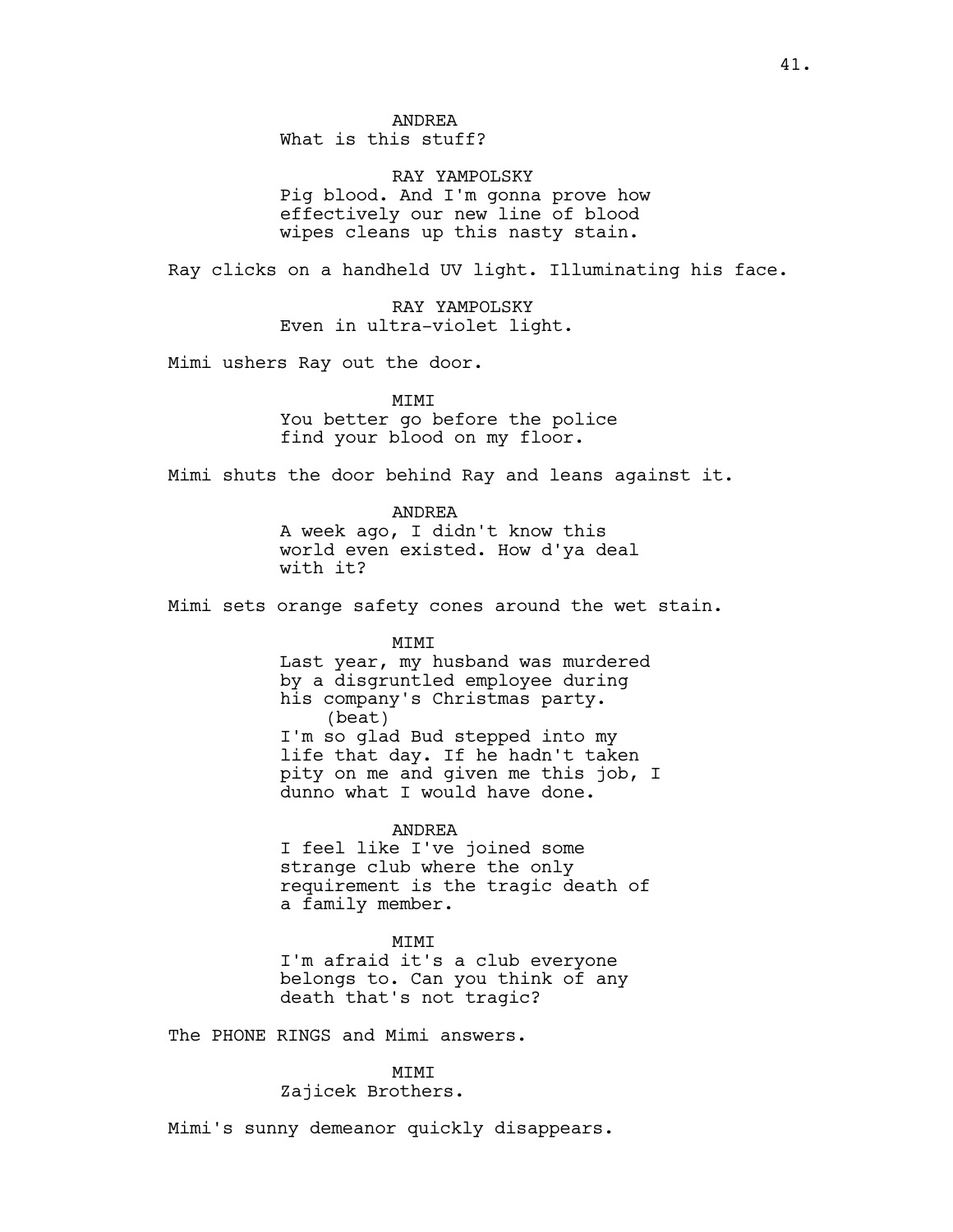**MTMT** We're on our away.

EXT. HOSPITAL LOADING DOCK - WEDNESDAY

Hayden sits in the back of an open police cruiser. A PARAMEDIC tends to the bump on his head.

#### HAYDEN

Mommy, mommy!

Andrea rushes up and gives him a big hug.

ANDREA

My baby. Are you okay?

Jocelyn flags down a POLICE OFFICER. Standing by a handcuffed Dave with Mimi beside him.

> JOCELYN You can take him now.

DAVE You're kidding, right?

JOCELYN I take the safety of my children very seriously, Mr. Za-ja-kek. For your sake, I hope it wasn't you who hurt that boy.

Bud arrives, as the police load Dave into another cruiser.

BUD Where are they taking Dave?

MIMI

To jail.

BUD

Okay. (long beat) Y'know why?

Jocelyn grabs Hayden by the hand and takes him to her car.

ANDREA Where are you taking my son?

#### JOCELYN

I don't doubt you love your son, Ms. Krupinski. But I'm not convinced you're in a position to take proper care of him, right now.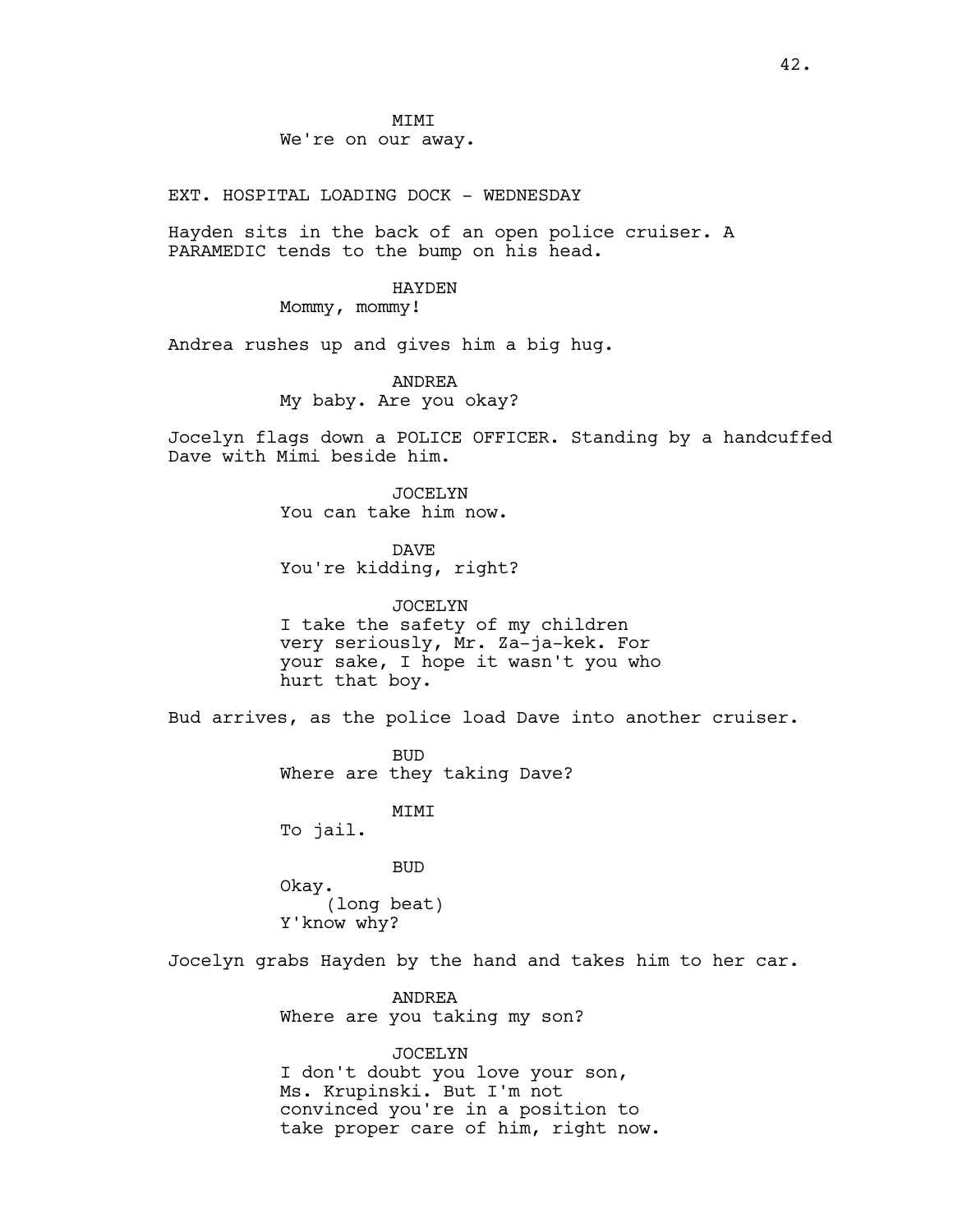A Police Officer helps Hayden into the backseat.

HAYDEN Mommy! Don't let 'em take me!

ANDREA But I'm here for him, right now.

JOCELYN And where will you be tomorrow? Until your hearing, I'll have to be responsible for his safety.

Jocelyn drives away. Hayden looks out the back window.

HAYDEN Mommy! Mommy! Mommy!

Andrea breaks down crying. Feeling completely powerless.

BUD Don't worry, Andrea. We're just one good lawyer away from getting Hayden back home where he belongs.

Andrea wipes away her tears with her sleeve.

ANDREA

Don't take this the wrong way, Bud. But I think you should stop helping me. I mean what d'ya do to people you don't like?

FADE OUT.

END ACT THREE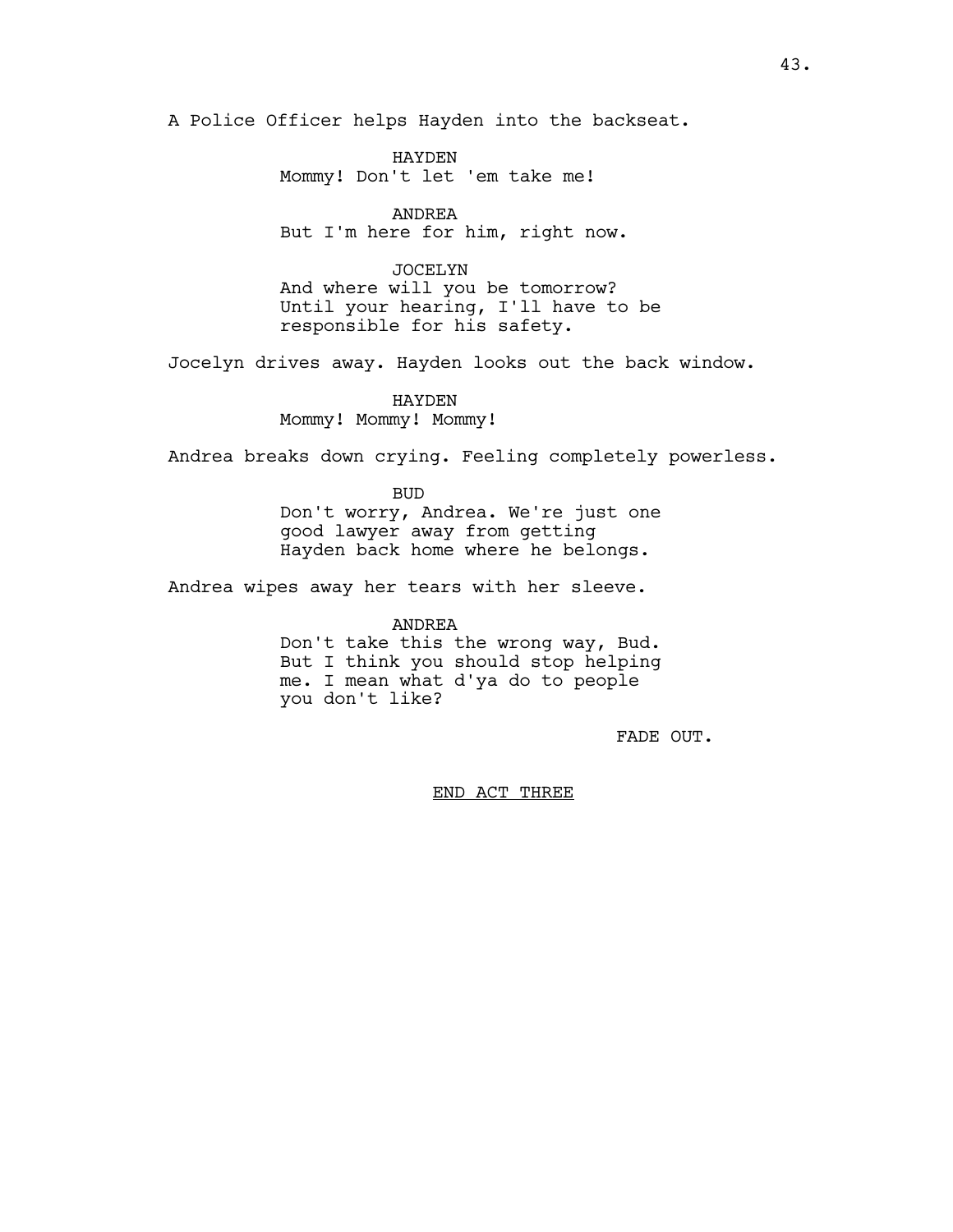## ACT FOUR

FADE IN:

INT. CHILD SOCIAL SERVICES - THURSDAY

Jocelyn Brown's overworked and underpaid. And Bud and Dave's persistent nagging isn't helping her get any work done either.

### JOCELYN

I wish I could give all my clients the attention they deserve. But that would mean neglecting eighty percent of my case load.

BUD

But you have to admit it's best for Hayden to remain with his mom.

JOCELYN

But we don't live in a perfect world, do we? (off Dave) And your buddy, here, sure isn't making it any better.

#### DAVE

(reticently) He's Bud. I'm Dave. And I already said I was sorry.

BUD

Can you just tell us what the problems are so we can try to fix 'em before Monday's hearing?

JOCELYN

That's such a boy thing. But in my line of work, there's no such thing as a quick fix.

BUD Please, throw us a bone.

Jocelyn looks at her watch impatiently.

JOCELYN

Only if you promise to leave me alone so I can get my work done and home to my family sometime before midnight.

BUD Cross our hearts.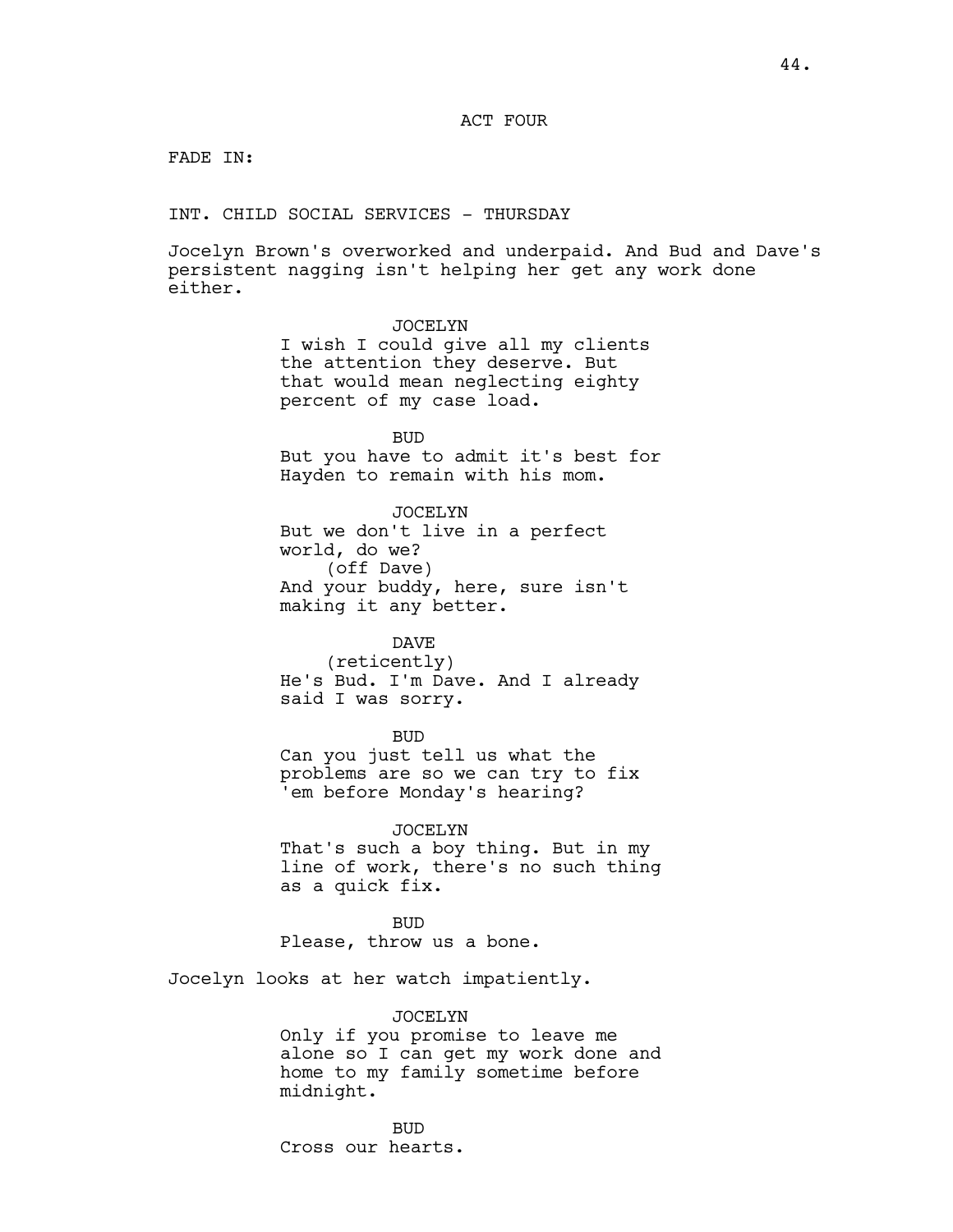JOCELYN First, we look for signs of a stable home environment. Simple things like a clean house and milk in the fridge.

BUD We can fix that. No problem.

Jocelyn SIGHS. She wishes it was that easy.

## JOCELYN

I also need to believe Andrea can deliver that on a consistent basis. And I don't know how anyone could accomplish that in one weekend.

BUD Trust me, we've done more with less.

# DAVE Yeah, like the time that sky walker fell off his wire and hit Dearborn at 45 miles-per...

BUD Not now, Dave.

As our guys walk away, Bud formulates their game plan.

BUD We gotta find Andrea's lawyer and help make sure he's done all he can before Monday's hearing.

DAVE D'ya think we can really help him?

BUD I don't see how we can make things any worse?

## INT. LEGAL AID OFFICE - THURSDAY

Bud and Dave confront Andrea's lawyer, STU WISNIEWSKI (20's), who can't even find her case file.

> STU WISNIEWSKI What did you say her name was?

### BUD

Krupinski. Andrea Krupinski.

Stu fumbles through more files.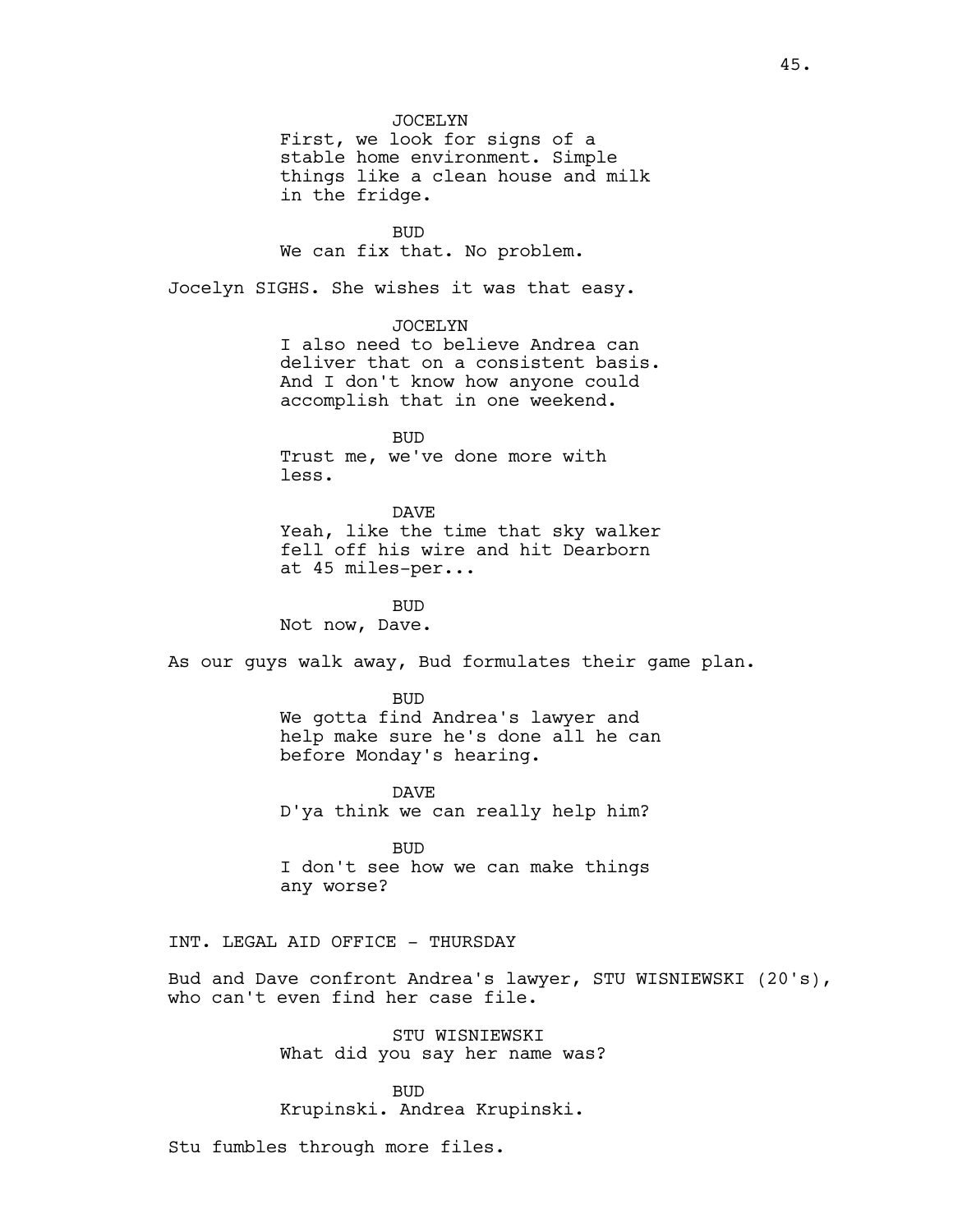STU WISNIEWSKI And you're positive she's my client?

DAVE She was here yesterday. A blonde girl. Looks like she could stand to put on a couple pounds.

STU WISNIEWSKI Oh yeah, I remember her. She was hot. What was her name again?

Bud and Dave share a knowing look. This isn't going well.

INT. RACHEL'S LUXURY CONDO - THURSDAY NIGHT

Dave stands alone in Rachel's sparsely-decorated living room. It's all cold steel, blue and gray. Not a soft edge in sight.

> RACHEL (O.S.) I'll be right down.

Dave fumbles with a metallic object d'art. Form and function fused into unintelligible meaninglessness.

# DAVE

Take your time.

Rachel enters. Even her comfortable clothes are too uptight.

RACHEL Could you please put down my juicer? It's very expensive. (beat) And what's so important you couldn't tell me over the phone?

#### DAVE

Andrea needs a good lawyer for her custody hearing on Monday. And I was hoping you could help her out?

### RACHEL

I'm sorry but I already log almost hours a week at work. And barely have enough time for my cat. Let alone for a family who didn't want me in the first place.

Dave finds a picture of Rachel on vacation with a HANDSOME, OLDER MAN.

> DAVE This your boyfriend?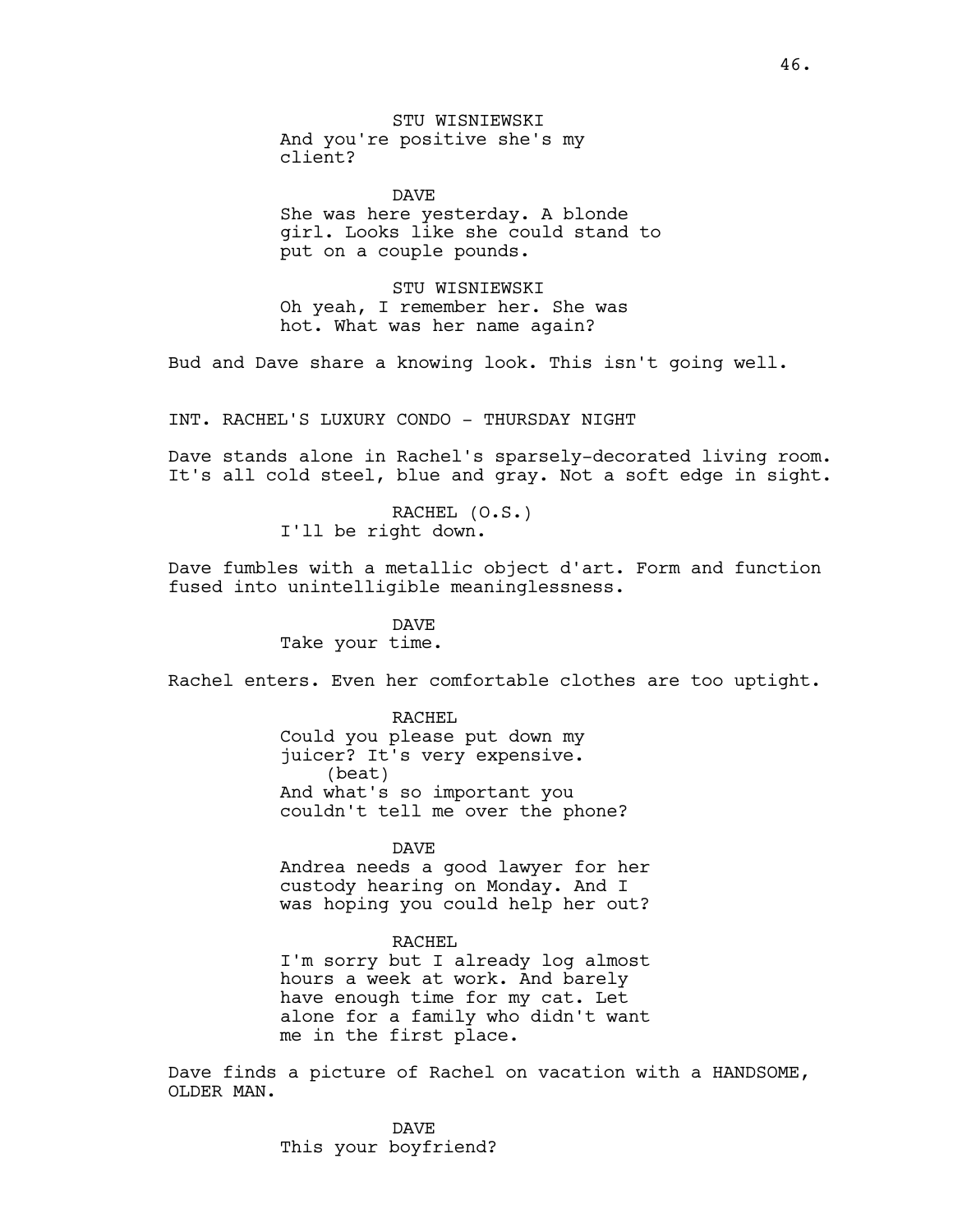RACHEL (uncomfortably) Sort of. DAVE What? Is it not workin' out? RACHEL (reluctantly) Well, it's complicated. (long beat) He's married. And my boss. Dave puts the picture down as if it's contaminated. DAVE Andrea's public defender can't remember where he parked his car. Let alone give her case the time it deserves. (beat) There's gotta be something you can do for your sister. RACHEL I was raised an only child, Mr. Zajsek. So appealing to any sense of a sibling connection is just not that compelling. (beat) I also find out tomorrow if I might be dying. And that's all I can deal with, right now. DAVE I can't force you to do anything. And I know your in a tough spot. But nobody's tombstone ever reads: 'She was a good worker but we really didn't know her too well?' (beat) I'm afraid those stones just get a name and a date. And that's it.

## INT. COUNTY MORGUE - FRIDAY

Bud finds Dana examining a severed head. The Reverend Horton Heat's GALAXY 500 blares on the boom box beside her.

> BUD You busy? I brought ice cream sandwiches.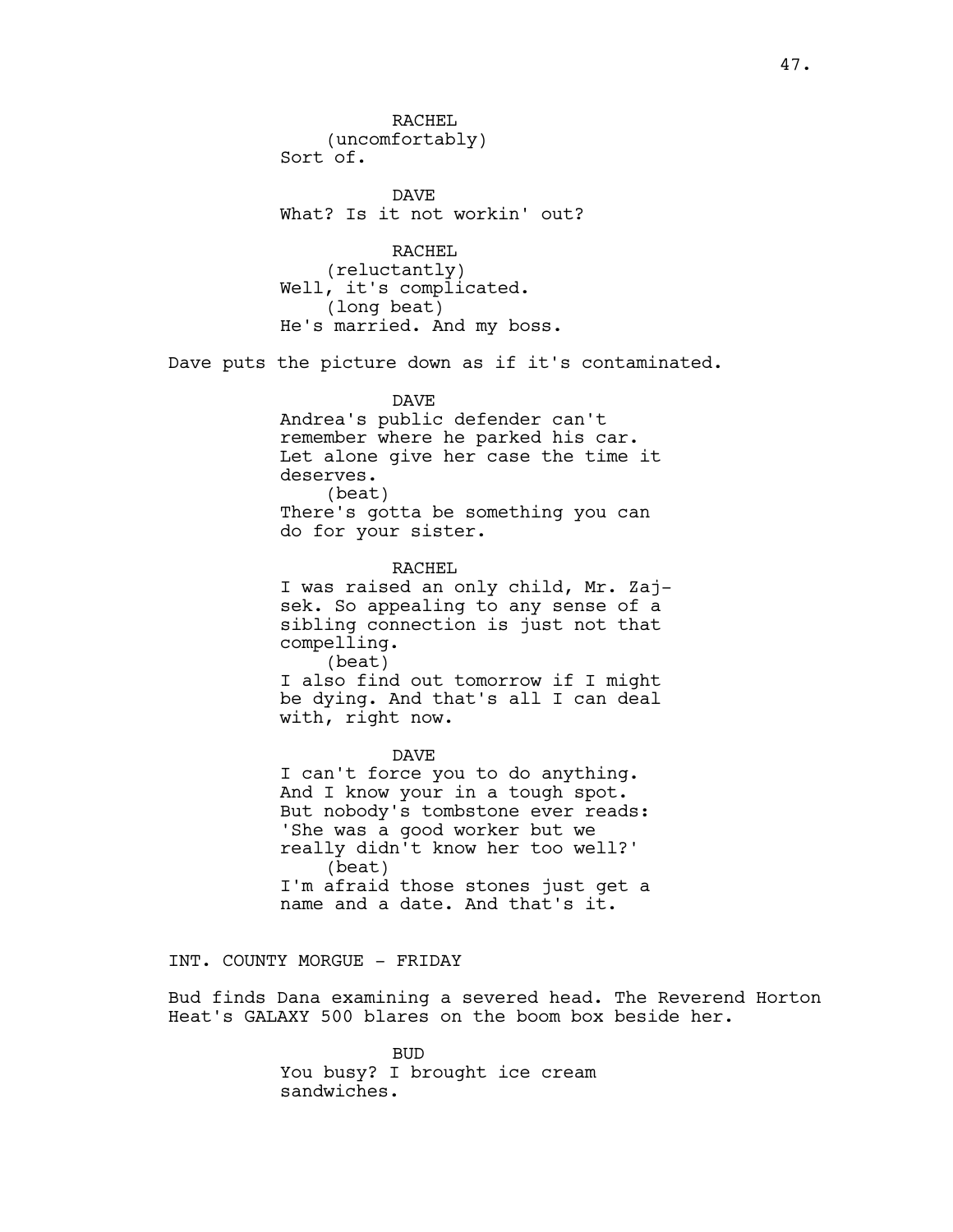DANA I could use a break. Just lemme hose down, first.

Dana cleans up and takes an ice cream sandwich from Bud.

DANA What brings you around here? Not getting enough death at work?

Bud checks out Dana's gruesome work.

BUD Maybe you should examine my head? Andrea's lost custody of Hayden and it's all my fault. I gotta learn to mind my own business.

DANA Don't be so hard on yourself, Bud. Your heart's in the right place.

Bud straightens up. Completely exasperated.

BUD And my head's up my ass. I only wanna help. I just see so much that's wrong in the world and...

He slumps on a gurney. Dana runs her fingers through his hair.

#### DANA

It's not your fault people die. Just think how messed up this world would be if they didn't.

BUD That doesn't help Hayden any. I dunno. I just feel so...powerless.

#### DANA

You're the only person I know who tries to save himself by trying to save others. (beat) Tell me, have you had any luck finding the motive for Mona's suicide?

## BUD

Nope. And every time I look at Andrea, I see my grandmother all over again. Why does stuff like this always have to happen?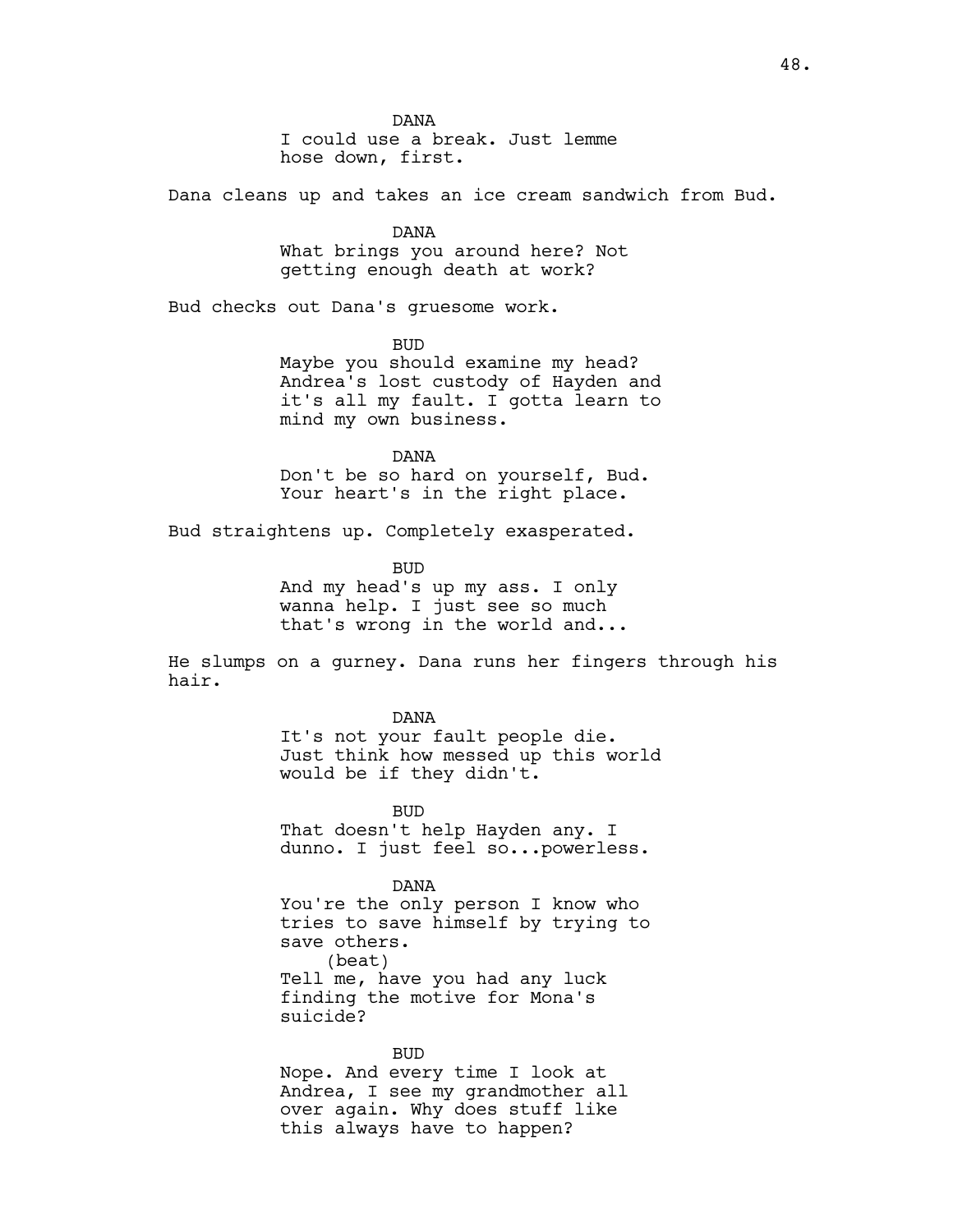Bud fusses with Dana's dissection tools.

**BUD** I almost forgot. I promised to call Rachel.

Bud finds her business card and dials his cell phone.

BUD Not that I've got much to tell her. Andrea won't even return my calls. (beat) And the only thing I know about Rachel's medical history is that Mona's dad had brain cancer.

Bud closes his cell phone. Shocked by his own brilliance.

BUD

Ya know, what if Mona was sick? Terminally sick. From that same disease. That might push her into committing suicide.

DANA It's possible. But I'd need a sample of her brain tissue to prove it. (excitedly) Which means we'll hafta exhume her body.

BUD I dunno. There's gotta be some way that's a little less...creepy.

DANA Are you kidding? I've always fantasized about digging up a grave with some big, strong guy. (blushing) But that's only half the fantasy.

BUD No, I've got a better idea. And we won't even hafta get our shoes muddy to do it.

Bud grabs Dana and they rush out the door.

INT. RACHEL'S LAW OFFICE - FRIDAY

Dave steps into the doorway of Rachel's office. Finding her in a rush to get out the door.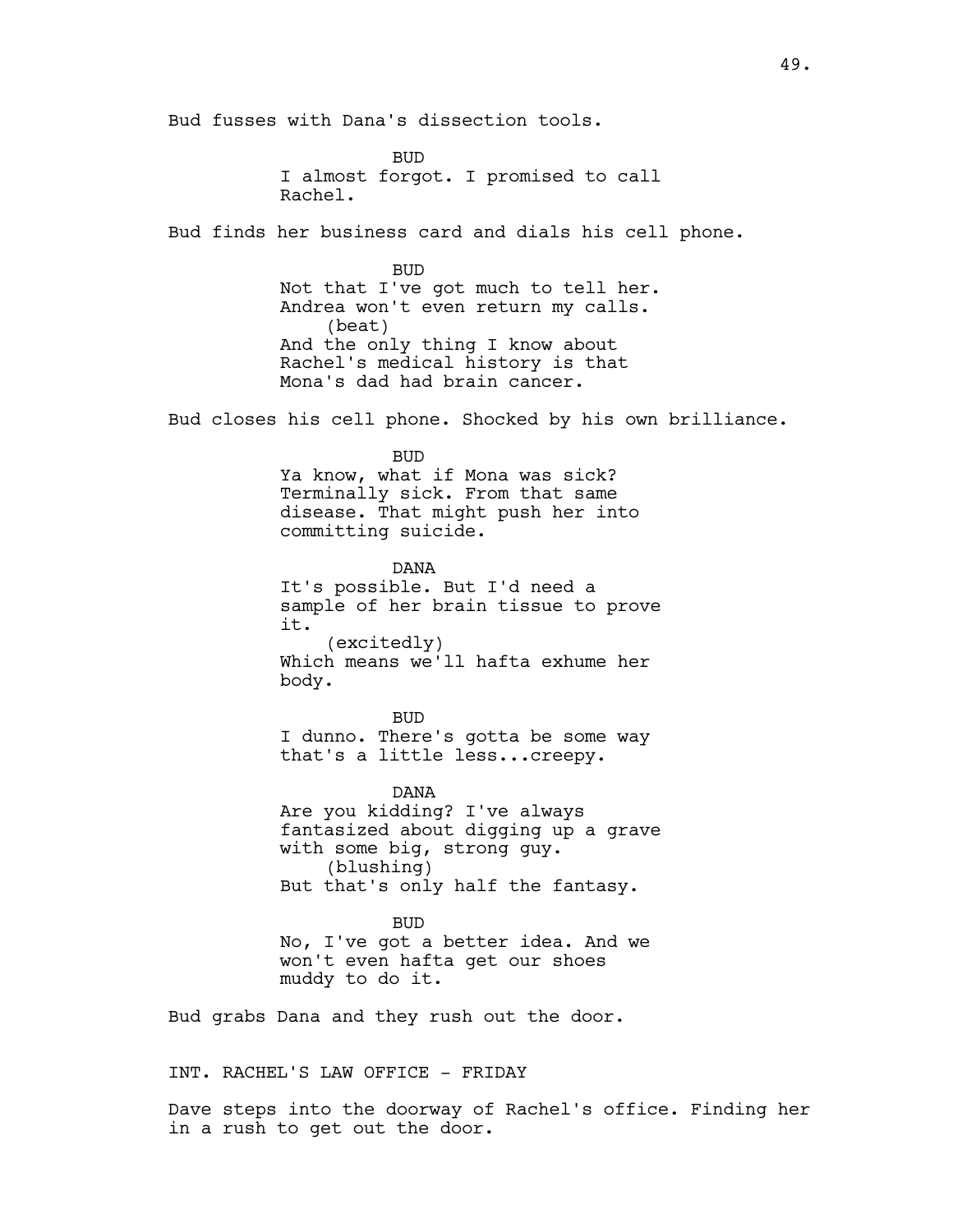DAVE You gotta gimme two minutes.

RACHEL I'm leaving to get the results of my biopsy. Is there any chance we can talk on Monday?

DAVE But that's too late. (beat) Biopsy? Who's taking you?

RACHEL No one. I'm going alone.

DAVE You're going alone for something as important as that?

RACHEL Yeah, sure. What's the big deal?

INT. ZAJICEK BROS JANITORIAL VAN - FRIDAY

Dave drives Rachel to the outpatient clinic for her biopsy.

DAVE

There are times in a person's life when you shouldn't be alone. And this is definitely one of 'em.

RACHEL

When you put it that way, it makes me sound kinda pathetic.

Dave hits a traffic snag. HONKING his horn.

DAVE Move it, pal! This is a matter of life and death!

Rachel covers her face in embarrassment.

RACHEL Please don't shout things like that.

INT. DR. LIPETZKY'S OFFICE - FRIDAY

Dave and Rachel pensively wait in an ugly office that can most politely be described as functional.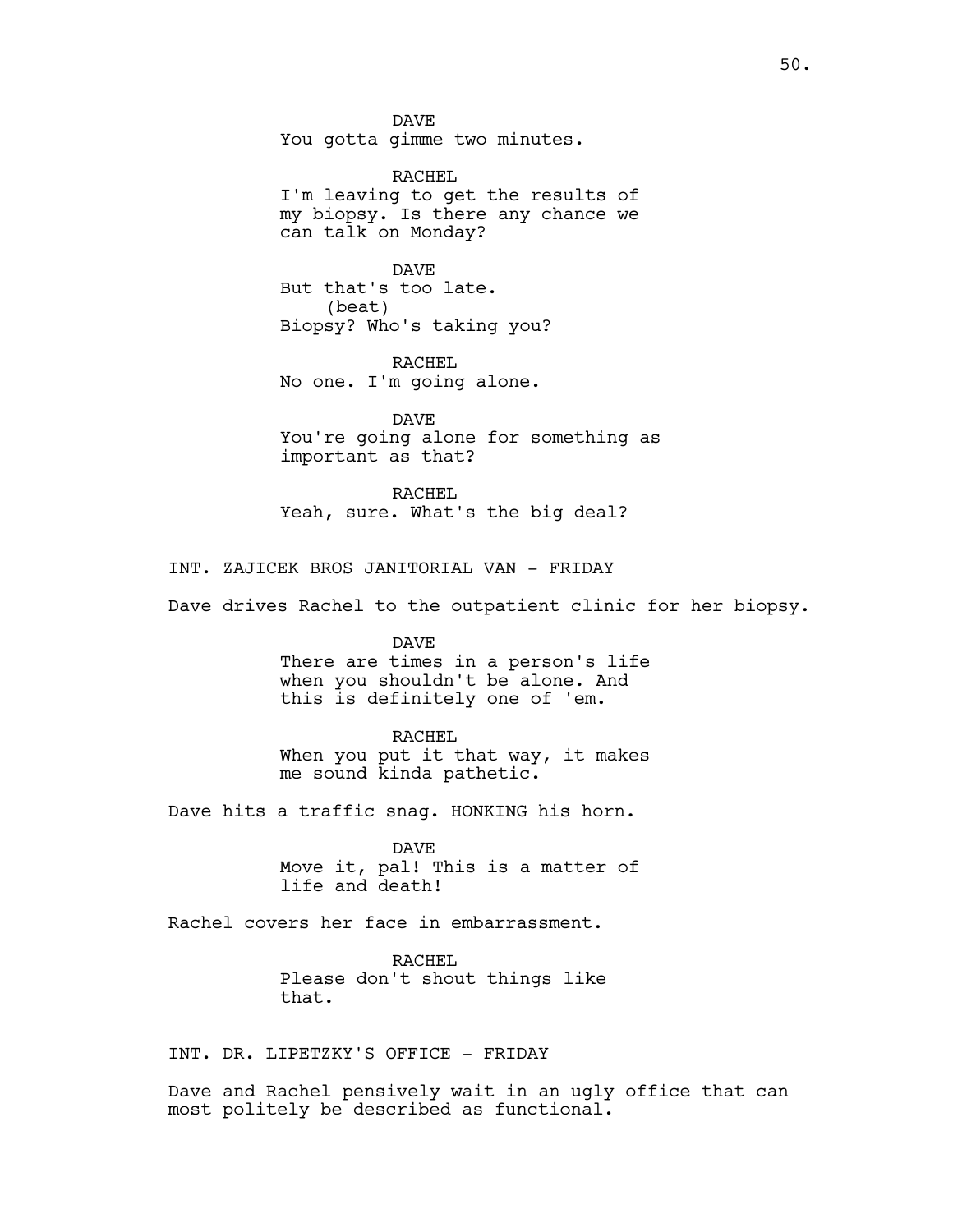Andrea needs a lawyer who'll walk into that court on Monday ready to take names and kick asses.

## RACHEL

Even if I wanted to help, I couldn't. I'm a tax attorney. I don't understand family law.

#### DAVE

But you can't leave your sister's fate to some overworked public defender.

## RACHEL

I've never even met my sister. And even if I found her the best family lawyer in the business, there's not enough time to prep her case properly.

Dave sits next to Rachel. Gravely staring into her eyes.

DAVE

I know you're head's somewhere else, right now. But I won't let you treat Andrea like some guy you can ditch the moment the relationship starts to feel like work. She's your sister. And that's a big responsibility.

Rachel doesn't want to hear any of this.

DAVE You've met my brother. D'ya really think I like kneeling in blood with him all day? (beat) But I was not the little boy who discovered our grandfather in a pool of his own blood. He was. (beat) And I haven't spent my whole life thinking if I'd just cleaned up that bloody bathroom a little bit better, I coulda spared my grandmother a lifetime of guilt and misery.

Dave points to the name tag on his work uniform.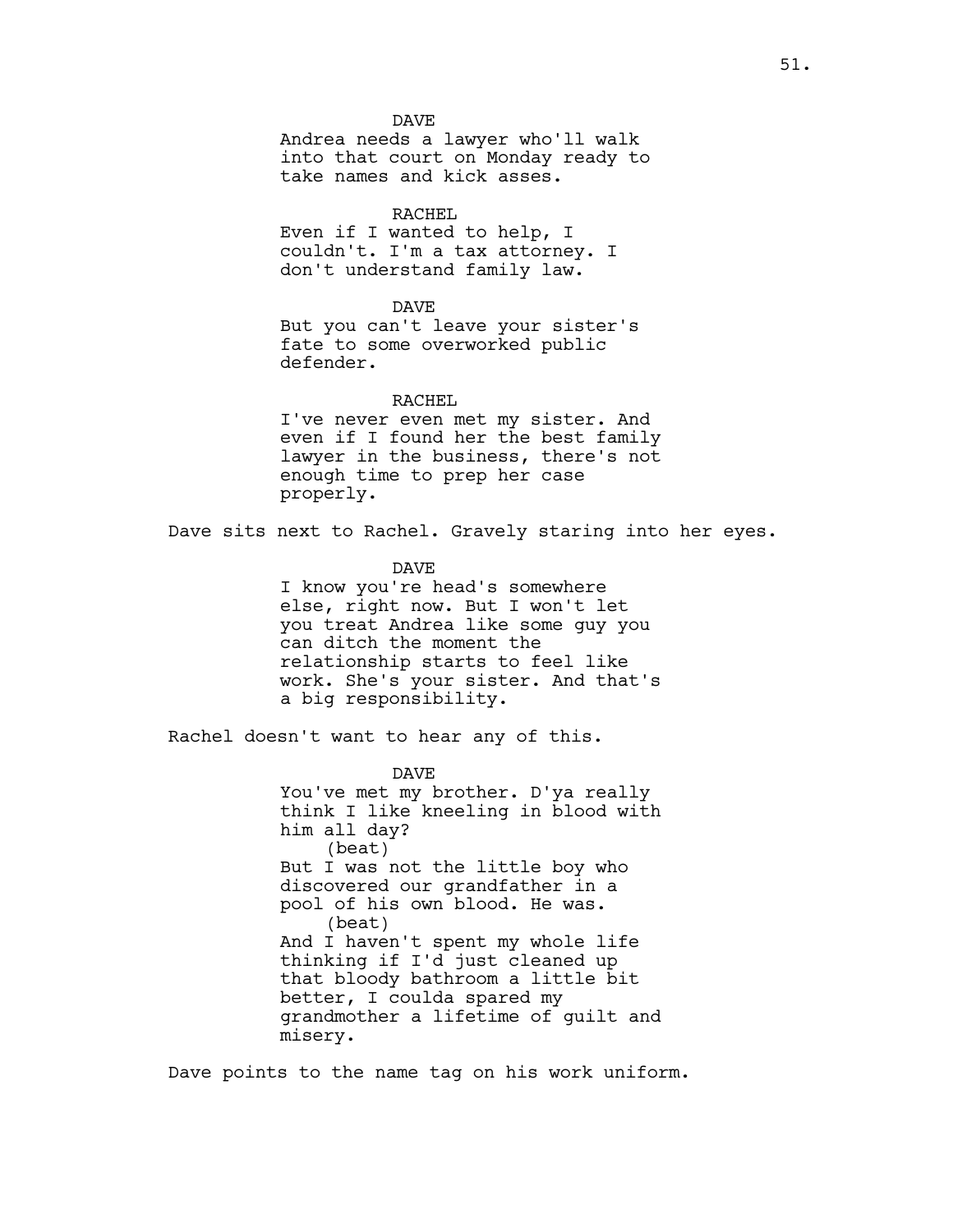DAVE And I sure wasn't the one who wanted to start this screwed-up business. But I'll be damned if I let Bud go through this all by himself. Rachel wipes her eye. He's got her hook, line and sinker. DAVE Andrea doesn't need a lawyer. She needs a sister. And if her sister just happens to be a lawyer, I suggest you toss your weekend in the crapper and put that degree to work. Rachel's inspired by Dave's pep talk. DR. HEIDI LIPETZKY (O.S.) Rachel? Your results are ready. REVEAL DR. HEIDI LIPETZKY (40's), Rachel's oncologist. Rachel braces herself for the answer. RACHEL (hopefully) And? DR. HEIDI LIPETZKY The test came up negative. RACHEL That's great. Dave's confused. DAVE Isn't negative a bad thing? EXT. ZAJICEK BROS JANITORIAL OFFICE - FRIDAY NIGHT A disappointed Dana watches Bud dig through the HASMAT bags piled up on the driveway. DANA So this is what we're doing on a Friday night. I'm starting to remember why I left you.

> BUD Who'd have thought we'd be the beneficiary of government bureaucracy and inefficiency.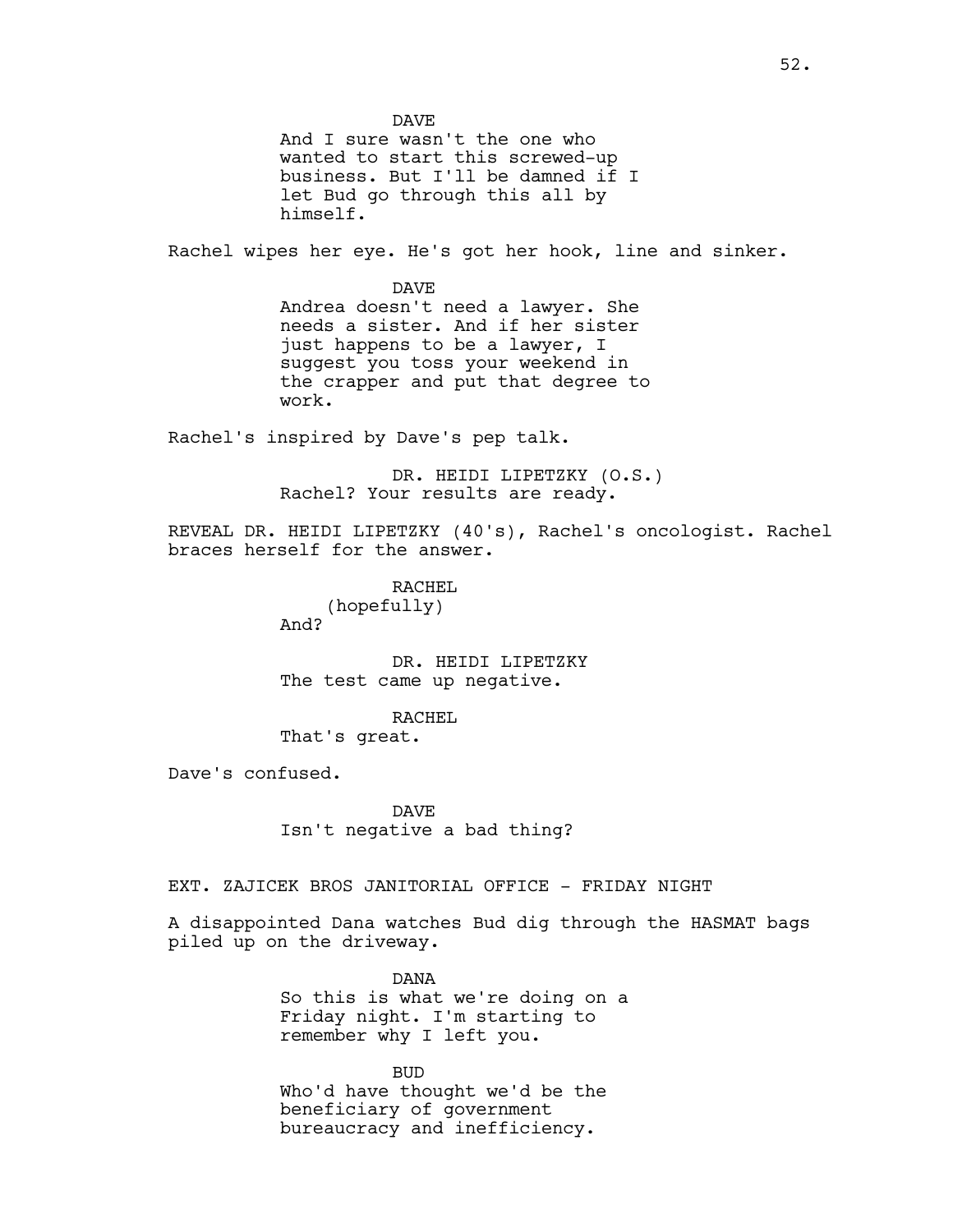Bud finds the proper bag and opens it. Man, that smells bad.

BUD

Got it. There should be enough of Mona's gray matter in here for you to prove she had cancer.

DANA But even if you're right, why didn't Mona just leave Andrea a simple note telling her this?

This deflates Bud's enthusiasm.

BUD

Oh, yeah. Maybe there's still a chance we'll find it?

DANA

But you searched her whole house. And it's not like the police would miss something that important.

Once again, Bud's gripped by his own brilliance.

BUD But the police didn't discover Mona's body, did they?

EXT. MONA'S HOUSE - SATURDAY

Bud finds Sheila locking up the house after another unsuccessful open house. She greets him with open disdain.

#### SHEILA

You. Thanks to you, every realtor in the city knows how Mona died in this house. Now, nobody wants to buy the place.

BUD I know Mona had cancer.

SHEILA

What?

BUD The coroner discovered it in a sample of her brain tissue.

Sheila looks like the sky has fallen.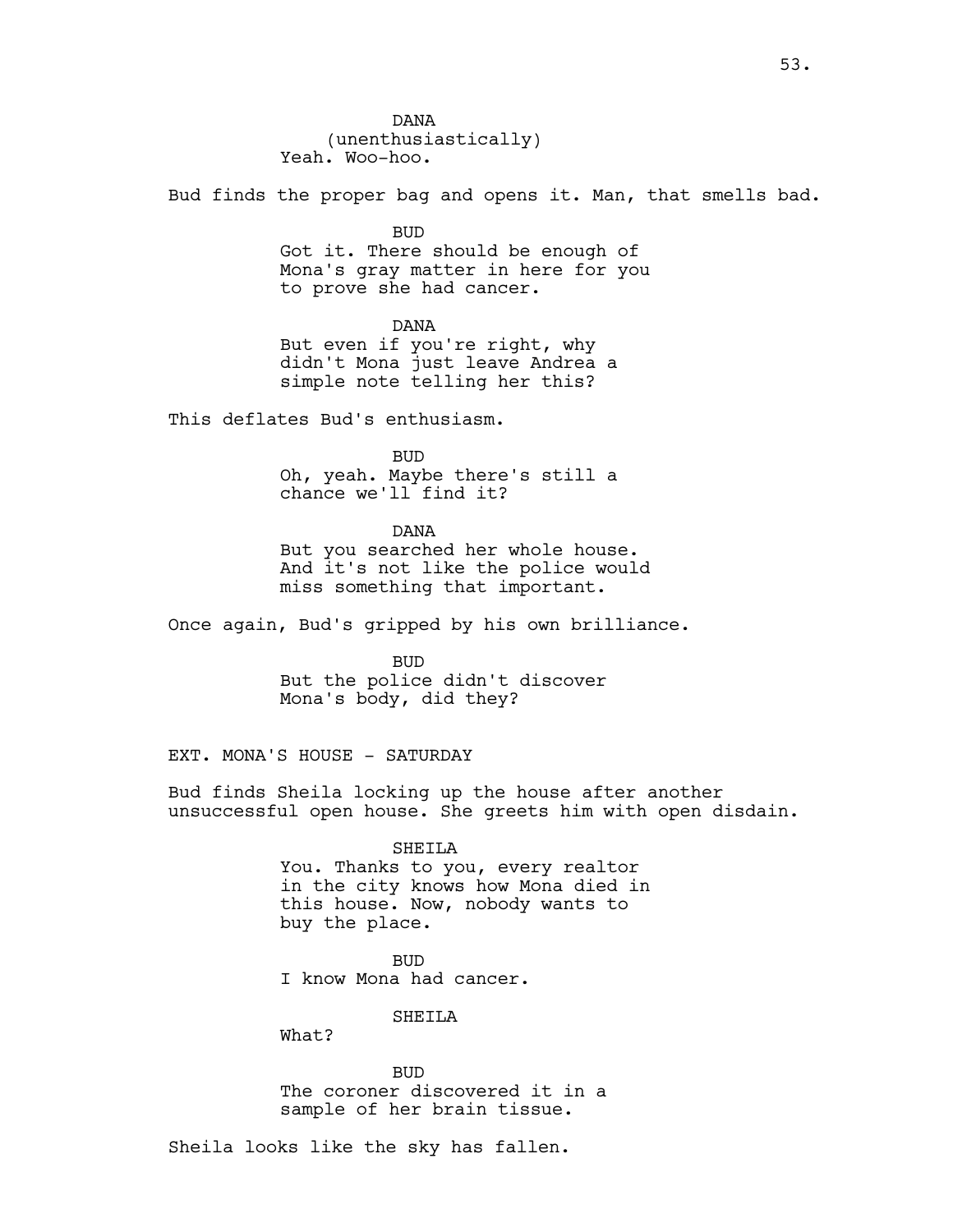BUD But it's always bothered me that Mona never left a note explaining this to Andrea. (beat) Then I remembered you called me. You called the police. And you were the first person to discover Mona's body. So you had to be the one who found that note. Forced into the position of villain, Sheila shows her hand. SHEILA Mona swore a long time ago that she'd never die like her father. And wouldn't put her family through that same ordeal. (beat) So when she died the way she did, I figured, why tell her anything? BUD But you kept the note after we learned about Mona's suicide attempt. SHEILA I tried giving that note to Andrea a hundred times. But I could never find the right time or the right way to do it. I guess I was too ashamed. (beat) I'm not a bad person. I was just trying to help, Andrea. Can you understand that? Bud softens towards Sheila. He understands too well. BUD If you'd like, I could give her the note. I dunno. Tell her I found it under a mattress or something. Sheila gratefully takes the note from her purse. SHEILA Thanks. That would help a lot.

INT. FAMILY COURT - MONDAY

Monday. There's nothing warm or fuzzy about this court bearing the "family" adjective. It has the same desperate energy as a Hollywood casting call.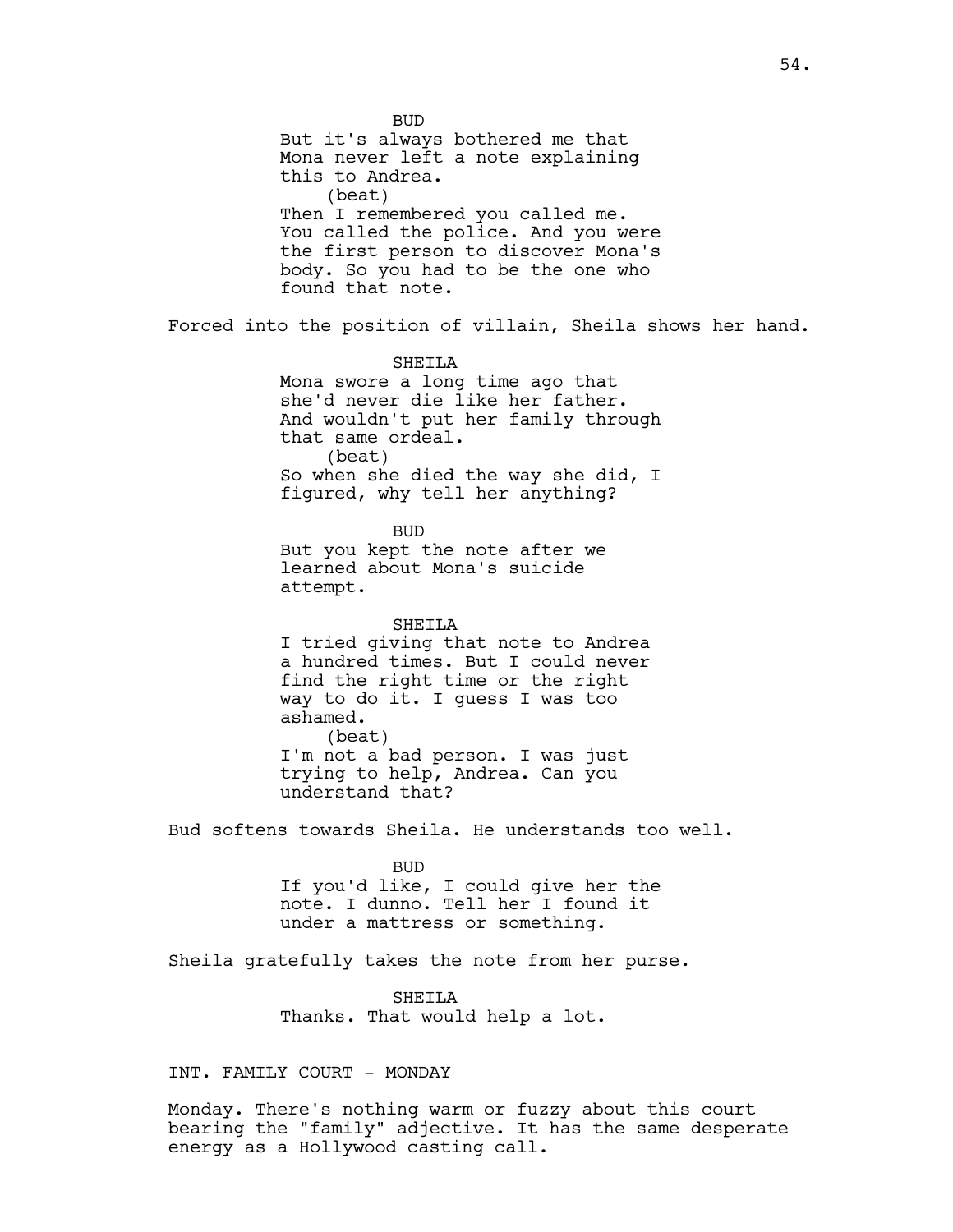There's HELEN's LAWYER, HAYDEN'S LAWYER and Andrea's lawyer, Stu Wisniewski. And nobody's smiling.

JUDGE HYRAM GOLDSTEIN (60's) wields an iron-fist to keep his heavy case load from drowning all of them.

> JUDGE GOLDSTEIN Does the defense rest?

Stu shuffles his pile of poorly organized paperwork.

STU WISNIEWSKI Sure, your Honor.

JUDGE GOLDSTEIN Before I make my decision, I'd like to thank counsel for their hard work and dedication. (beat) And given the circumstances, I think the child's mother would benefit from having six months alone to get her life back together.

All of Andrea's hope dies right here. Until Rachel bursts into court with an armful of paperwork. Bud and Dave in tow. Rachel crosses the banister and joins Andrea's table.

> JUDGE GOLDSTEIN And who are you?

RACHEL I'm Rachel Johnston. I'm here to defend my client, Andrea Krupinski.

JUDGE GOLDSTEIN It's a little late for that, counselor. The defense has rested its case.

RACHEL Have you awarded custody yet, your Honor?

JUDGE GOLDSTEIN I was just about to grant custody to the boy's grandmother.

Helen smiles. Her lawyer congratulates her.

RACHEL

I have a personal stake in the outcome of this case. If it pleases the court, I'd like to make my bid for custody.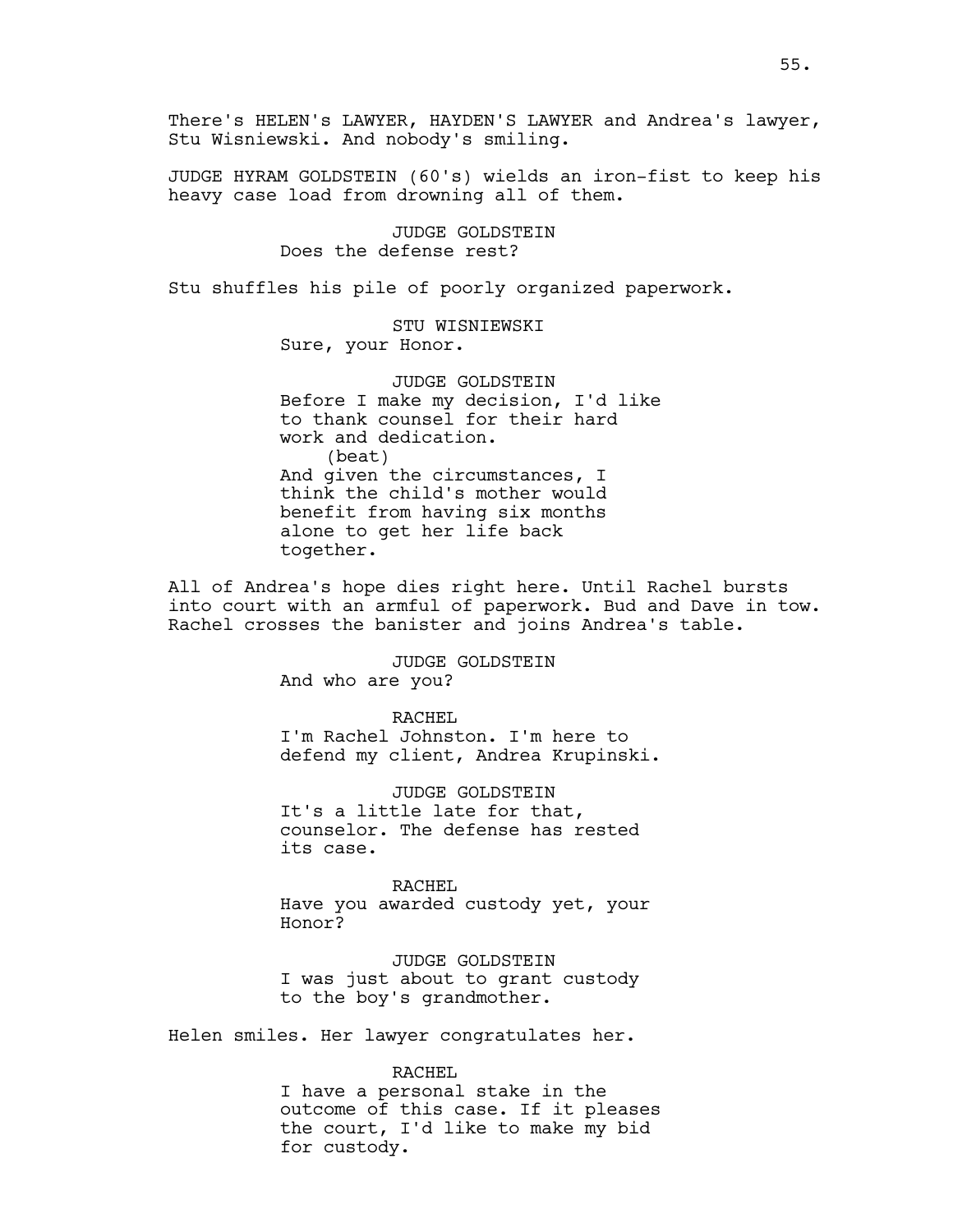JUDGE GOLDSTEIN And why would I give him to you?

RACHEL Because I'm Andrea's sister.

ANDREA

Sister?

This pronouncement gets everyone's attention. Rachel hands paperwork to the BAILIFF to present to the judge.

> RACHEL Half-sister, technically. But my adoption papers prove my biological status. And justifies my claim for custody.

Judge Goldstein views the paperwork in disbelief.

ANDREA I have a sister?

Andrea turns to Bud.

ANDREA How long have you known this?

JUDGE GOLDSTEIN Silence in my court room.

Helen's Lawyer stands -- enough is enough.

HELEN'S LAWYER Your Honor, this is most irregular. I demand that you grant immediate custody of the child to my client and proceed with your extensive backlog of cases.

JUDGE GOLDSTEIN Don't tell me how to run my court, Adam.

Rachel approaches the bench with more paperwork.

RACHEL Your Honor, the boy's grandmother has no legal standing for custody.

The judge views this paperwork with great interest.

RACHEL At the time of his birth, Hayden's father relinquished all parental rights to avoid child support.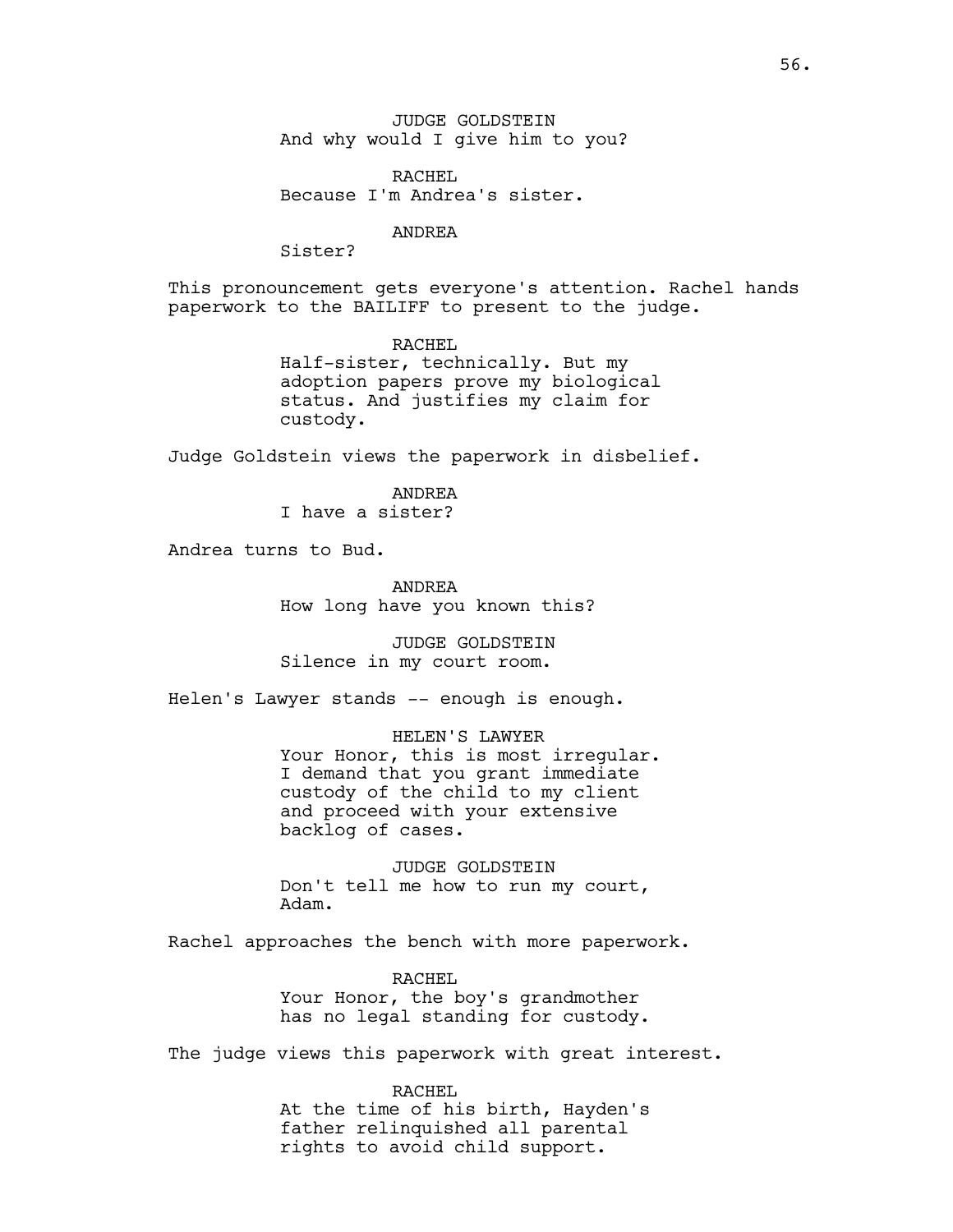(beat) Which relinquished the legal rights of the paternal grandparents, as well. (beat) Leaving me the only living relative willing and able to care for Hayden. RACHEL (CONT'D)

Stu shuffles through his paperwork.

STU WISNIEWSKI How did I miss that?

Judge Goldstein holds up a hand to silence Helen's Lawyer.

JUDGE GOLDSTEIN I award temporary custody of Hayden Krupinski to his aunt, Rachel Johnston. (beat) But note, we'll set a hearing in six months to determine his mother's fitness to regain custody of her child, at that time.

The judge BANGS HIS GAVEL. Andrea's strangely calm.

ANDREA I have a sister.

INT. MONA'S HOUSE - WEDNESDAY

Andrea answers the door. Reveal Bud and Dave who hand her a house warming gift.

> ANDREA Hey! What a surprise! Thanks. (losing enthusiasm) It's a fruit basket.

DAVE It's the best one we could find at Cracker Barrel.

BUD You'll wanna crack open the wine cheese log. It's excellent.

Bud and Dave enter the house. Finding Rachel and Hayden playing on the living room floor.

> DAVE How's family life treatin' ya?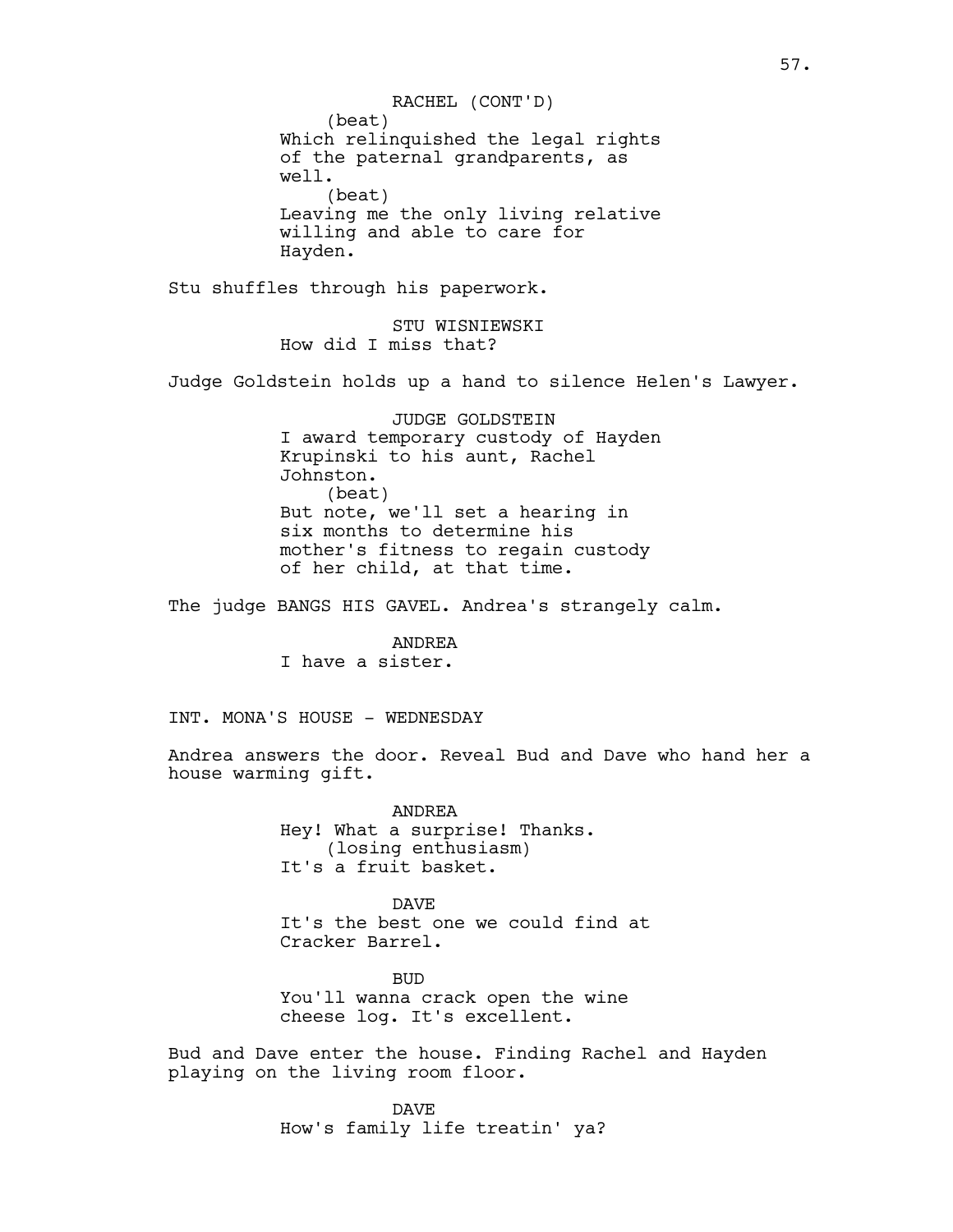RACHEL (mocking Dave) Lemme tell ya, it sure beats dyin'.

Bud turns to Andrea.

BUD

Correct me if I'm wrong but I thought you couldn't afford the mortgage.

RACHEL

That was my idea. I don't know anything about raising kids. And figured I could use the help of a real expert.

HAYDEN You guys make it sound like I'm a lotta work or something.

ANDREA Umm, yes. That's exactly what we're saying.

Dave presents Hayden with a video game CD.

DAVE Thought we might try this out together. There aren't any guns but the guys really kick the crap outta each other.

Dave and Hayden sit down and start playing. Andrea gives Bud a big hug.

> ANDREA Thanks for everything. If you hadn't made my life so miserable, things would have never worked out like this.

BUD You're welcome. I guess. (beat) But I've got one more thing for you. It's from your mom.

Bud hands Andrea the suicide note. Andrea sits down on Mona's couch before reading it aloud.

> ANDREA Dear Andrea, I know you're mad at me, right now. And it looks like I took the easy way out.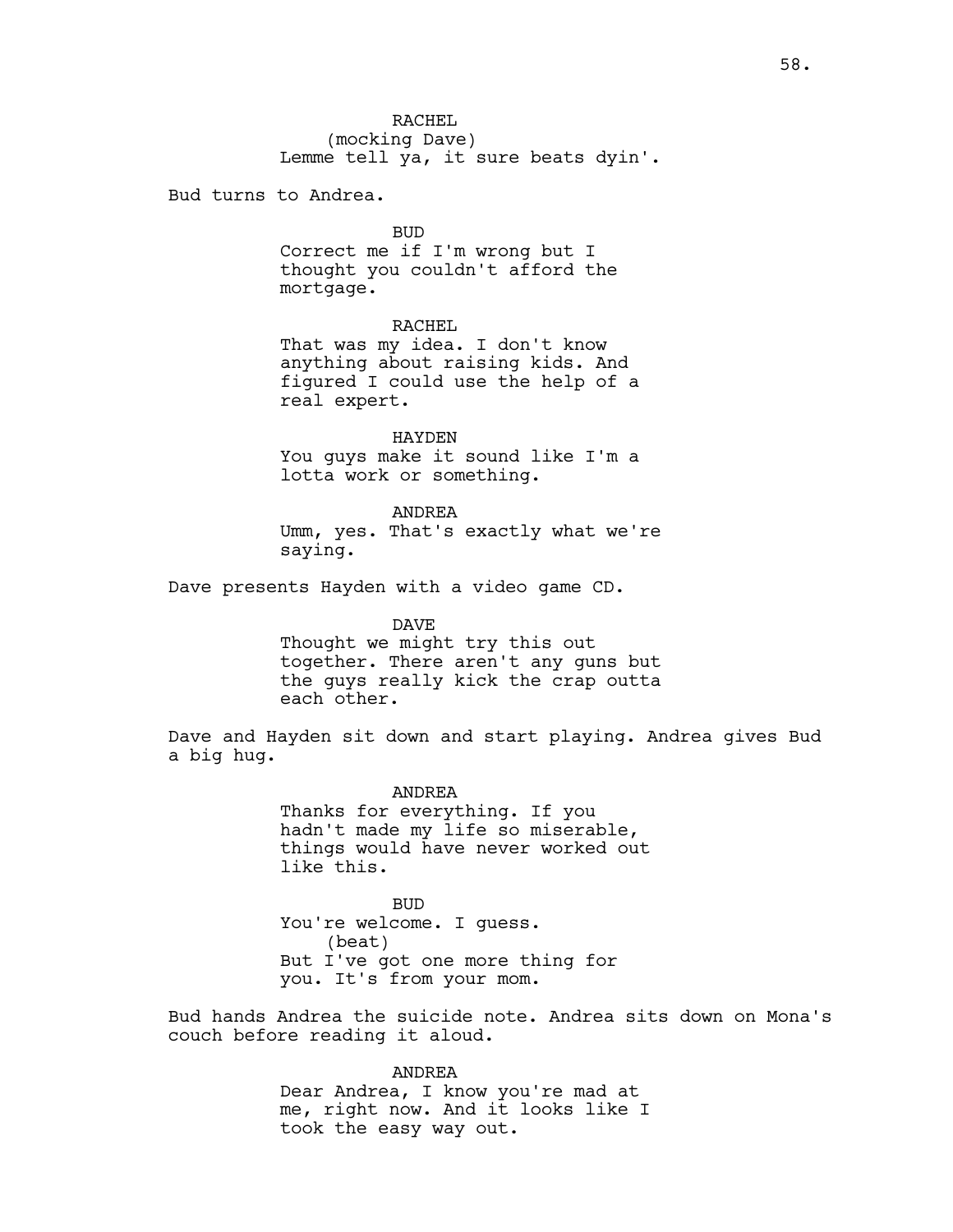Mona cares for her bedridden FATHER (60's). YOUNG ANDREA (5) plays nurse with some dolls nearby.

> MONA (O.S.) But believe me, the alternative was much worse. I know because I've lived through it once. And I refuse to let this disease repeat history on anyone I love.

EXT. ROADSIDE - DAY - FLASHBACK

As steam pours out of their engine, PARAMEDICS help ANDREA (16) give birth in the back of the car. Mona by her side.

> MONA (O.S.) And you're so much stronger than you even realize. Raising Hayden alone won't be easy but, at least, you'll be spared those regrets I've carried with me my whole life.

INT. MONA'S HOUSE - DAY - FLASHBACK

Mona climbs down the step ladder set below the attic crawl space. Gun in hand. She spies her own reflection in the glass of a portrait of Andrea and Hayden. A tear rolls down her cheek.

> MONA (O.S.) Please believe that I love you. I love Hayden. And I pray God will care for you, when I'm gone.

Mona puts the polka record onto the turntable. Then carefully sets the suicide note on the coffee table.

END FLASHBACK.

INT. MONA'S HOUSE - WEDNESDAY

Tears and hugs flow like cheap Champale. Andrea turns to Bud as she tries to wipe away her tears.

> ANDREA For some reason, I thought this note would make me feel better. How long will it be like this?